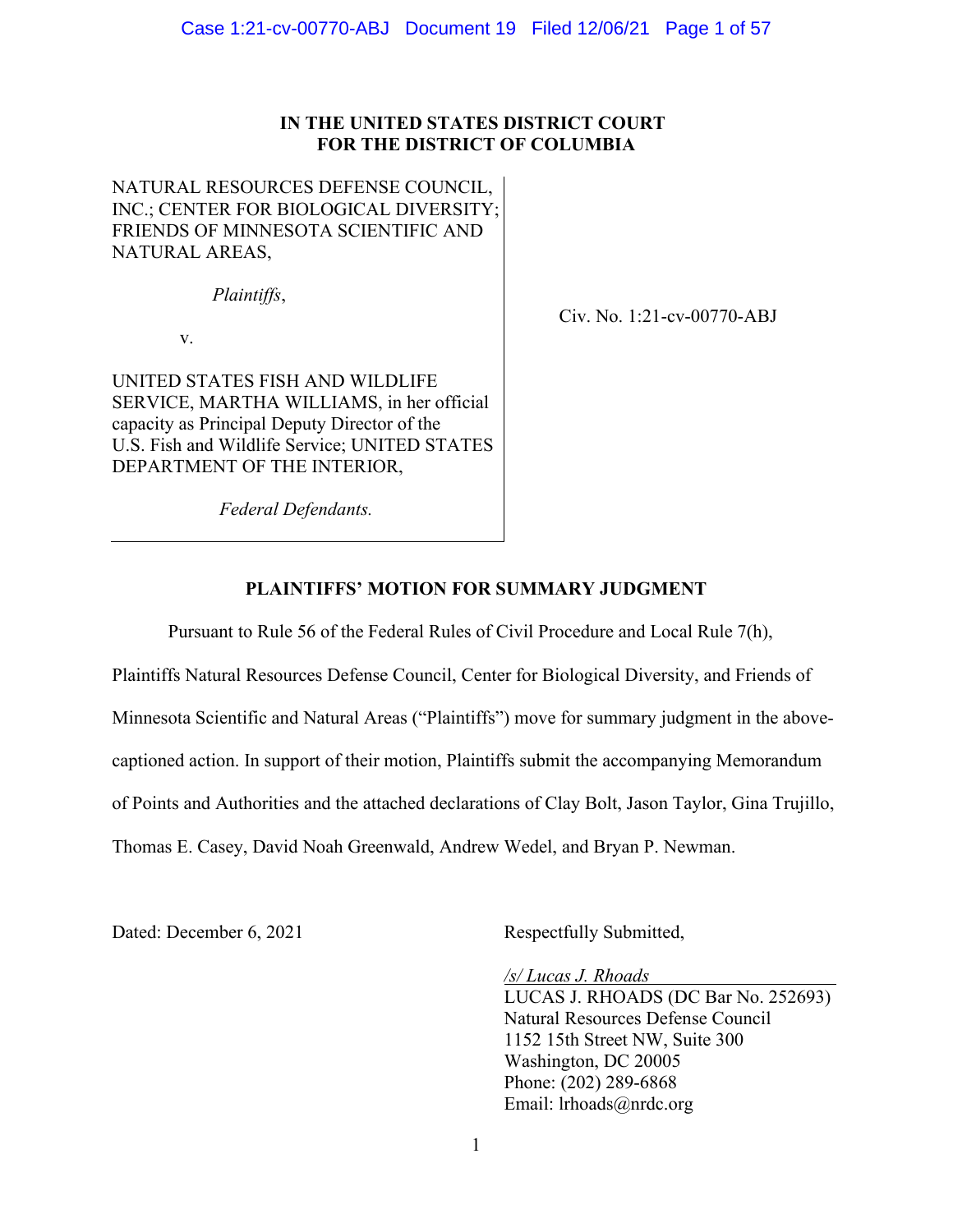MARGARET T. HSIEH (*pro hac vice*) Natural Resources Defense Council 40 West 20th Street New York, NY 10011 Phone: (212) 727-4652 Email: mhsieh@nrdc.org

*Counsel for Plaintiffs Natural Resources Defense Council and Friends of Minnesota Scientific and Natural Areas*

*/s/ Ryan Shannon*

RYAN ADAIR SHANNON (DC Bar No. OR0007) Center for Biological Diversity P.O. Box 11374 Portland, OR 97211 Phone: (971) 717-6407 Email: rshannon@biologicaldiversity.org

*Counsel for the Center for Biological Diversity*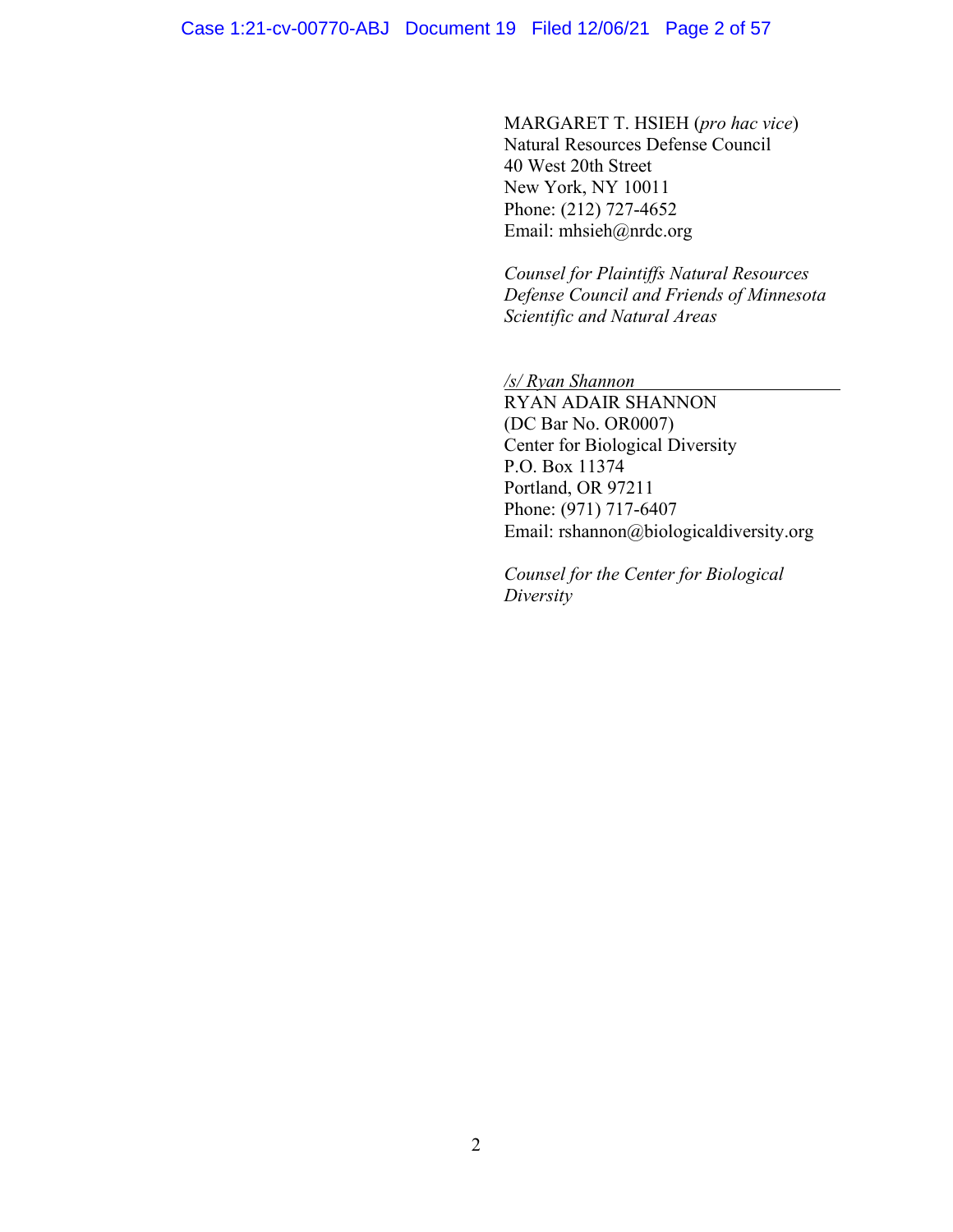## **IN THE UNITED STATES DISTRICT COURT FOR THE DISTRICT OF COLUMBIA**

NATURAL RESOURCES DEFENSE COUNCIL, INC.; CENTER FOR BIOLOGICAL DIVERSITY; FRIENDS OF MINNESOTA SCIENTIFIC AND NATURAL AREAS,

*Plaintiffs*,

Civ. No. 1:21-cv-00770-ABJ

v.

UNITED STATES FISH AND WILDLIFE SERVICE, MARTHA WILLIAMS, in her official capacity as Principal Deputy Director of the U.S. Fish and Wildlife Service; UNITED STATES DEPARTMENT OF THE INTERIOR,

*Federal Defendants.*

## **MEMORANDUM OF POINTS AND AUTHORITIES IN SUPPORT OF PLAINTIFFS' MOTION FOR SUMMARY JUDGMENT**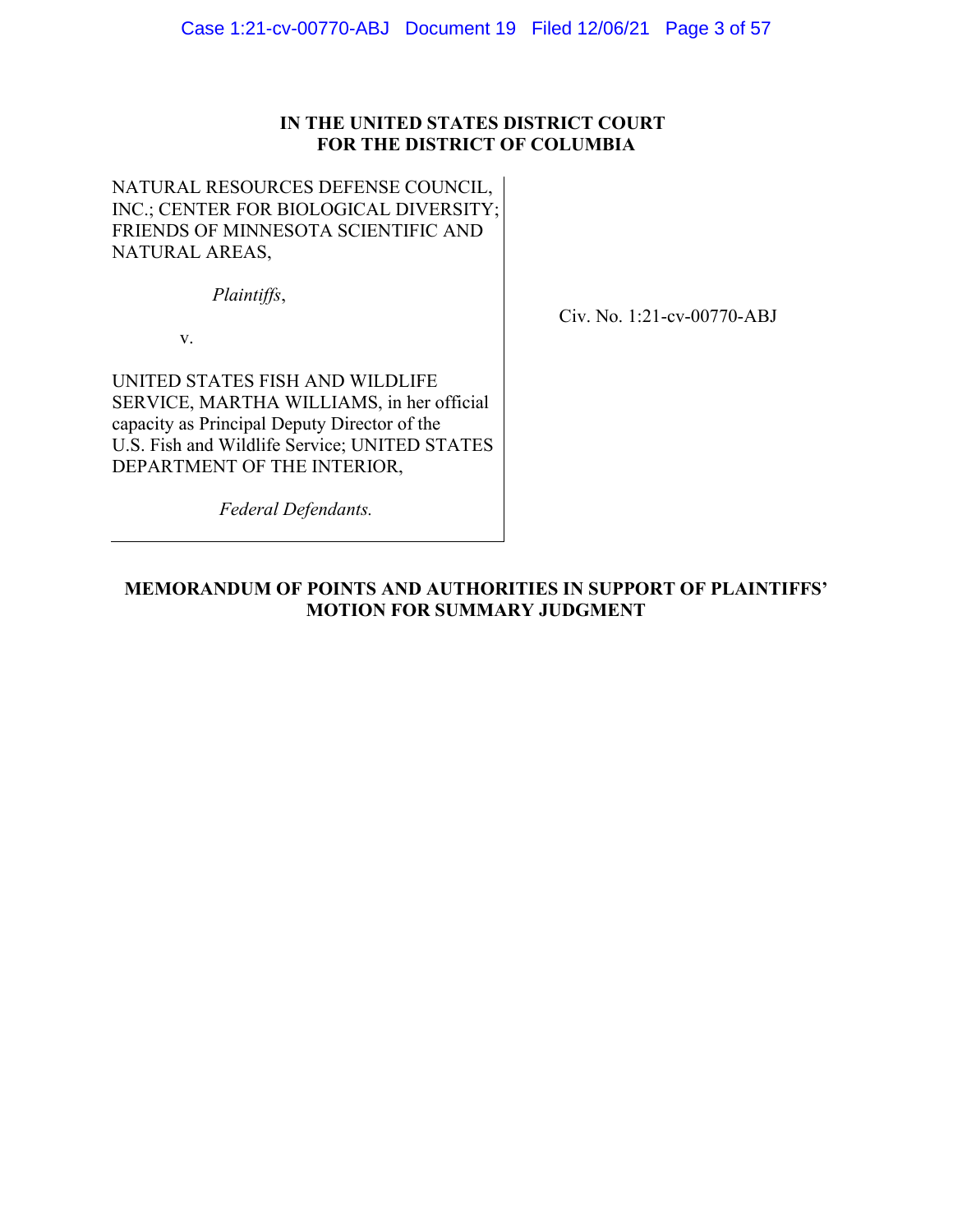## **TABLE OF CONTENTS**

| I. |                                                                                                                                        |                                                                                |  |  |
|----|----------------------------------------------------------------------------------------------------------------------------------------|--------------------------------------------------------------------------------|--|--|
| П. |                                                                                                                                        | The "not prudent" exception to the ESA's mandate to designate critical habitat |  |  |
|    | A.                                                                                                                                     |                                                                                |  |  |
|    | <b>B.</b>                                                                                                                              |                                                                                |  |  |
|    |                                                                                                                                        |                                                                                |  |  |
| I. |                                                                                                                                        |                                                                                |  |  |
|    | A.                                                                                                                                     |                                                                                |  |  |
|    | <b>B.</b>                                                                                                                              | Habitat destruction and degradation are a primary cause of                     |  |  |
|    | C.                                                                                                                                     | Habitat management and protection are essential to the                         |  |  |
| Π. |                                                                                                                                        | The Service's listing and critical-habitat determinations                      |  |  |
|    | A.                                                                                                                                     | The Service listed the bee as endangered in part because of                    |  |  |
|    | <b>B.</b>                                                                                                                              | The Service nonetheless determined that designation of                         |  |  |
|    |                                                                                                                                        |                                                                                |  |  |
|    |                                                                                                                                        |                                                                                |  |  |
| I. | Although the Service did not take a position on whether the 2016<br>Regulation or 2019 Regulation applies to its Not-Prudent Decision, |                                                                                |  |  |
| П. |                                                                                                                                        |                                                                                |  |  |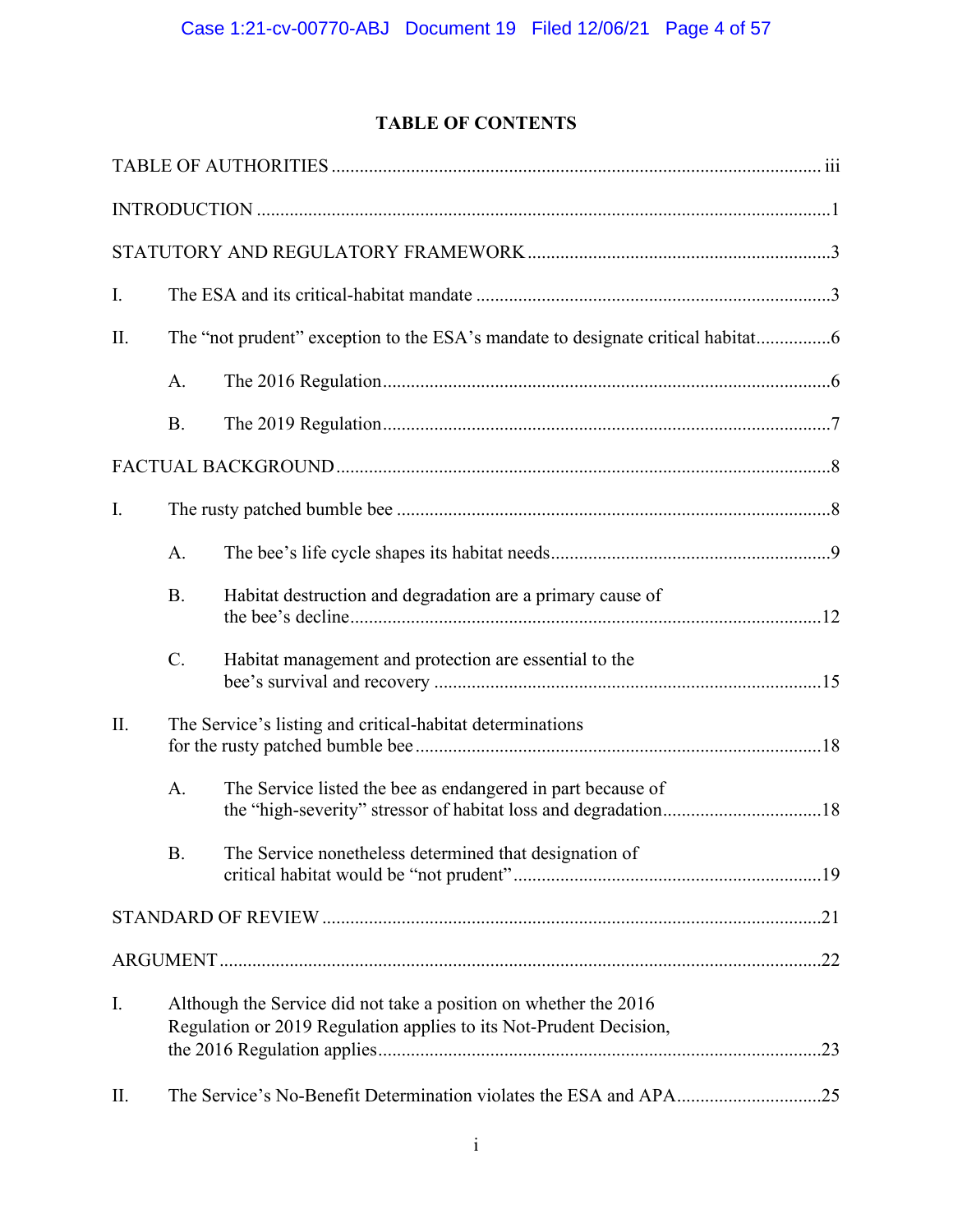# Case 1:21-cv-00770-ABJ Document 19 Filed 12/06/21 Page 5 of 57

|      | A.        |    |                                                                                                                     |  |
|------|-----------|----|---------------------------------------------------------------------------------------------------------------------|--|
|      |           | 1. | The ESA authorizes the Service to withhold critical<br>habitat as "not prudent" only in narrow circumstances        |  |
|      |           | 2. | The Service withheld critical habitat as "not prudent"<br>for reasons that, on their face, fail to establish a lack |  |
|      | <b>B.</b> |    | The Service failed to explain how its No-Benefit                                                                    |  |
| III. |           |    | The Service's Catch-All Determination violates the ESA and APA39                                                    |  |
| IV.  |           |    | Plaintiffs have standing to challenge the Service's refusal to                                                      |  |
|      |           |    |                                                                                                                     |  |
|      |           |    |                                                                                                                     |  |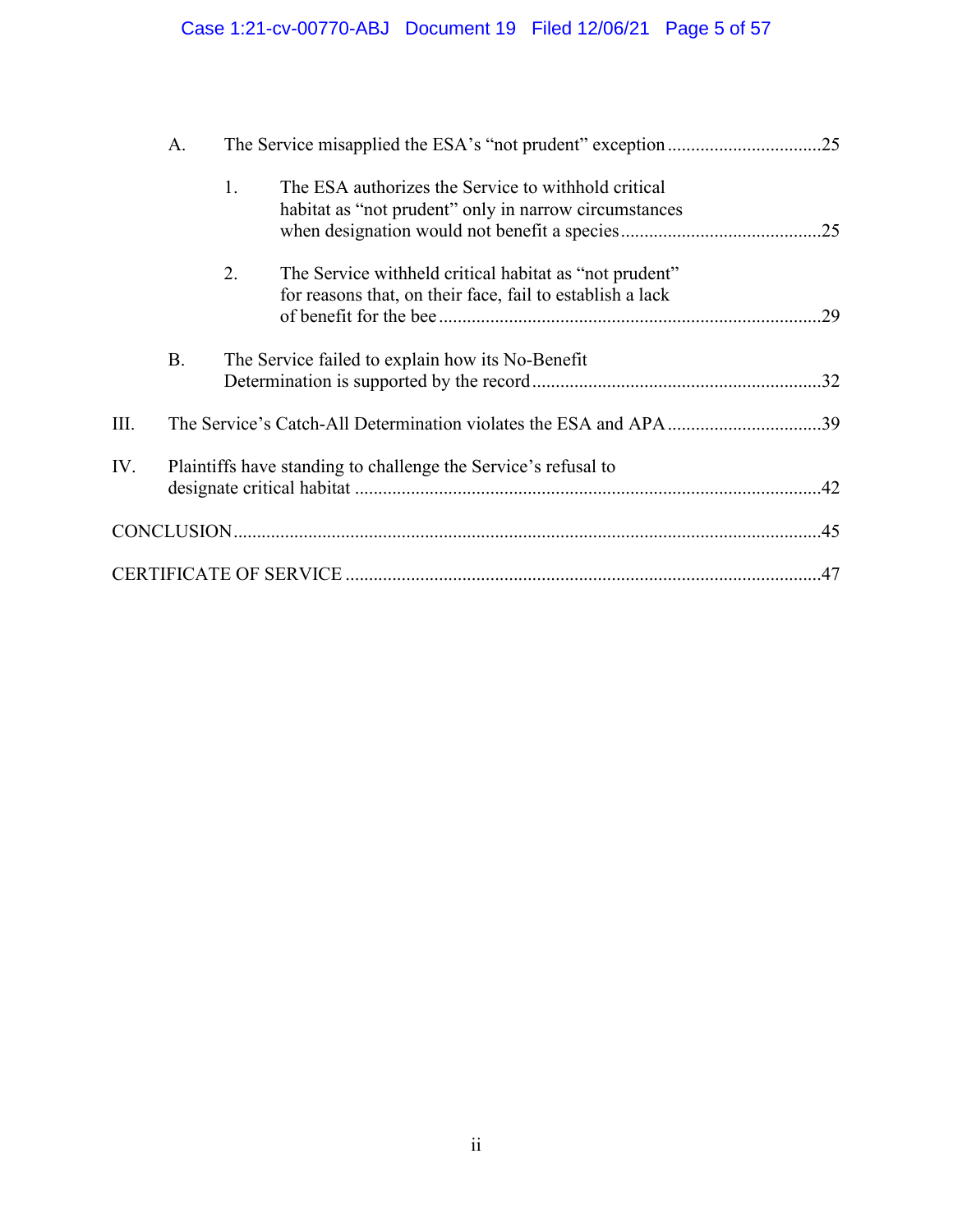## **TABLE OF AUTHORITIES**

## **Cases**

| Am. Trucking Ass'ns, Inc. v. Fed. Motor Carrier Safety Admin.,      |
|---------------------------------------------------------------------|
| Burlington Truck Lines v. United States,                            |
| Cape Hatteras Access Pres. All. v. U.S. Dep't of the Interior,      |
| In re Polar Bear Endangered Species Act Listing & 4(d) Rule Litig., |
| Citizens to Preserve Overton Park, Inc. v. Volpe,                   |
| City of Las Vegas v. Lujan,                                         |
| Columbia Gas Transmission Corp. v. FERC,                            |
| Comme'ns & Control, Inc. v. FCC,                                    |
| Conservation Council for Haw. v. Babbitt,                           |
| Cottonwood Envtl. Law Ctr. v. U.S. Forest Serv.,                    |
| Ctr. for Biological Diversity v. EPA,                               |
| Dist. Hosp. Partners, L.P. v. Burwell,                              |
| District of Columbia v. Dep't of Lab.,                              |
| Enos v. Marsh,                                                      |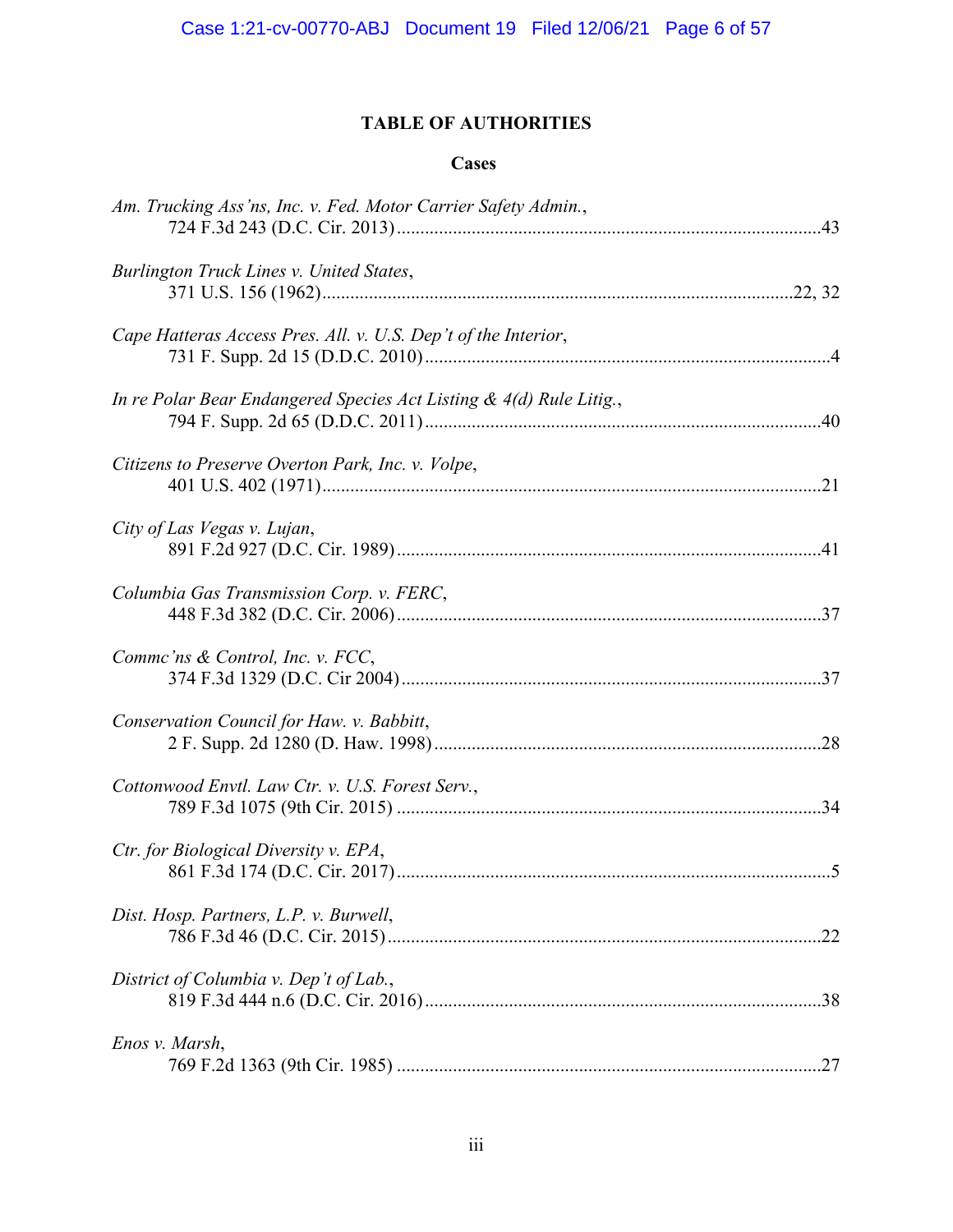# Case 1:21-cv-00770-ABJ Document 19 Filed 12/06/21 Page 7 of 57

| Fogo De Chao (Holdings) Inc. v. U.S. Dep't of Homeland Sec.,               |
|----------------------------------------------------------------------------|
| Friends of Animals v. Ross,                                                |
| Genus Med. Techs. LLC v. U.S. Food & Drug Admin.,                          |
| Growth Energy v. EPA,                                                      |
| Haz. Waste Treatment Council v. EPA,                                       |
| Marsh v. Or. Nat. Res. Council,                                            |
| Mendoza v. Perez,                                                          |
| Motor Vehicle Mfrs. Ass'n of U.S., Inc. v. State Farm Mut. Auto. Ins. Co., |
| N. Spotted Owl v. Lujan,                                                   |
| NRDC v. Rauch,                                                             |
| *NRDC v. U.S. Dep't of the Interior,                                       |
| Oceana, Inc. v. Ross,                                                      |
| *Sierra Club v. U.S. Fish & Wildlife Serv.,                                |
| Sw. Ctr. for Biological Diversity v. Babbitt,                              |
|                                                                            |
| U.S. Fish & Wildlife Serv. v. Sierra Club, Inc.,                           |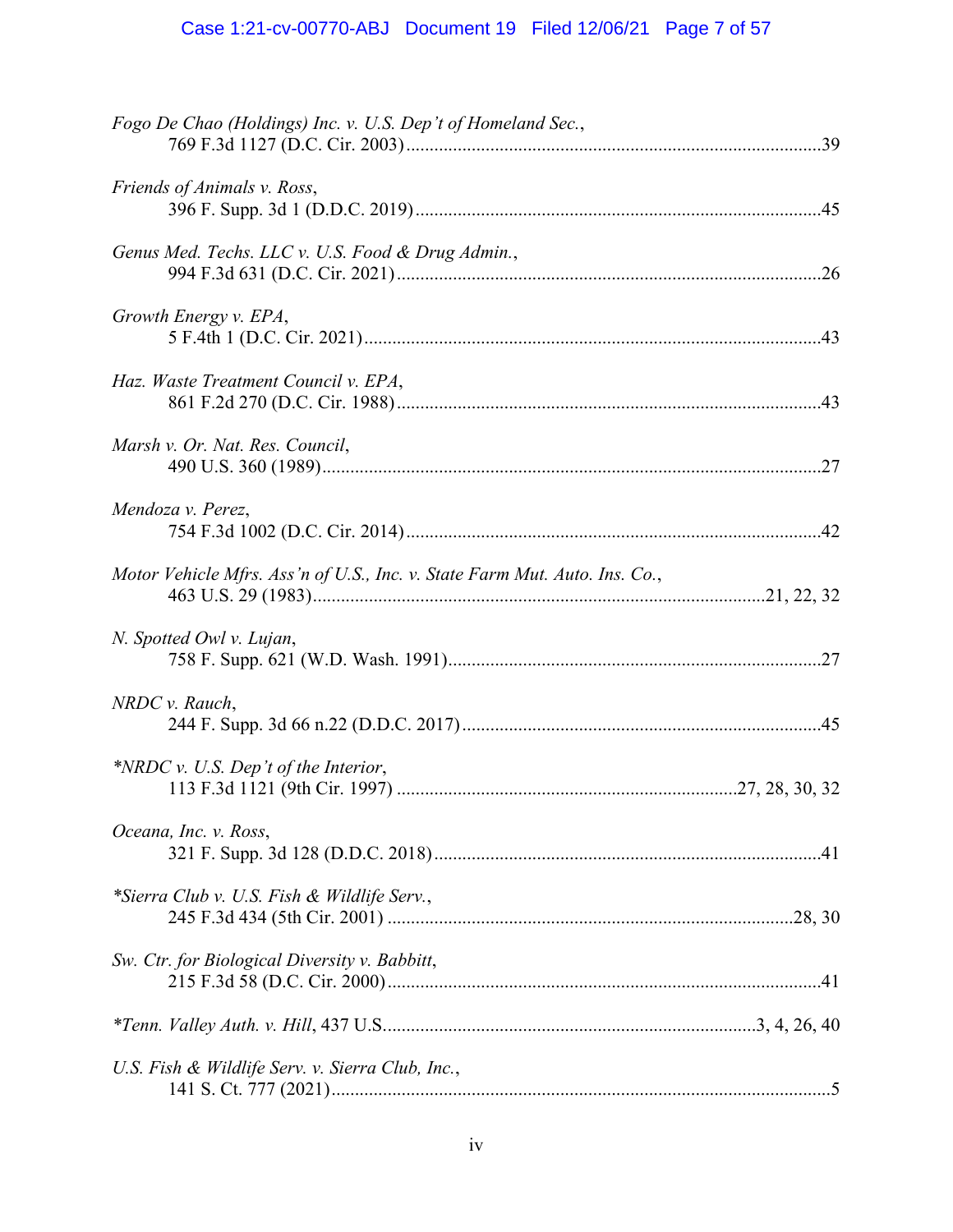| U.S. Postal Serv. v. Postal Regul. Comm'n, |  |
|--------------------------------------------|--|
| Wash. Toxics Coal. v. EPA,                 |  |
| <b>Statutes</b>                            |  |
|                                            |  |
|                                            |  |
|                                            |  |
|                                            |  |
|                                            |  |
|                                            |  |
|                                            |  |
|                                            |  |
|                                            |  |
|                                            |  |
|                                            |  |
|                                            |  |
|                                            |  |
|                                            |  |
|                                            |  |
|                                            |  |
|                                            |  |
|                                            |  |
|                                            |  |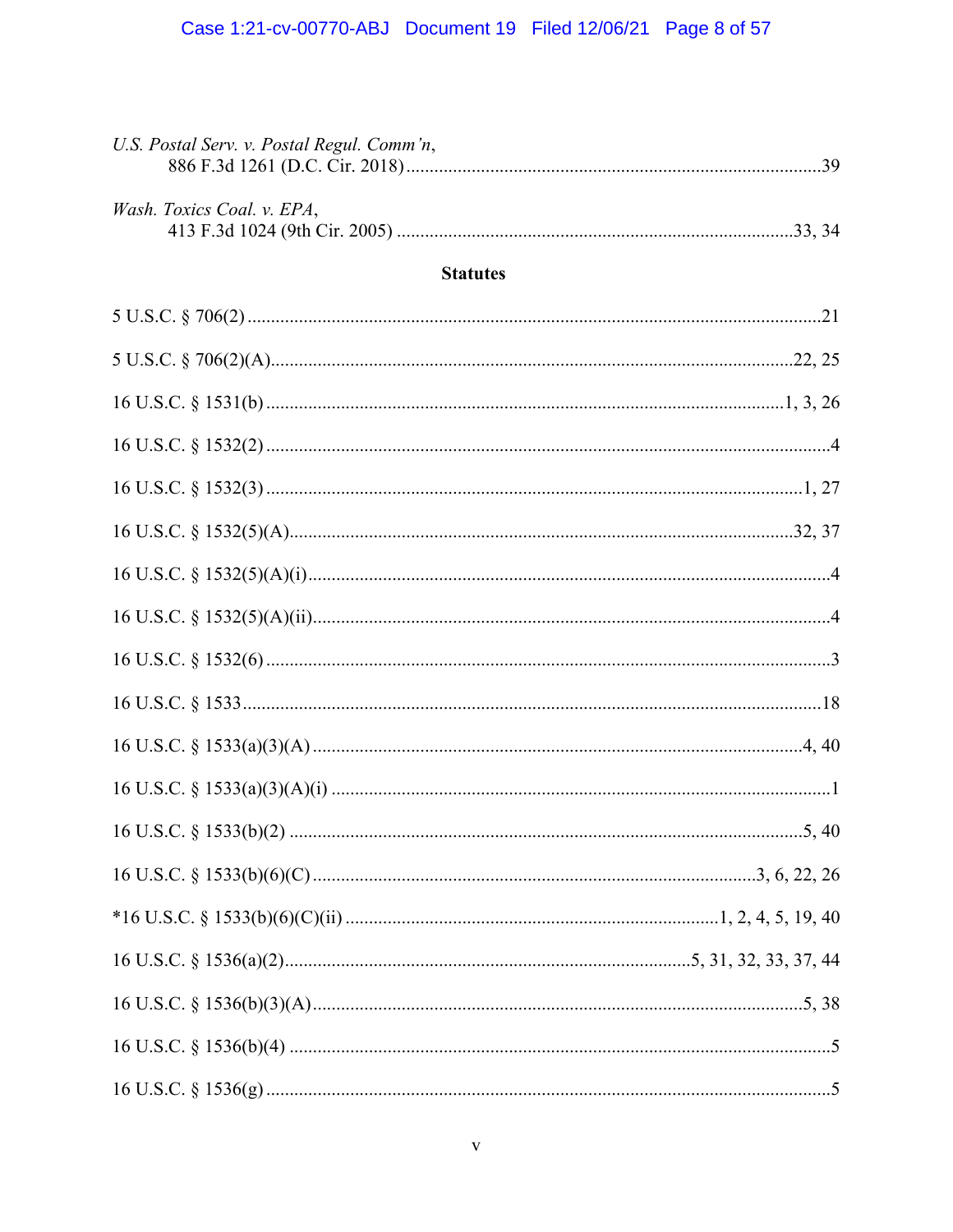## **Regulations & Federal Register Documents**

# **Legislative History**

| *H.R. Rep. No. 95-1625, 1978 WL 8486, at 17 (1978),                                                   |
|-------------------------------------------------------------------------------------------------------|
|                                                                                                       |
| <b>Federal Rules of Civil Procedure</b>                                                               |
|                                                                                                       |
| <b>Other Authorities</b>                                                                              |
| Compl., NRDC v. Bernhardt,                                                                            |
| Compl., NRDC v. U.S. Dep't of the Interior,                                                           |
| Compl., Xerces Soc'y for Invert. Conservation v. U.S. Dep't of the Interior,                          |
| Conservation Pls.' Refiled Mot. & Mem. for Summ. J., Ctr. for Biological Diversity v.<br>Bernhardt,   |
|                                                                                                       |
| Second Am. Compl. for Declaratory & Injunctive Relief, Ctr. for Biological Diversity v.<br>Bernhardt, |
|                                                                                                       |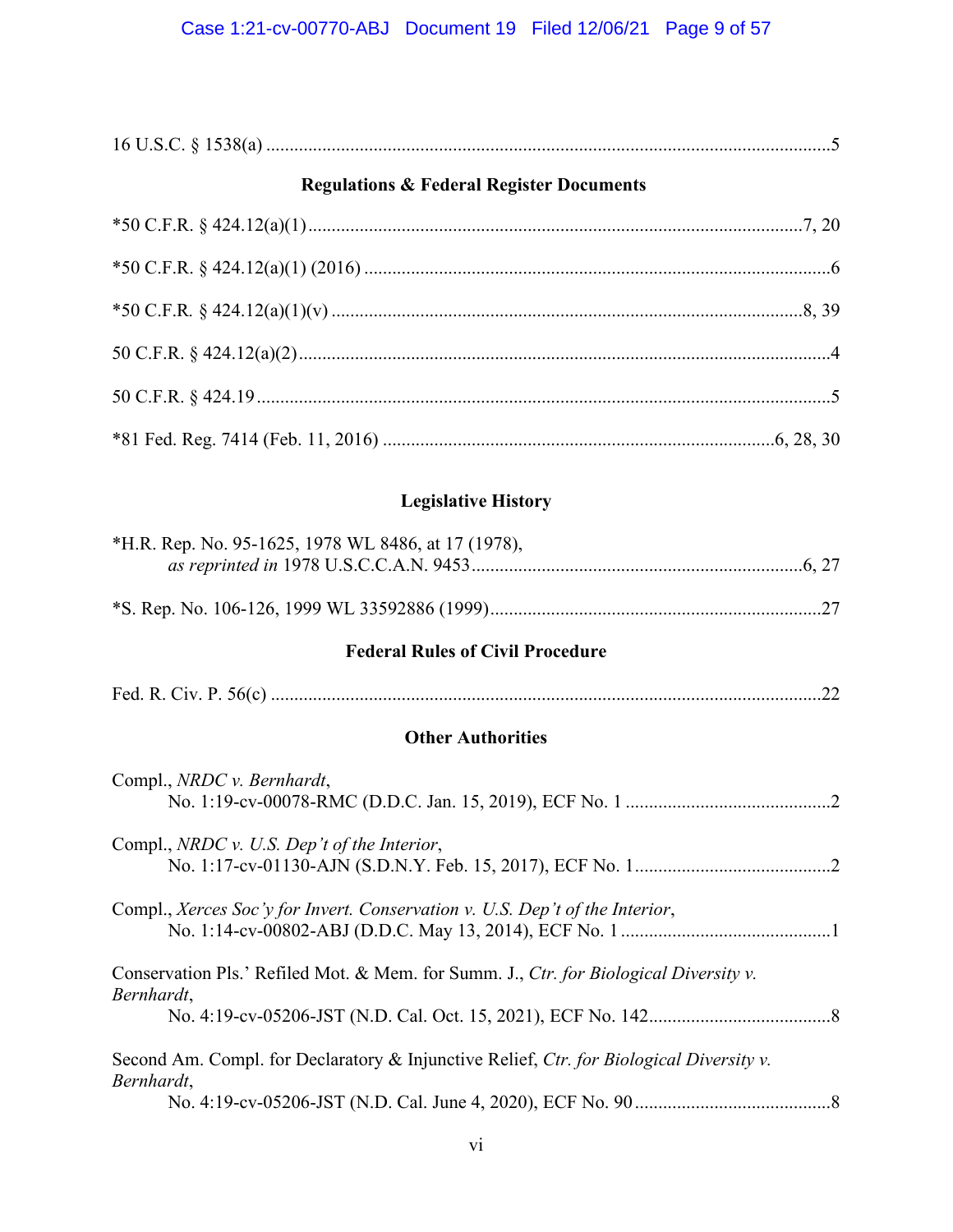Stip. Settlement Agreement ¶ 1, *NRDC v. Bernhardt*, No. 1:19-cv-00078-RMC (D.D.C. Sep. 25, 2019), ECF No. 20 .........................................2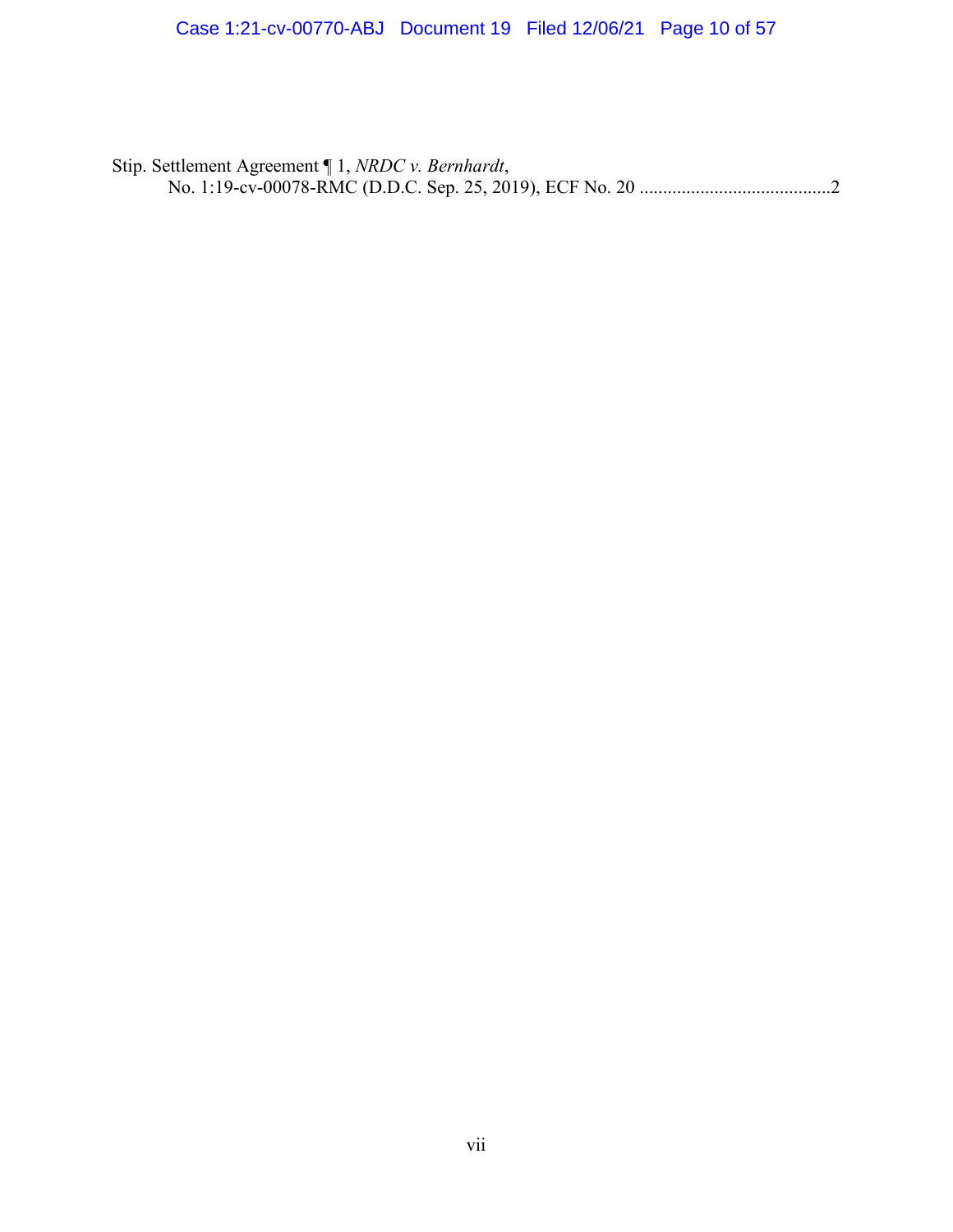#### **INTRODUCTION**

The rusty patched bumble bee, once a common and important native pollinator of many crops and wild plants, has disappeared from about 87 percent of its historical range. Remaining populations teeter on the brink of extinction, imperiled by habitat loss and degradation (through widespread pesticide use and other factors), climate change, and disease. But despite having listed the bee as an endangered species in 2017, the U.S. Fish and Wildlife Service ("the Service") has failed to afford the bee one of the most foundational protections under the Endangered Species Act (ESA or "the Act")—designation of "critical habitat."

The ESA was enacted in 1973 to halt and reverse species extinction. To that end, it contemplates the use of "all methods and procedures which are necessary" to protect both endangered species and the "ecosystems" on which they depend. *See* 16 U.S.C. §§ 1531(b), 1532(3). Designation of "critical habitat"—areas of habitat essential to a species' conservation that are subject to special protections from destruction and degradation—is central to this goal. The ESA requires that the Service designate critical habitat for species immediately at the time of listing "to the maximum extent prudent and determinable." *Id*. § 1533(a)(3)(A)(i). If designation of critical habitat is not "determinable" at the time of listing, the ESA allows the Service a one-year extension, at the end of which it "shall" designate critical habitat "to the maximum extent prudent." *Id.*  $\S$  1533(b)(6)(C)(ii).

In defiance of the ESA's directives, the Service has, at every turn, delayed—and outright resisted—protecting the rusty patched bumble bee and its habitat. In 2013, the Xerces Society for Invertebrate Conservation petitioned the Service to list the bee as an endangered species. Nearly four years and two lawsuits later,<sup>[1](#page-10-0)</sup> the Service finally listed the bee. *See* Proposed Listing

<span id="page-10-0"></span><sup>1</sup> *See* Compl., *Xerces Soc'y for Invert. Conservation v. U.S. Dep't of the Interior*,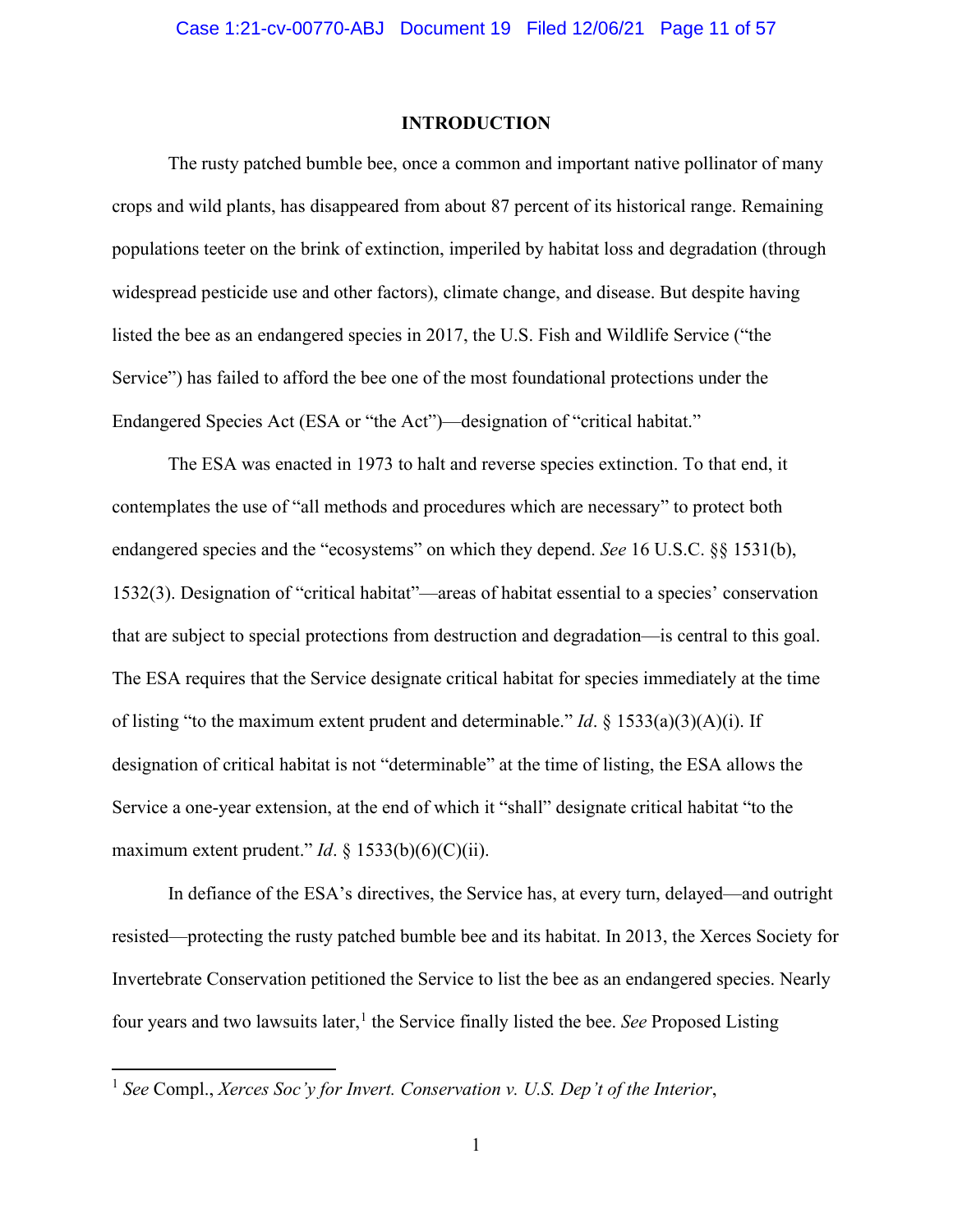#### Case 1:21-cv-00770-ABJ Document 19 Filed 12/06/21 Page 12 of 57

Decision, RPBB0154-64; Listing Decision, RPBB0125-48. In its Listing Decision, the Service identified habitat loss and degradation as one of the "primary causes" of the bee's decline and acknowledged that the bee's few remaining colonies "continue to be affected by high-severity stressors, including . . . habitat loss and degradation, . . . throughout all of the species' range." RPBB0125, 144. The Service nevertheless did not designate critical habitat at that time, finding it to be "not determinable." *Id.* at RPBB0146. This extended the statutory deadline for the Service's critical-habitat determination by one year. 16 U.S.C. § 1533(b)(6)(C)(ii).

That deadline, too, came and went. Plaintiff Natural Resources Defense Council (NRDC) sued a third time, resulting in a settlement requiring the Service to make a critical-habitat determination by July 31, [2](#page-11-0)020.<sup>2</sup> In September 2020, the Service issued a final decision declining to designate *any* critical habitat, asserting that doing so would be "not prudent." Not-Prudent Decision, RPBB0001-05. NRDC, the Center for Biological Diversity, and the Friends of Minnesota Scientific and Natural Areas ("Plaintiffs") now challenge this decision.

In commanding the Service to designate critical habitat "to the maximum extent prudent," 16 U.S.C. § 1533(b)(6)(C)(ii), Congress required designation of critical habitat except in rare circumstances where designation would not benefit the relevant species. Rather than providing even a facially plausible explanation for why designation would not benefit the bee, however, the Service based its decision on a scattershot collection of assertions that, if accepted,

No. 1:14-cv-00802-ABJ (D.D.C. May 13, 2014), ECF No. 1 (challenging the Service's failure to respond to the listing petition); Compl., *NRDC v. U.S. Dep't of the Interior*, No. 1:17-cv-01130- AJN (S.D.N.Y. Feb. 15, 2017), ECF No. 1 (challenging the Service's rule delaying the effective date of its final rule listing the bee as an endangered species).

<span id="page-11-0"></span><sup>2</sup> *See* Compl., *NRDC v. Bernhardt*, No. 1:19-cv-00078-RMC (D.D.C. Jan. 15, 2019), ECF No. 1; Stip. Settlement Agreement ¶ 1, *NRDC v. Bernhardt*, No. 1:19-cv-00078-RMC (D.D.C. Sep. 25, 2019), ECF No. 20.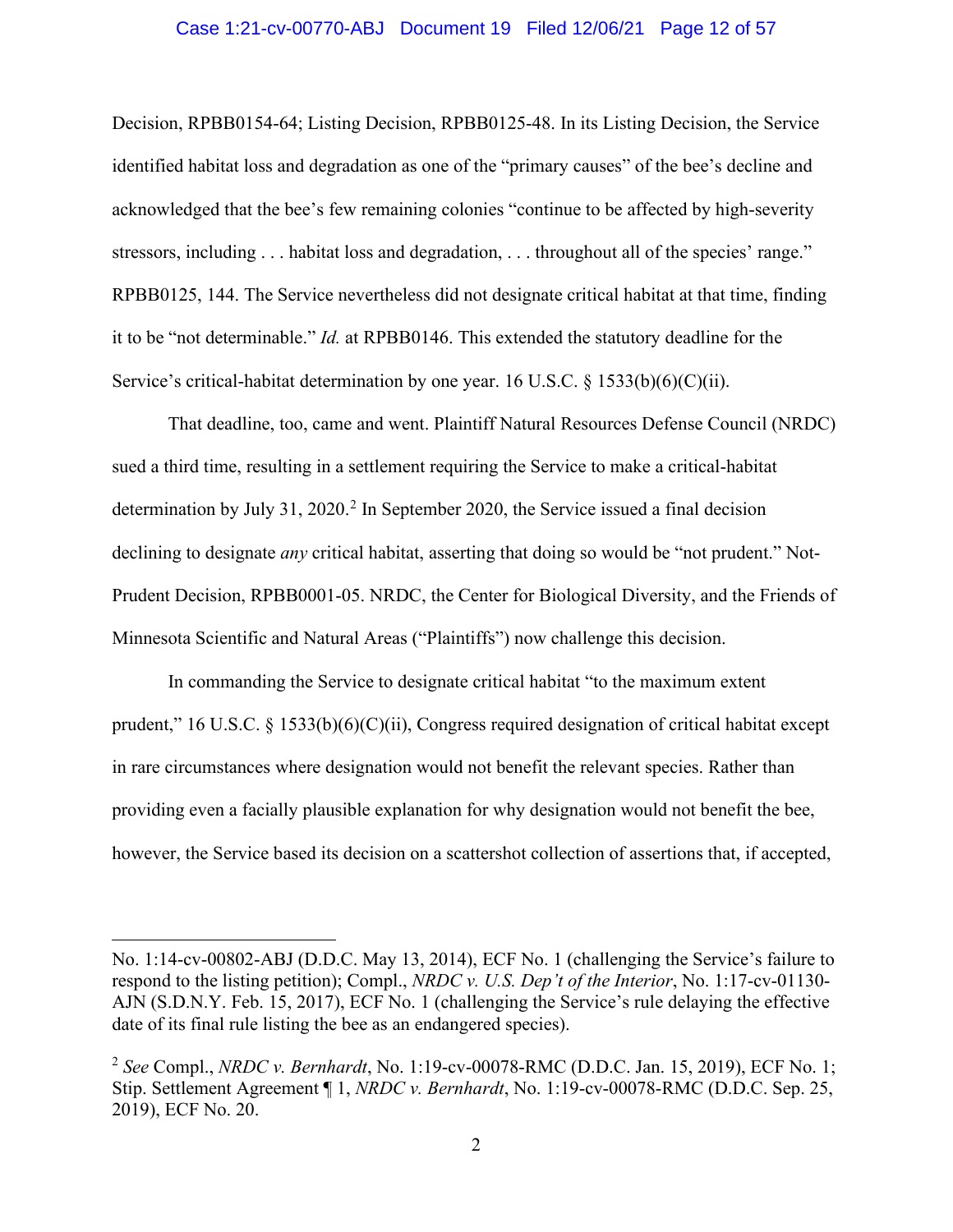#### Case 1:21-cv-00770-ABJ Document 19 Filed 12/06/21 Page 13 of 57

would expand the "not prudent" exception well beyond statutory bounds. Moreover, the Service's assertions cannot be squared with the overwhelming record evidence that habitat loss and degradation are a "primary cause[]" of the bee's decline, Listing Decision, RPBB0125, or that habitat protection and management are both feasible and "necessary" to the bee's recovery, Draft Recovery Plan, RPBB0042, 49-50. The Service's Not-Prudent Decision leaves the critically endangered bee vulnerable to further habitat destruction and degradation—even as the Service recognizes that the bee no longer has "the adaptive capacity . . . to withstand physical and biological changes in the environment presently or into the future," Listing Decision, RPBB0144.

The Service's Not-Prudent Decision therefore contravenes the ESA and is arbitrary and capricious in violation of the Administrative Procedure Act (APA). Plaintiffs respectfully request that the Court set aside this unlawful decision and direct the Service to designate critical habitat for the bee "to the maximum extent prudent," 16 U.S.C.  $\S$  1533(b)(6)(C), consistent with the ESA.

#### **STATUTORY AND REGULATORY FRAMEWORK**

## **I. The ESA and its critical-habitat mandate**

Congress enacted the ESA "to halt and reverse the trend toward species extinction, whatever the cost. This is reflected not only in the stated policies of the Act, but in literally every section of the statute." *Tenn. Valley Auth. v. Hill*, 437 U.S. 153, 184 (1978). The ESA's purposes include "provid[ing] a means whereby the ecosystems upon which endangered species and threatened species depend may be conserved" and "provid[ing] a program for the conservation of such endangered species and threatened species." 16 U.S.C. § 1531(b); *see also id.* § 1532(6), (20) (defining "endangered" and "threatened" species). "Lest there be any ambiguity as to the meaning of this statutory directive," Congress "specifically defined 'conserve' as meaning 'to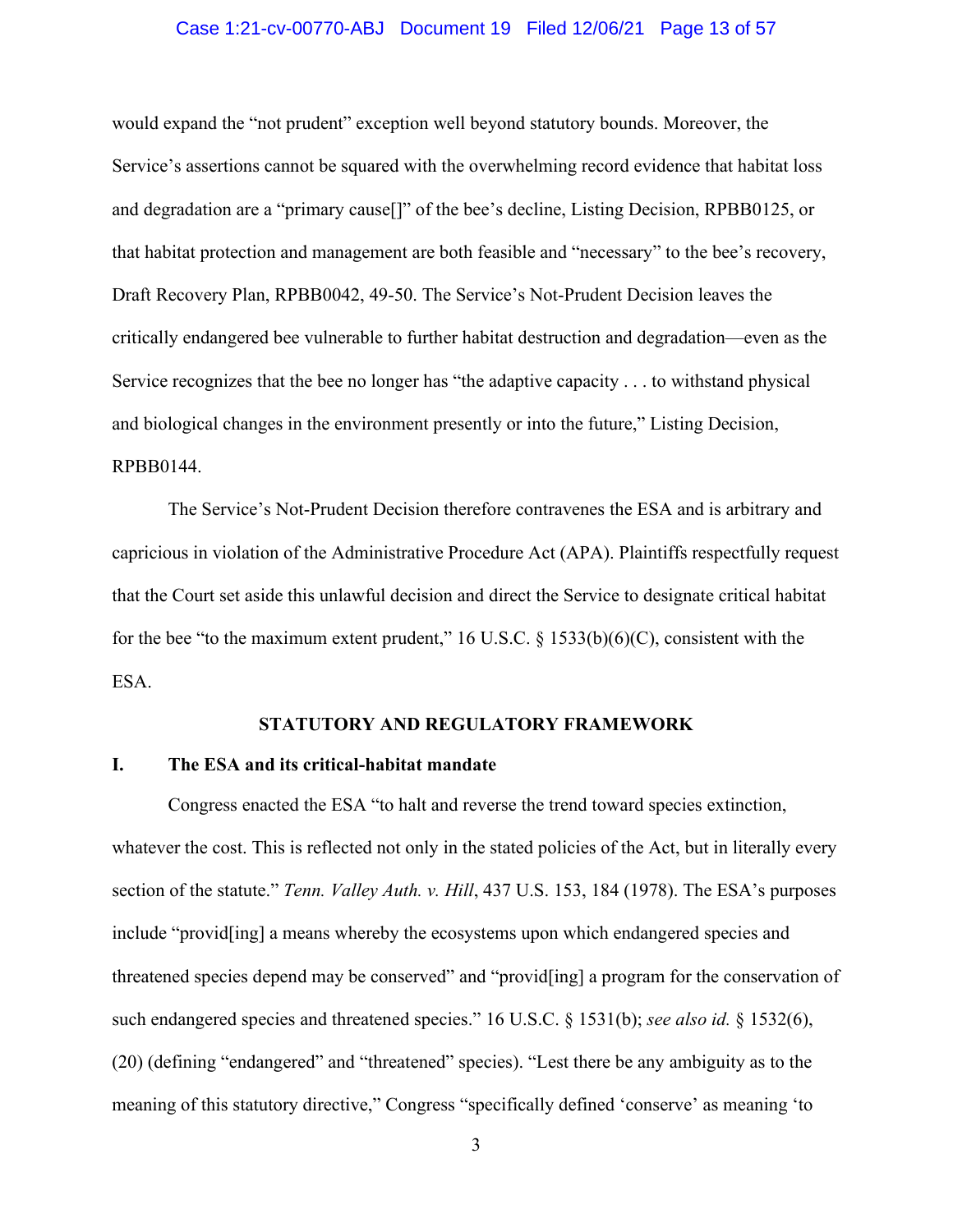#### Case 1:21-cv-00770-ABJ Document 19 Filed 12/06/21 Page 14 of 57

use and the use of all methods and procedures which are necessary to bring any endangered species or threatened species to the point at which the measures provided pursuant to [the ESA] are no longer necessary.'" *Tenn. Valley Auth.*, 437 U.S. at 153 (emphasis omitted) (quoting 16 U.S.C. § 1532(2)).

In designing the ESA to stop and reverse biodiversity loss, *id.* at 184, Congress recognized the "destruction of natural habitats" to be the "greatest" cause of species extinction, *see id.* at 179. Consistent with this understanding, section 4 of the ESA provides that the Service<sup>[3](#page-13-0)</sup> "*shall*, concurrently with" determining that a species is endangered or threatened (i.e., "listing" a species), "designate *any* habitat of such species which is then considered to be critical habitat" "to the *maximum* extent prudent and determinable." 16 U.S.C. § 1533(a)(3)(A) (emphases added). The ESA defines "critical habitat" to include both "specific areas within the geographical area occupied by the species, at the time it is listed . . . , on which are found those physical or biological features (I) essential to the conservation of the species and (II) which may require special management considerations or protection," *id.* § 1532(5)(A)(i); and "specific areas outside the geographical area occupied by the species at the time it is listed . . . upon a determination by the [Service] that such areas are essential for the conservation of the species," *id.* § 1532(5)(A)(ii).

If the Service finds critical habitat not to be "determinable" at the time it lists a species meaning that it lacks sufficient information to identify critical habitat, 50 C.F.R. § 424.12(a)(2)—the Service may extend the deadline for designation of critical habitat by one year. 16 U.S.C. § 1533(b)(6)(C)(ii). By the end of that year, the Service "*must* . . . , based on

<span id="page-13-0"></span><sup>&</sup>lt;sup>3</sup> The Secretary of the Interior is charged with administering the Act as to terrestrial species and has delegated these responsibilities to the Service. *See Cape Hatteras Access Pres. All. v. U.S. Dep't of the Interior*, 731 F. Supp. 2d 15, 22 (D.D.C. 2010).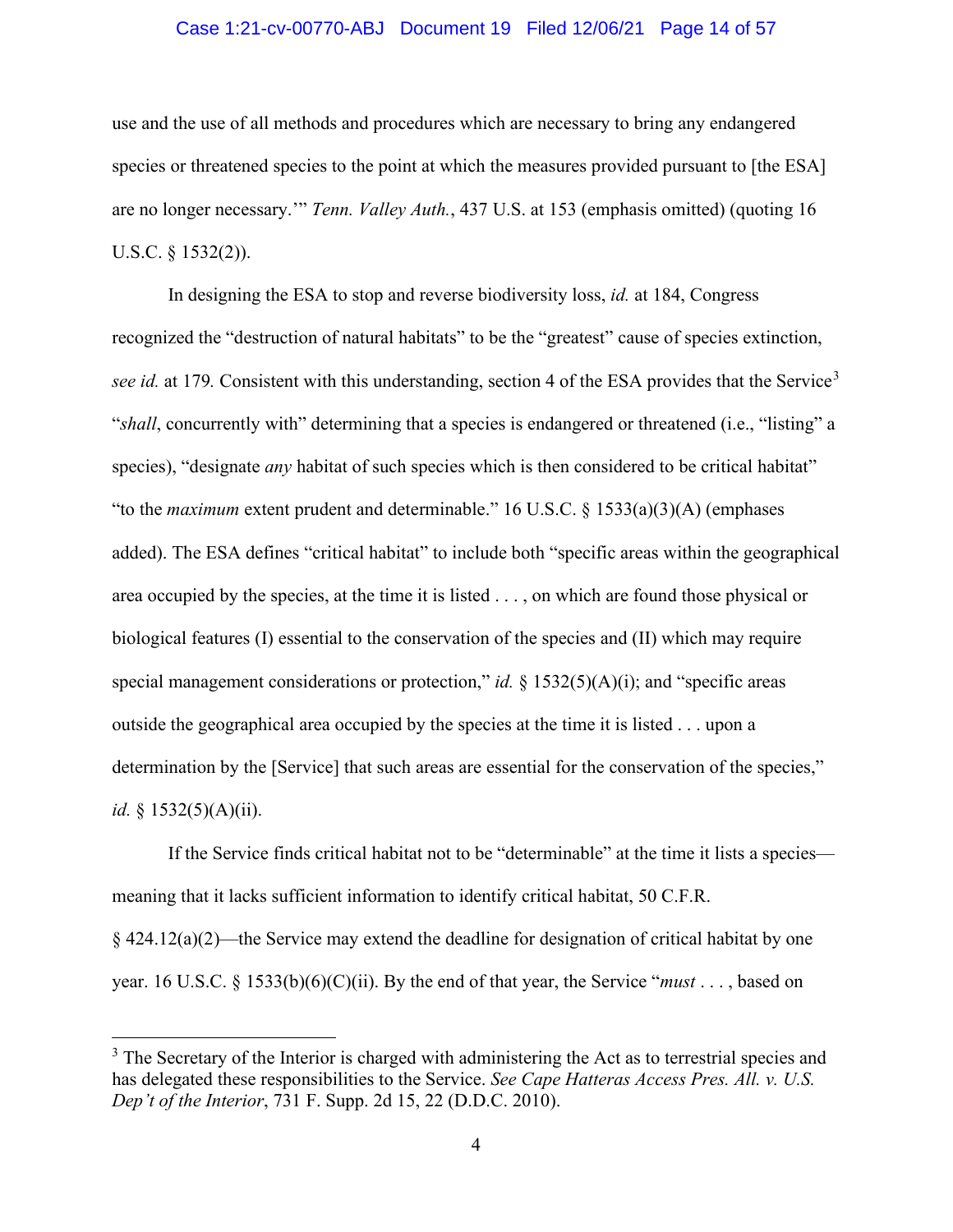#### Case 1:21-cv-00770-ABJ Document 19 Filed 12/06/21 Page 15 of 57

such data as may be available at that time," designate critical habitat "to the *maximum* extent prudent." [4](#page-14-0) *Id*. (emphases added).

Designation of critical habitat under section 4 of the ESA is a prerequisite to core statutory protections set forth in section 7 of the Act. Section 7 requires all federal agencies to consult with the Service to "insure that any action authorized, funded, or carried out by such agency . . . is not likely to . . . result in the destruction or adverse modification of [critical] habitat" of listed species. *Id.* § 1536(a)(2). "This process, called—in shorthand—'consultation," is designed as an integral check on federal agency action, ensuring that such action does not go forward without full consideration of its effects on listed species." *Ctr. for Biological Diversity v. EPA*, 861 F.3d 174, 177-78 (D.C. Cir. 2017) (internal quotation marks omitted).

If consultation indicates that destruction or adverse modification of critical habitat is likely, "the Secretary shall suggest . . . reasonable and prudent alternatives" to the proposed action that would avoid the likely destruction or adverse modification of the critical habitat. 16 U.S.C. § 1536(b)(3)(A). The action agency, in turn, "must either implement the reasonable and prudent alternatives, terminate the action altogether, or seek an exemption from the Endangered Species Committee." *U.S. Fish & Wildlife Serv. v. Sierra Club, Inc.*, 141 S. Ct. 777, 784 (2021) (citing 16 U.S.C. §§ 1536(b)(4), (g), 1538(a)). Designation of critical habitat thus imposes a

<span id="page-14-0"></span><sup>&</sup>lt;sup>4</sup> Even when designation of critical habitat would be prudent, the Service may still exclude a particular area from designation if, after considering "the economic impact, the impact on national security, and any other relevant impact, of specifying [that] particular area as critical habitat," the Service determines that "the benefits of such exclusion outweigh the benefits of specifying such area as part of the critical habitat." 16 U.S.C. § 1533(b)(2); *see* 50 C.F.R. § 424.19. Because the Service determined that it would not be prudent to designate *any* critical habitat for the bee, it never reached the next step of considering whether to exclude particular areas from designation based on economic or other impacts.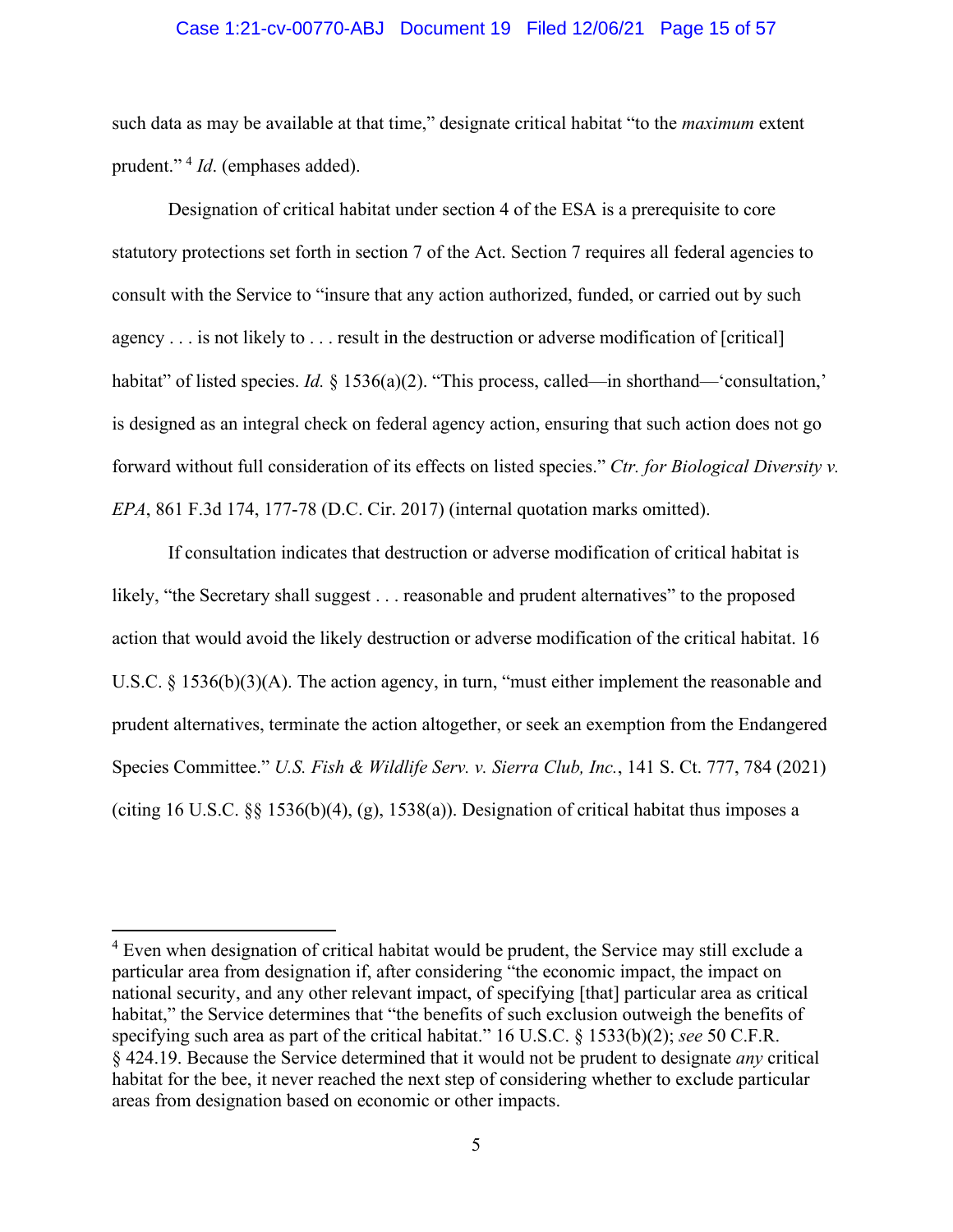## Case 1:21-cv-00770-ABJ Document 19 Filed 12/06/21 Page 16 of 57

crucial layer of protection to guard against loss or degradation of habitat essential to a species' conservation.

## **II. The "not prudent" exception to the ESA's mandate to designate critical habitat**

By requiring the Service to designate critical habitat "to the maximum extent prudent,"

Congress recognized that there may be rare circumstances in which designation would not be

prudent. 16 U.S.C. § 1533(b)(6)(C); *see* H.R. Rep. No. 95-1625, at 17 (1978), *as reprinted in* 

1978 U.S.C.C.A.N. 9453, 9467, 1978 WL 8486. The Service has elaborated on the application of

the "not prudent" exception via regulation.

## **A. The 2016 Regulation**

In 2016, the Service promulgated a regulation ("2016 Regulation") providing:

(1) A designation of critical habitat is not prudent when any of the following situations exist:

(i) The species is threatened by taking or other human activity, and identification of critical habitat can be expected to increase the degree of such threat to the species; or

(ii) Such designation of critical habitat would not be beneficial to the species. In determining whether a designation would not be beneficial, the factors the Service[] may consider include but are not limited to: Whether the present or threatened destruction, modification, or curtailment of a species' habitat or range is not a threat to the species, or whether any areas meet the definition of "critical habitat."

50 C.F.R. § 424.12(a)(1) (2016); *see* 81 Fed. Reg. 7414, 7439 (Feb. 11, 2016). As the Service explained, it would be "uncommon" for designation of critical habitat to be "not prudent," "especially given that most species are listed, in part, because of impacts to their habitat or curtailment of their range." 81 Fed. Reg. at 7425. Most "not prudent" findings have flowed from a determination that identifying critical habitat would *increase* harm to a species. *Id*. "For example, if a species was highly prized for collection or trade, then identifying specific localities

of the species could render it more vulnerable to collection and, therefore, further threaten it." *Id*.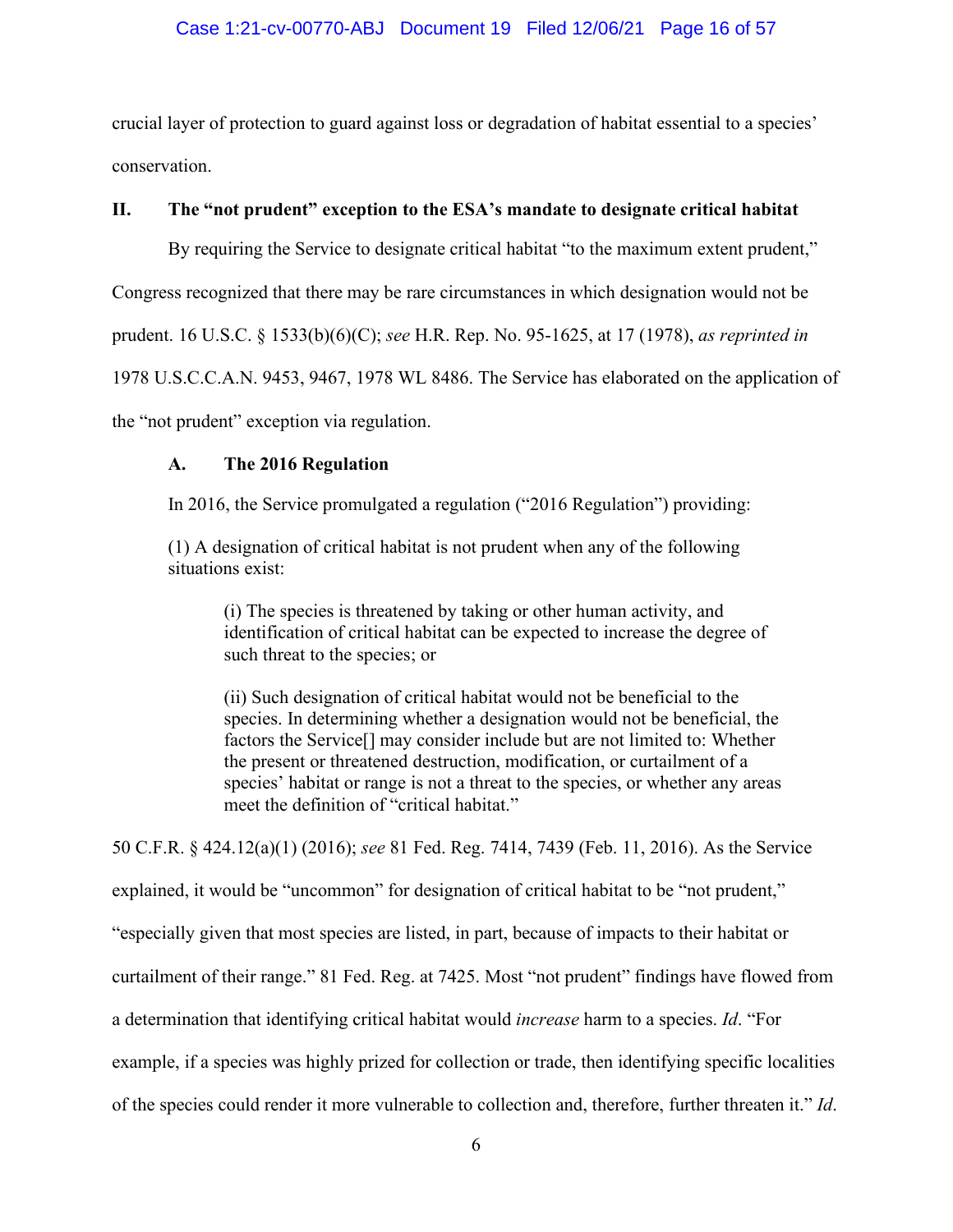Less frequently, "not prudent" findings have been appropriate where a species has been "listed because of factors *other* than threats to its habitat or range, such as disease."[5](#page-16-0) *Id* (emphasis added).

## **B. The 2019 Regulation**

In 2019, the Service revised the 2016 Regulation. The amended regulation ("2019

Regulation") provides:

(1) The [Service] may, but is not required to, determine that a designation would not be prudent in the following circumstances:

(i) The species is threatened by taking or other human activity and identification of critical habitat can be expected to increase the degree of such threat to the species;

(ii) The present or threatened destruction, modification, or curtailment of a species' habitat or range is not a threat to the species, or threats to the species' habitat stem solely from causes that cannot be addressed through management actions resulting from consultations under section  $7(a)(2)$  of the Act;

(iii) Areas within the jurisdiction of the United States provide no more than negligible conservation value, if any, for a species occurring primarily outside the jurisdiction of the United States;

(iv) No areas meet the definition of critical habitat; or

(v) The [Service] otherwise determines that designation of critical habitat would not be prudent based on the best scientific data available.

50 C.F.R. § 424.12(a)(1); *see* RPBB0007, 40. The first four subsections of the 2019 Regulation

purport to enumerate specific circumstances under which designation of critical habitat might not

be prudent. 50 C.F.R.  $\S$  424.12(a)(1)(i)-(iv). In contrast, the fifth subsection of the 2019

Regulation ("catch-all provision") apparently purports to authorize the Service to "otherwise

<span id="page-16-0"></span><sup>&</sup>lt;sup>5</sup> Here, the Service listed the bee as endangered specifically because of "high-severity stressors" *including* "[h]abitat loss and degradation." Listing Decision, RPBB0143-44; *see infra* Factual Background II.A.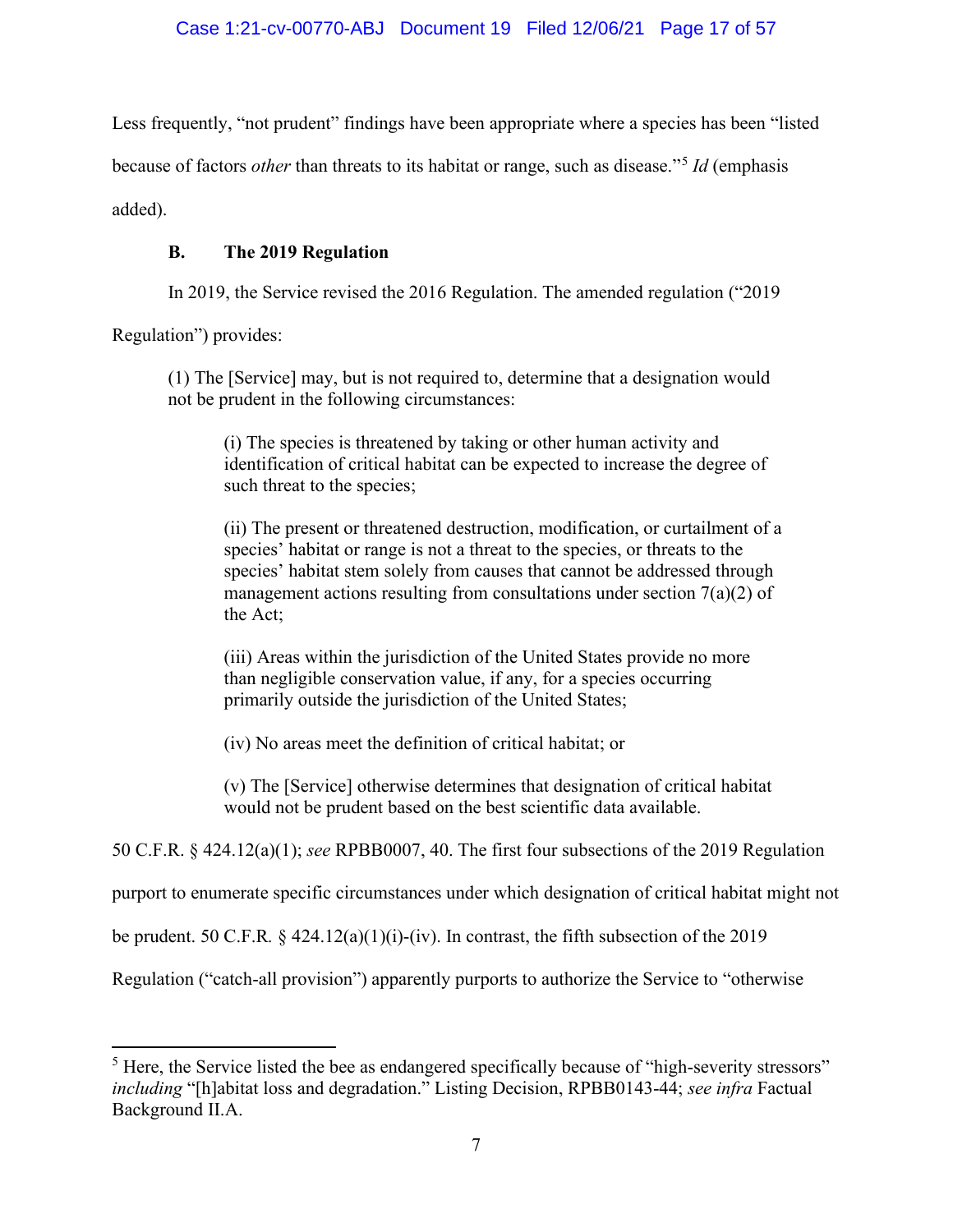determine[]"—without limitation—that designation of critical habitat would not be prudent based on the best available science.<sup>[6](#page-17-0)</sup> *Id.* § 424.12(a)(1)(v).

#### **FACTUAL BACKGROUND**

#### **I. The rusty patched bumble bee**

The rusty patched bumble bee (*Bombus affinis*) is a distinctive species named for the rusty reddish patch located on the abdomen of worker and male bees. Listing Decision, RPBB0126. Unlike the honey bee, which came from Europe, the rusty patched bumble bee is native to North America. *See id.* at RPBB0127, 137, 141. The rusty patched bumble bee uses "buzz pollination," a technique through which the bee vibrates its body to release pollen from flowers. Xerces Petition, RPBB0285. In addition to pollinating commercially important crops, the bee pollinates a wide range of native flowering plants and thereby plays a vital role in sustaining functioning native ecosystems. *Id.*; *see* Listing Decision, RPBB0141. Once the fourth most common bumble bee in the United States—with a range covering much of the Midwest and Northeastern United States, *see* Status Assessment, RPBB0213; Listing Decision, RPBB0126-27; Not-Prudent Decision, RPBB0001—the bee has experienced "marked and precipitous declines," Status Assessment, RPBB0237. Since the 1990s, the bee has disappeared from about 87 percent of its historical range; the number of documented populations has similarly declined by at least 88 percent. Listing Decision, RPBB0144.

<span id="page-17-0"></span> $6$  In a separate lawsuit, NRDC and other plaintiffs have facially challenged the 2019 Regulation on the basis that it unlawfully expands the "not prudent" exception in violation of the ESA. *See* Second Am. Compl. for Declaratory & Injunctive Relief 31, *Ctr. for Biological Diversity v. Bernhardt*, No. 4:19-cv-05206-JST (N.D. Cal. June 4, 2020), ECF No. 90; Conservation Pls.' Refiled Mot. & Mem. for Summ. J. 11-12, *Ctr. for Biological Diversity v. Bernhardt*, No. 4:19-cv-05206-JST (N.D. Cal. Oct. 15, 2021), ECF No. 142.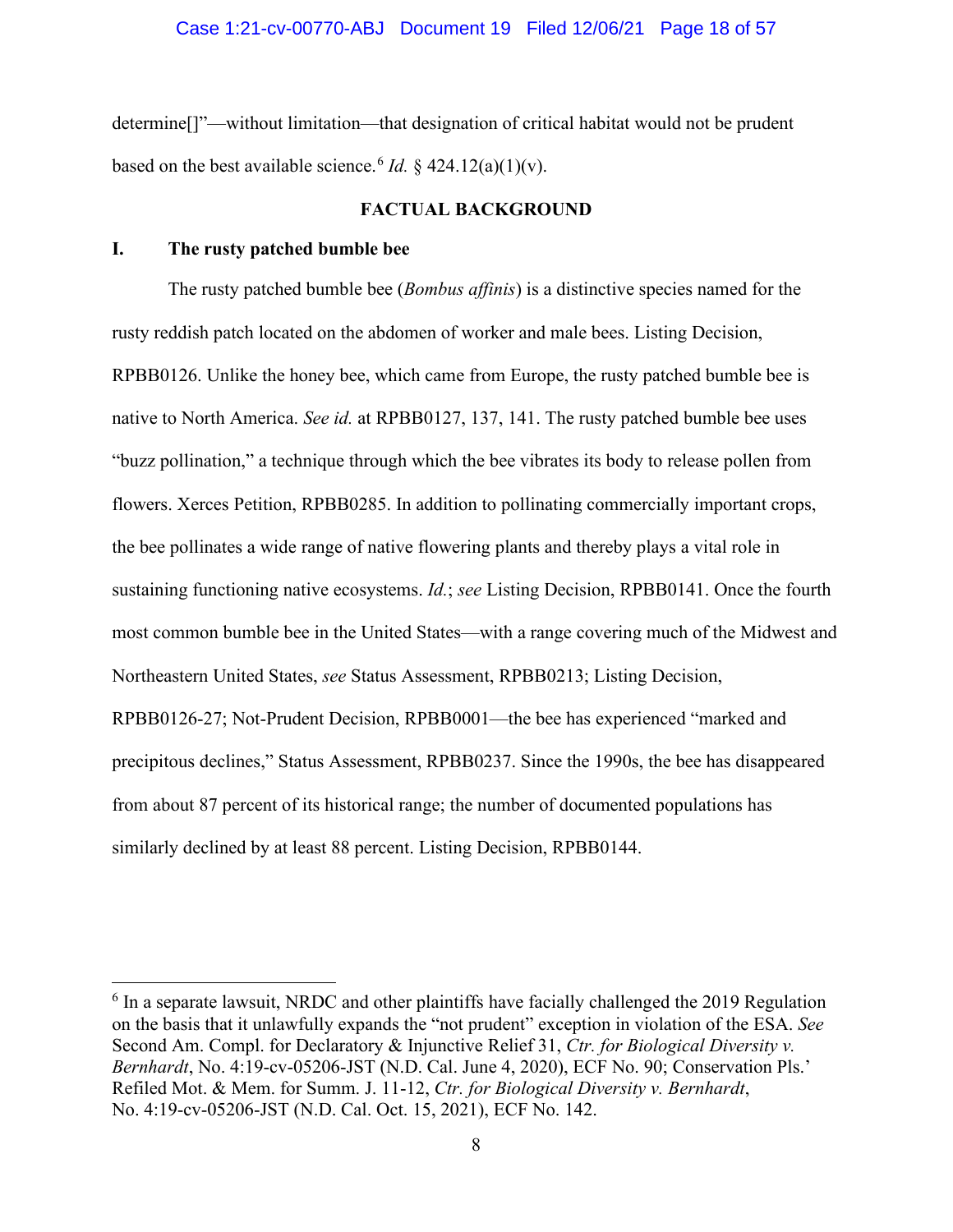#### **A. The bee's life cycle shapes its habitat needs**

The Service has extensively documented the life cycle of the rusty patched bumble bee, *id.* at RPBB0126, which informs the Service's understanding of the species' unique habitat needs. The bee is a highly social species that forms colonies comprised of a single queen, female workers, and males. *Id*. Rusty patched bumble bees are "one of the first bumble bees to emerge [from hibernation] early in the spring and the last to go into hibernation" each fall. *Id*. In early spring, solitary queens start building colonies. *Id*. Queens produce workers throughout the summer, and workers are responsible for defending the colony, caring for the young, and collecting food, namely nectar and pollen. *Id.*; Status Assessment, RPBB0180. Queens remain in the nest and continue to lay eggs, producing males and new queens from mid-summer to early fall. Listing Decision, RPBB0126. Males and new queens then disperse to mate while the remaining bees die. *Id.* New queens hibernate during the winter. *Id.* The next spring, those queens emerge and search for suitable nest sites, gather pollen and nectar from flowers to support egg production, and form new colonies. *Id.*

Consistent with the bee's life cycle, the Service has identified the particular habitat features that the bee requires. These include "areas that support sufficient food (nectar and pollen), undisturbed nesting habitat in proximity to floral resources, and overwintering habitat for hibernating queens." Not-Prudent Decision, RPBB0002. The bee "live[s] in temperate climates" and is "not likely to survive prolonged periods of high temperatures" above 95 degrees Fahrenheit. Listing Decision, RPBB0126.

When the bee emerges early in spring, it is often found near woodland habitats. Conservation Management Guidelines, RPBB0084. During the summer and fall, the bee's core foraging areas are likely those "with concentrated resources (*e.g.*, open fields and prairies with large patches of blooming native flowers) where the bee can find pollen and nectar while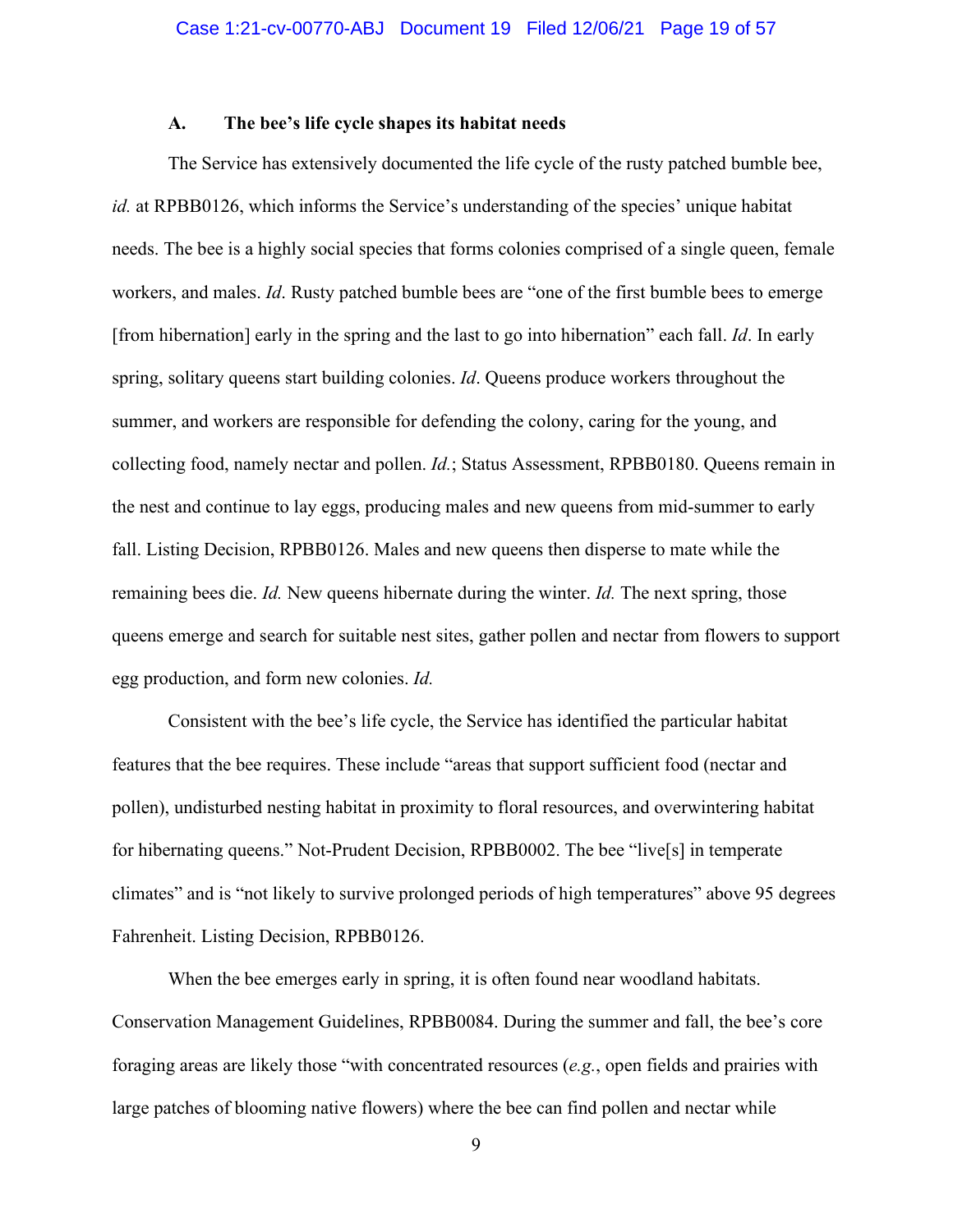#### Case 1:21-cv-00770-ABJ Document 19 Filed 12/06/21 Page 20 of 57

minimizing energy expenditure." *Id.* Because bumble bees do not store substantial amounts of pollen and nectar in their nests, the bee needs "a constant and diverse supply of flowers that bloom throughout the colony's long life cycle, from April through September." Status Assessment, RPBB0180; *see* Section 7 Guidance, RPBB0072. Floral diversity throughout the bee's active season is especially crucial because the bee is a short-tongued species, meaning it can forage only from plant species with easily accessible nectar. Status Assessment, RPBB0180.

In addition, data suggest that worker bees usually forage within one kilometer of their nesting sites; suitable foraging habitat must, therefore, be available within relatively close proximity of nesting habitat. *Id.* The bee's nests are usually located in abandoned rodent nests or other similar cavities one to four feet underground, although nests are occasionally found above ground too. *Id.* "Nest locations are likely to be in open areas or near open areas where it is not heavily forested and not too wet (*i.e.*, not marsh, shrub wetlands, or wetland forest)." Conservation Management Guidelines, RPBB0083.

Although there is little direct information about the habitat of overwintering rusty patched bumble bee queens, other bumble bee species typically form underground chambers in soft soil and sometimes use decaying organic matter or mole hills when overwintering. Status Assessment, RPBB0180. The Service "assume[s] that the [rusty patched bumble bee] winters exclusively in upland forest and woodland." Section 7 Guidance, RPBB0064. "Overwintering habitat is often in or near woodlands or woodland edges that contain spring blooming herbaceous plants, shrubs, and trees, which allows proximity to woodland spring blooming flowers, particularly spring ephemeral wildflowers, a critical early spring food source." Conservation Management Guidelines, RPBB0084 (emphasis omitted).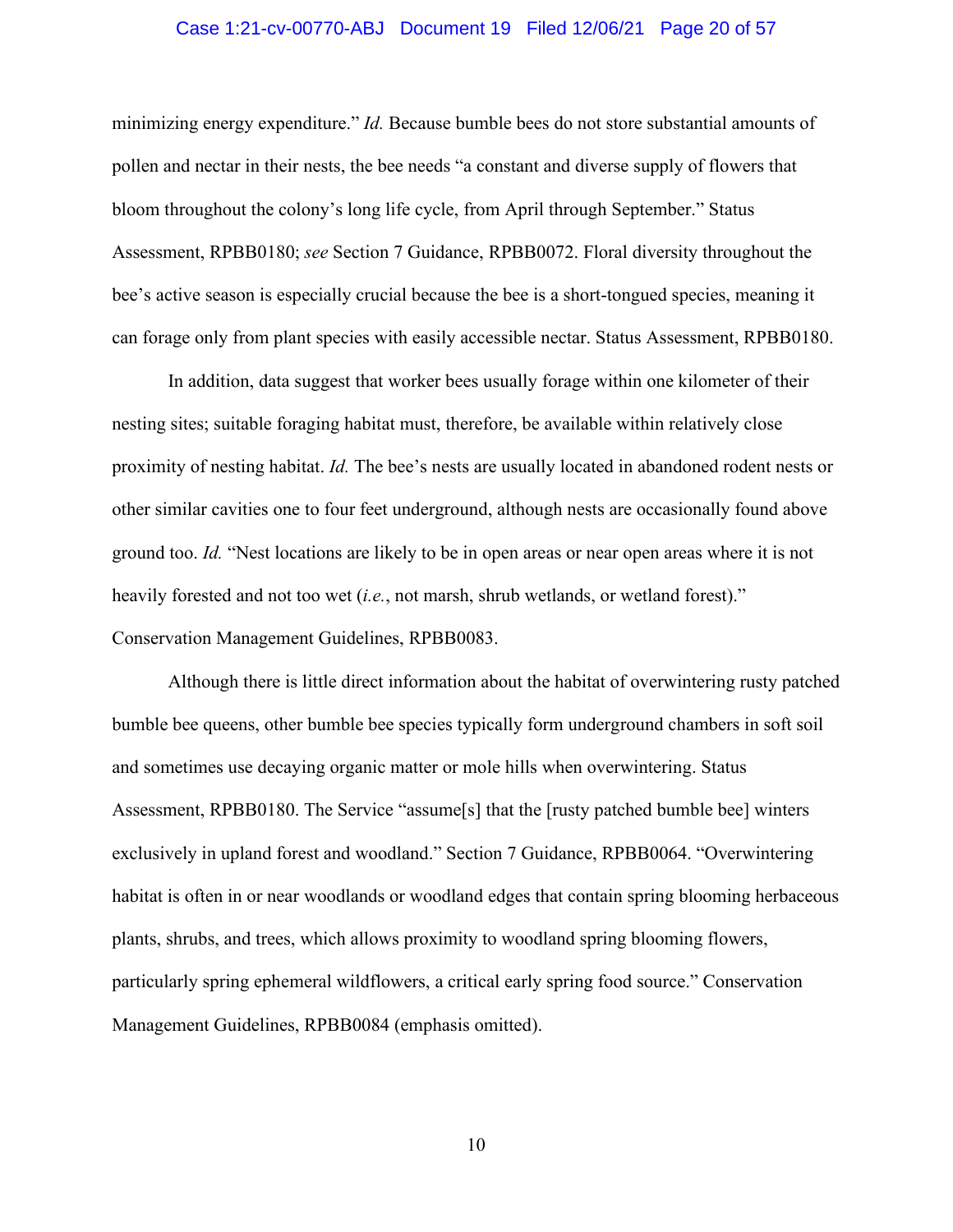## Case 1:21-cv-00770-ABJ Document 19 Filed 12/06/21 Page 21 of 57

In its guidance documents, the Service has outlined the bee's habitat needs with even greater specificity. It has listed various habitat categories (e.g., upland grassland and shrubland; palustrine wetlands, excluding ponds), described the uses that the bee has for each habitat category (i.e., nesting, wintering, foraging), noted seasonal variations in the use of each habitat category (e.g., upland forest and woodland used for foraging in the spring but not summer or fall); and provided examples of discrete habitat types that fall within each habitat category (e.g., "native tallgrass prairie, including remnants and restored/reconstructed native prairie savanna; [and] pine and oak barrens" are examples of upland grassland and shrubland). Section 7 Guidance, RPBB0064 tbl. 1*.* The Service has summarized the bee's habitat needs in the following table in its Section 7 Guidance:

Table 1. Seasonal uses of habitat types by the rusty patched bumble bee (RPBB). Natural or seminatural vegetation that includes favored forage species (Table 1) typifies RPBB habitat. The species also uses flower gardens and other areas that contain nectar or pollen resources and are within foraging distance of RPBB habitats. USFWS assumes that the RPBB is present in nesting habitat between March 16 and October 14 and in wintering habitat from October 15 to March 15.

|                                                                                                                         | <b>Habitat Function</b> |           |          |             |                                                                                                                                                                     |
|-------------------------------------------------------------------------------------------------------------------------|-------------------------|-----------|----------|-------------|---------------------------------------------------------------------------------------------------------------------------------------------------------------------|
| Habitat Category                                                                                                        | <b>Nesting</b>          | Wintering | Foraging |             | Examples/Notes                                                                                                                                                      |
|                                                                                                                         |                         |           | Spring   | Summer/Fall |                                                                                                                                                                     |
| Upland Grassland & Shrubland                                                                                            | X                       |           | X        | X           | native tallgrass prairie, including remnants and<br>restored/reconstructed native prairie; savanna; pine<br>and oak barrens                                         |
| Upland Forest & Woodland                                                                                                |                         | X         | X        |             | Maple-Basswood Forest; Oak-Hickory Forest                                                                                                                           |
| Upland Forest & Woodland<br>Edges                                                                                       | x                       | X         | X        | X           | This includes 30-meter edges of forest and woodland<br>habitats that are adjacent to nesting and summer/fall<br>foraging habitat.                                   |
| Palustrine wetlands, excluding<br>ponds                                                                                 |                         |           | x        | X           | marsh, swamp, bog, fen, and wet meadow; forested<br>wetlands (e.g., Silver Maple - Floodplain Forest)                                                               |
| Some vegetation that is not<br>natural or semi-natural - flower<br>gardens and similar areas (e.g.,<br>plant nurseries) |                         |           | х        | X           | Examples of cultural vegetation that provides floral<br>resources; accessed by RPBB from nearby natural and<br>semi-natural areas where they may nest or overwinter |

*Id.*; *see also* Section 10 Guidance, RPBB0108-11 (describing the bee's life cycle, habitat needs, and timing of habitat use).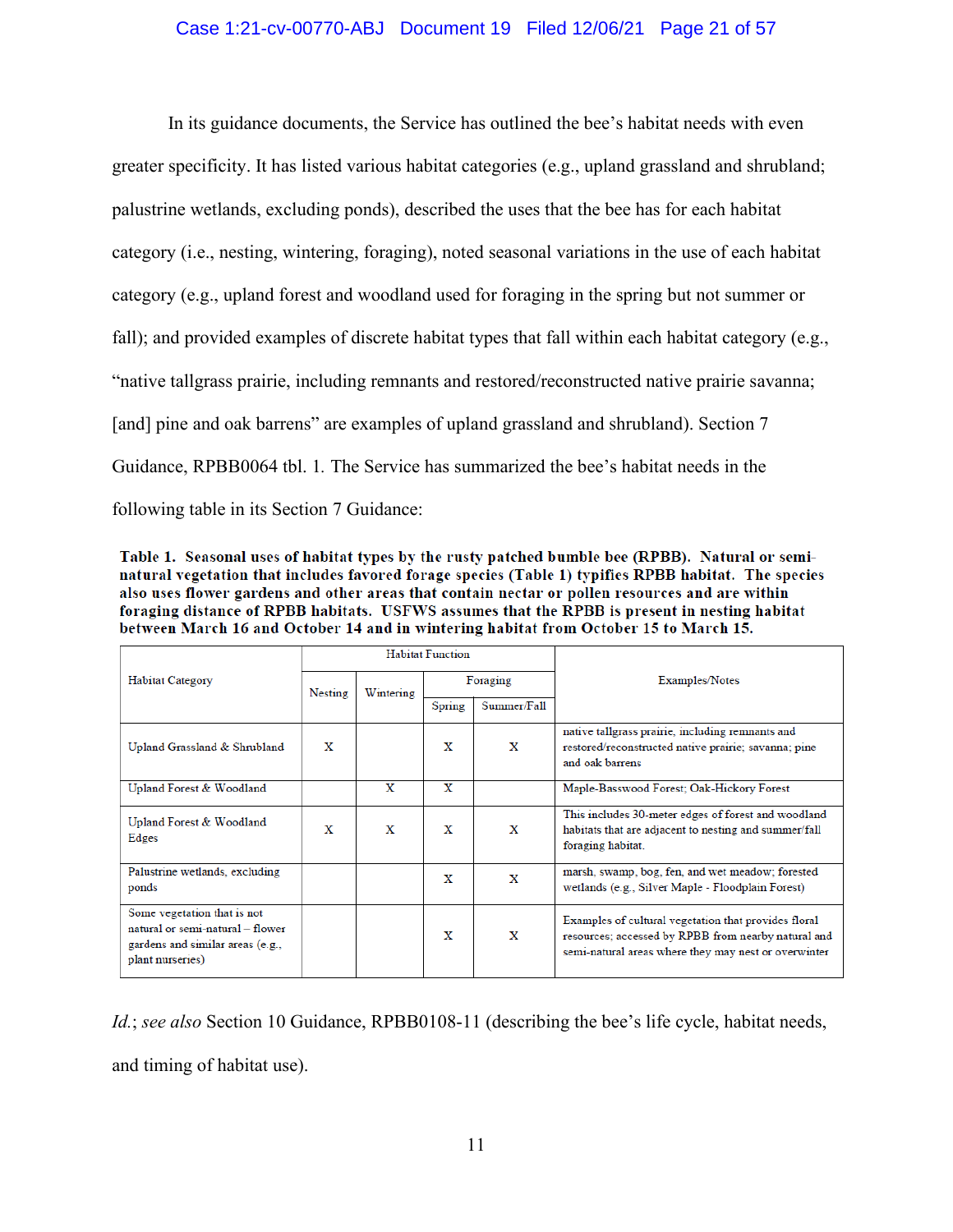#### **B. Habitat destruction and degradation are a primary cause of the bee's decline**

The Service has identified "habitat loss and degradation" as one of the "primary causes" of the bee's decline. Listing Decision, RPBB0125; *see also* Not-Prudent Decision, RPBB0003 (acknowledging that habitat loss and degradation have "established negative effects on bumble bees" generally). The bee historically occupied native grasslands across its range, but an estimated 99.9% of native grasslands in the United States has since disappeared. Status Assessment, RPBB0213. Most of this habitat loss has resulted from the conversion of land to agriculture and urbanization, but factors such as intensive livestock grazing and fire suppression have contributed as well. *Id.* Although much of the habitat conversion happened in the past, "the dramatic reduction and fragmentation of habitat have persistent and ongoing effects on the viability of [the bee's] populations." Listing Decision, RPBB0144; *see* Status Assessment, RPBB0213. The Service has found that remaining colonies "continue to be affected by highseverity stressors, including . . . habitat loss and degradation." Listing Decision, RPBB0144. Among other things, the conversion of native habitats to agriculture and other uses "is still occurring today," posing an ongoing threat to the bee. *Id.*

Another significant ongoing cause of habitat loss and degradation is the widespread use of pesticides, including herbicides, insecticides, and fungicides. Herbicides destroy and degrade the bee's habitat by limiting food availability. Status Assessment, RPBB0214; Section 10 Guidance, RPBB0114, 118. The bee depends on nectar and pollen for food, and flowering plants may be reduced or nonexistent in and around areas where herbicides have been applied. *See*  Status Assessment, RPBB0214; Section 10 Guidance, RPBB0114, 118. Herbicide use can also facilitate the growth of "invasive plant species that outcompete wildflowers." Status Assessment, RPBB0214.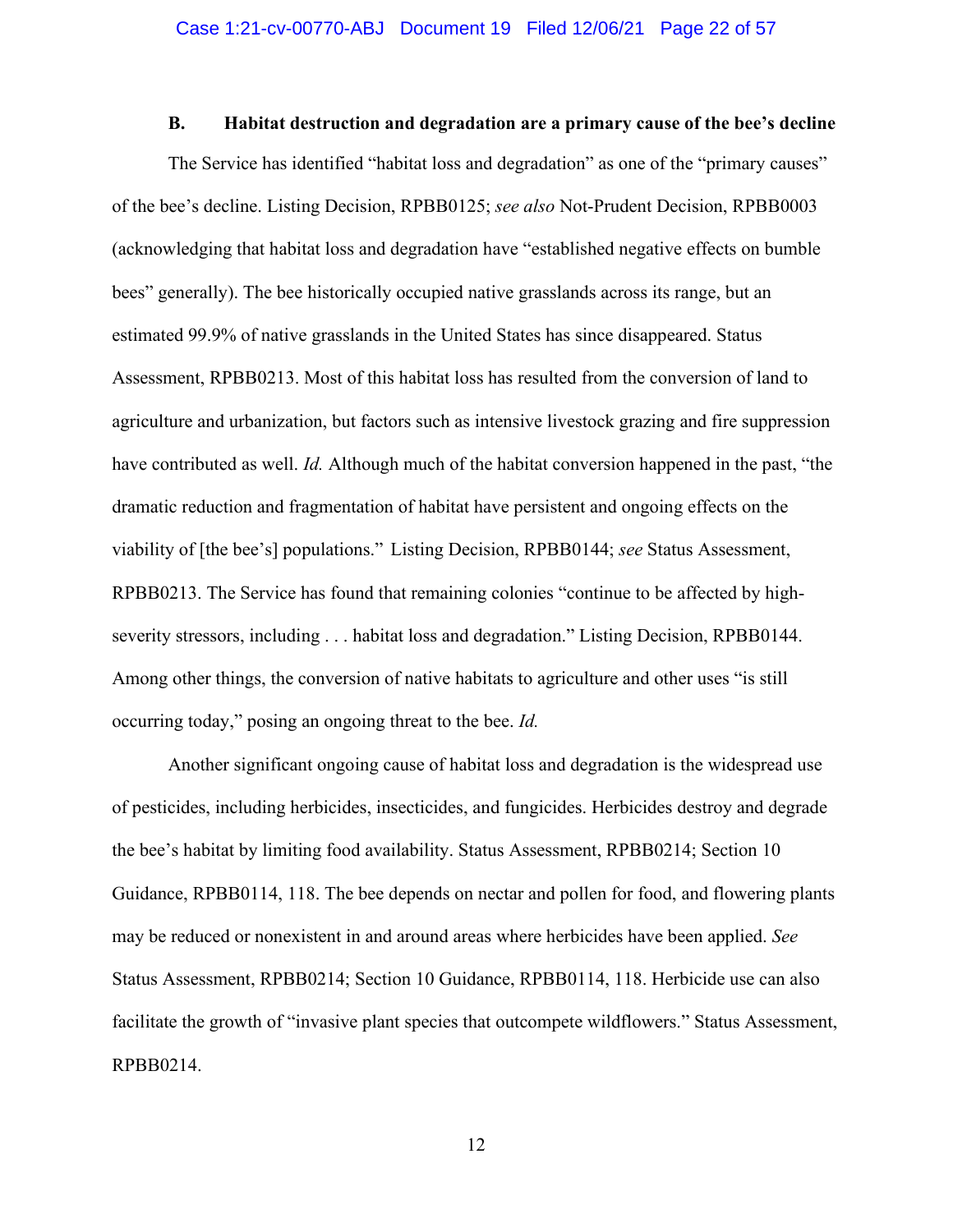#### Case 1:21-cv-00770-ABJ Document 19 Filed 12/06/21 Page 23 of 57

In addition, pesticides in general compromise habitat quality owing to their toxicity. *See id.* at RPBB0207-10; Section 10 Guidance, RPBB0113, 118. Pesticides can contaminate the bee's nesting and overwintering habitat by persisting and accumulating in soils. *See* Status Assessment, RPBB0208-09. They can also contaminate the bee's foraging habitat. In addition to leaving residues on plant surfaces, "systemic" insecticides, like the widely used neonicotinoids, are absorbed by plants—including both target and non-target plants—and secreted in nectar, pollen, and sap. *Id.*; *see also* Conservation Management Guidelines, RPBB0093 (acknowledging that "rusty patched bumble bees are unlikely to thrive if they are exposed to insecticides that are used broadly and systemically . . . or are foliar sprayed"). Bees are then exposed to these potent pesticides when they forage for pollen and nectar, and as a result suffer acute harms like paralysis and death; or subacute harms, like impaired reproductive capacity and cognition, diminished longevity, depressed feeding, and decreased ability to cope with parasites, disease, and toxins. Status Assessment, RPBB0207-08, 10. Habitat is often contaminated by multiple pesticides, and bees that rely on contaminated habitat can experience greatly magnified harm when the active and inactive ingredients found in pesticides interact synergistically with one another. *Id.* at RPBB0207, 209-10; *see* Section 10 Guidance, RPBB0113.

Notably, pesticides do not merely remain where they are applied, but rather migrate off-site via soil, water, and air. *Cf.* Status Assessment, RPBB0208-09 (describing a variety of common pesticide application methods and noting the presence of pesticide residues in "soils, waterways, field margins, and floral resources"). As a result, the impacts of pesticide contamination extend beyond treated fields to habitat in surrounding natural areas. *See, e.g.*, Status Assessment, RPBB0214 (mentioning pesticide drift from agricultural plots).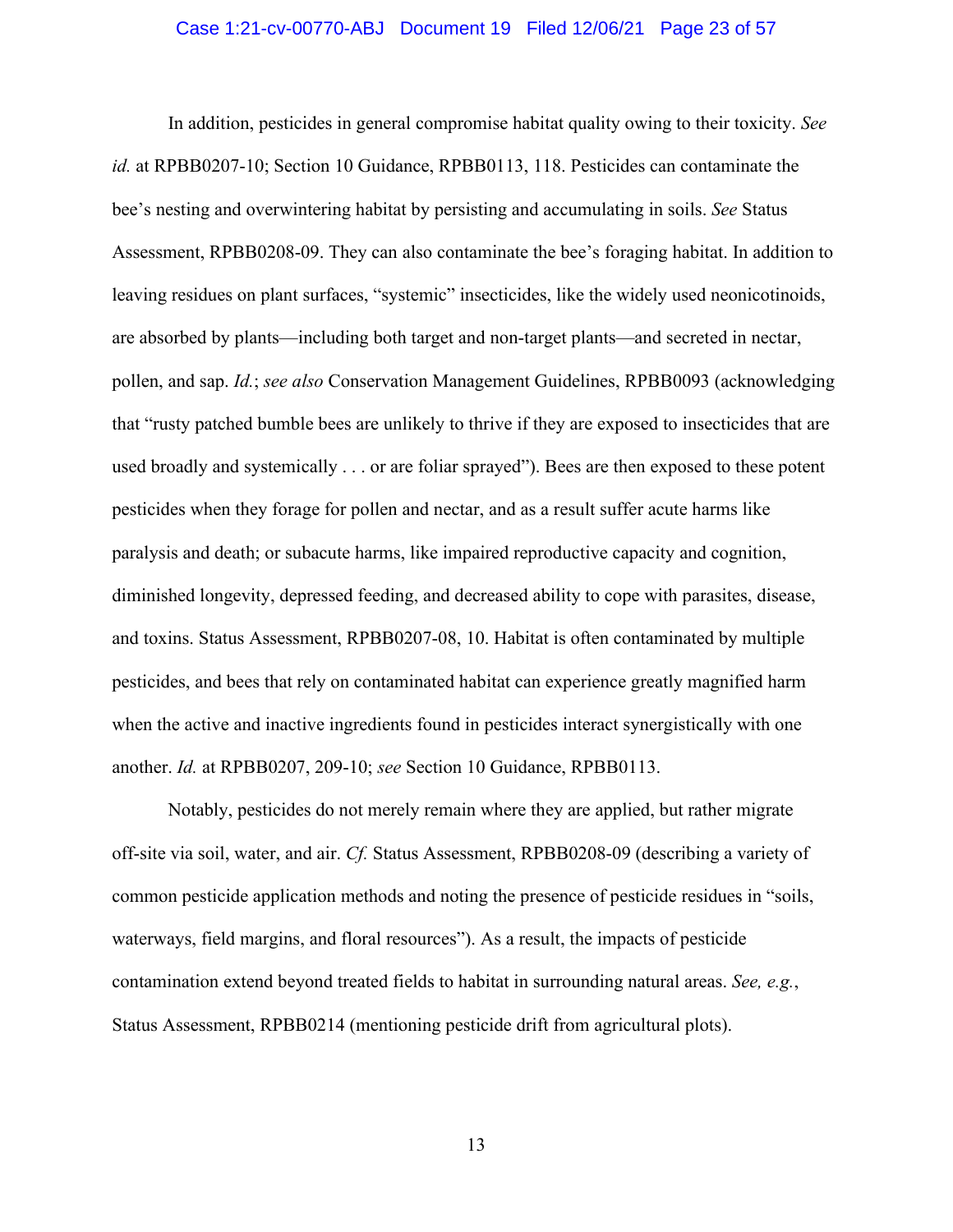#### Case 1:21-cv-00770-ABJ Document 19 Filed 12/06/21 Page 24 of 57

Because of their distinctive life cycle, bumble bees are likely more susceptible than honey bees to the risks posed by pesticide-contaminated habitat. *Id.* at RPBB0209; *see* Listing Decision, RPBB0129. For one month each year, bumble bees depend on individual queens to forage and form new colonies. Status Assessment, RPBB0209. The death or impairment of these queens from pesticide exposure can thus prevent entire colonies from forming. *Id.* In addition, bumble bees have much smaller colonies than honey bees; thus, death or impairment of individual bumble bee workers, as opposed to individual honey bee workers, has greater consequences for colony survival. *Id.* Furthermore, bumble bee larvae eat large quantities of unprocessed pollen and thus, compared to honey bees, are exposed to much higher levels of pesticide residues in pollen. *Id.* Bumble bees are also exposed to pesticide residues in soil because they nest underground. *Id.*; *see* Listing Decision, RPBB0140.

Habitat loss and degradation reduce the bee's population abundance, diversity, and viability. Draft Recovery Plan, RPBB0043; Status Assessment, RPBB0181, 213. "Given that several kilos of food are needed to support a single nest, . . . the amount of habitat needed to support a population is likely quite large." Status Assessment, RPBB0181. Accordingly, "small, isolated patches of habitat may not be sufficient to support healthy bee populations." *Id.* at RPBB0213. Furthermore, "[a]s small populations are inherently more vulnerable to extirpation . . . , the larger the population, the higher the likelihood of persistence over time." *Id.* at RPBB0181.

Larger populations, in turn, require more and better habitat. Rusty patched bumble bee population size depends in part on how many new queens survive over winter—which depends, in turn, on "habitat quality and quantity, specifically, quality and density of the floral resources and the proximity of these resources to nest sites and overwintering sites." *Id.* Population size is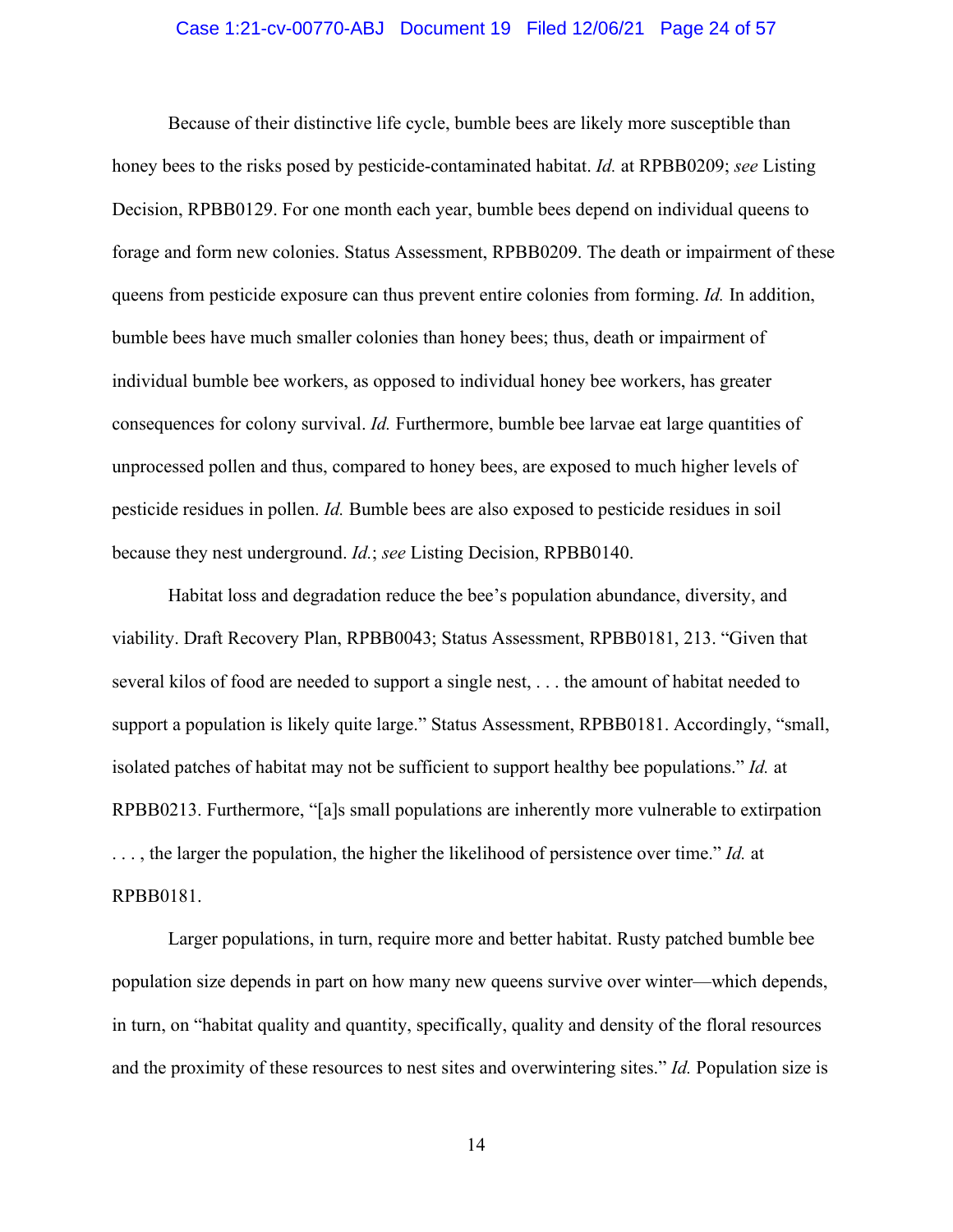#### Case 1:21-cv-00770-ABJ Document 19 Filed 12/06/21 Page 25 of 57

also affected by the number of fertile males and whether the landscape is conducive to their dispersal. *Id.* The maximum dispersal distance is likely between 0.6 and 6 miles, Habitat Connectivity Model, RPBB1091, but the landscape must be "permeable and free of hazards" for males and unrelated queens to find one another and mate, Status Assessment, RPBB0181; *see*  Draft Recovery Plan, RPBB0043. Connectivity between populations is crucial to maintaining genetic diversity. Status Assessment at RPBB0183. In addition, distribution of the bee's populations across habitats spanning an array of climatic conditions "reduces the chances of all colonies failing concurrently due to poor environmental conditions, and thus, is important for long-term persistence." *Id.*; *see also id.* at RPBB0168, 230.

Loss of habitat quantity and quality thus compromises the bee's reproductive success. It also exacerbates the bee's susceptibility to other ongoing threats, such as pathogens and disease. *See id.* at RPBB0214. Bees that lack sufficient habitat may suffer from nutritional deficiencies, decreasing their ability to fight off parasites and disease. *Id.* The Service has explained that "even slight changes in resource availability could have significant cumulative effects on colony development and productivity," *id.*, and could impact "the bees' resilience to other stressors," Not-Prudent Decision, RPBB0004; *see also* Listing Decision, RPBB0136 (acknowledging that habitat loss may have become more of a factor in the bee's decline as colonies have been compromised by new exposures to insecticides and pathogens).

## **C. Habitat management and protection are essential to the bee's survival and recovery**

The Service has found that the bee's "severe decline" shows "no evident prospect of a natural reversal," Listing Decision, RPBB0133, and thus, habitat management and protection are critical components of the bee's recovery. It has observed that "recovery needs to resemble [the bee's] natural abundance and distribution to ensure long-term persistence," Draft Recovery Plan,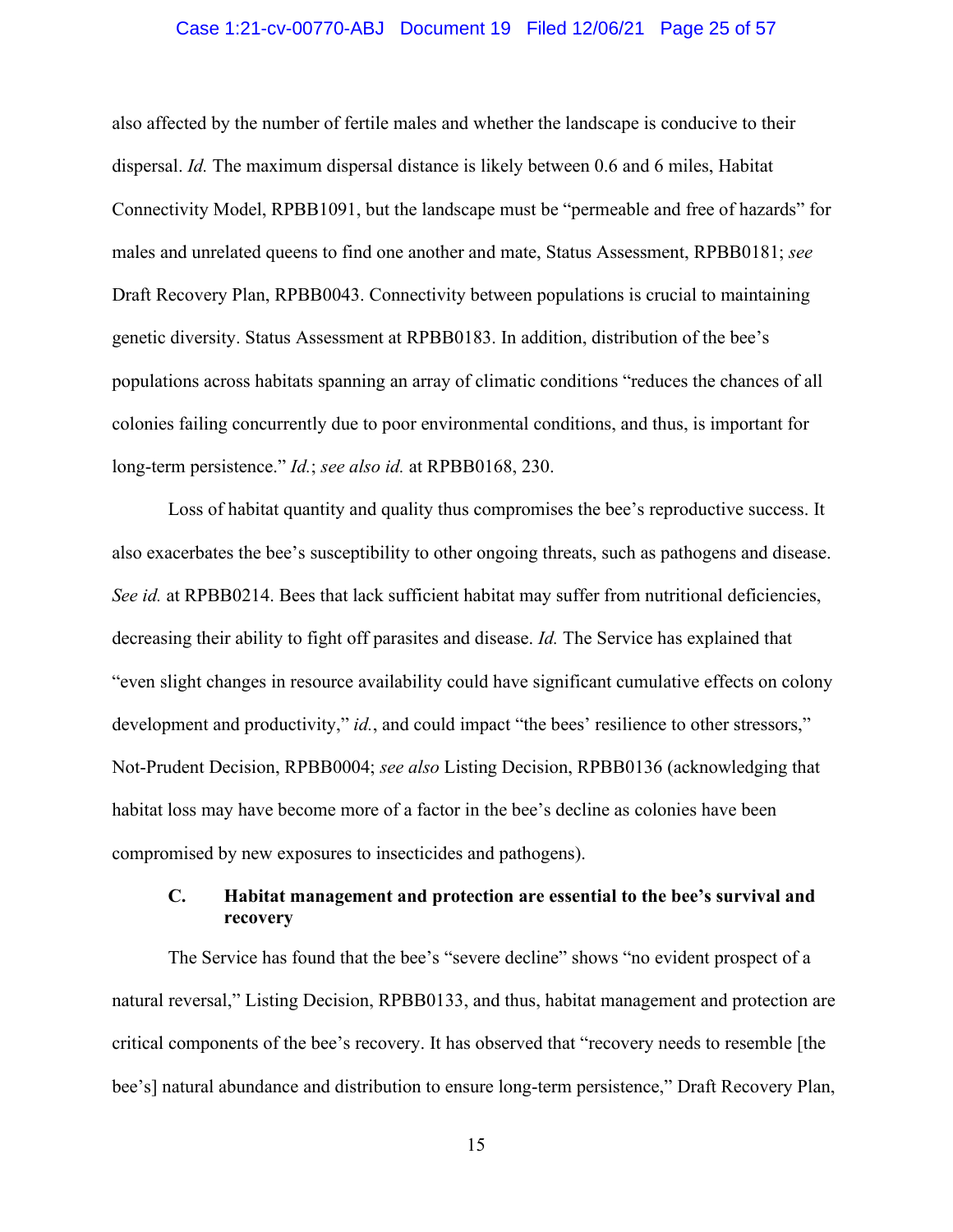#### Case 1:21-cv-00770-ABJ Document 19 Filed 12/06/21 Page 26 of 57

RPBB0046, and explained that "[p]opulation viability requires healthy demographics *and sufficient habitat* to support a healthy demography," Status Assessment, RPBB0181 (emphasis added). To facilitate conservation of the bee, the Service has recommended "[p]revent[ing] further declines by protecting remaining populations *and the habitat needed to support them*" and underscored that "this is paramount." Section 7 Guidance, RPBB0073 (emphasis added).

The Service's Draft Recovery Plan outlines five key objectives to halt and reverse declines, and ultimately to "secur[e] the long-term viability of the species." RPBB0045.<sup>[7](#page-25-0)</sup> The first objective is to "prevent[] further loss of populations," in part by "improving quality and quantity of habitat" and "ensuring appropriate connectivity between populations." *Id.* The fourth objective entails "[a]meliorating primary pervasive threats, including . . . habitat loss." *Id.* The fifth is to "protect[] populations and their habitats." *Id*. In all, three of the five objectives involve protection or restoration of habitat.

The Draft Recovery Plan also sets out broad categories of actions that are "necessary" for the bee's recovery. *Id.* at RPBB0042, 49-50. One category is "managing] and protect [ing] habitat," such as by "maintaining, improving, and restoring overwintering, foraging, and nesting habitat," "restoring connectivity for dispersal," "developing and implementing habitat management plans," "and securing permanent protection of habitat." *Id*. at RPBB0050. Another category involves minimizing exposure to pesticides, such as "establishing buffers around populations" through "habitat restoration or land acquisition." *Id.*

<span id="page-25-0"></span> $<sup>7</sup>$  The Service released a Final Recovery Plan for the bee after it issued its Not-Prudent Decision.</sup> *See* Service, Recovery Plan for Rusty Patched Bumble Bee (*Bombus affinis*) (2021), [https://bit.ly/3CZJTcX.](https://bit.ly/3CZJTcX) Plaintiffs refer only to the Draft Recovery Plan, however, as only that version was part of the record before the Service.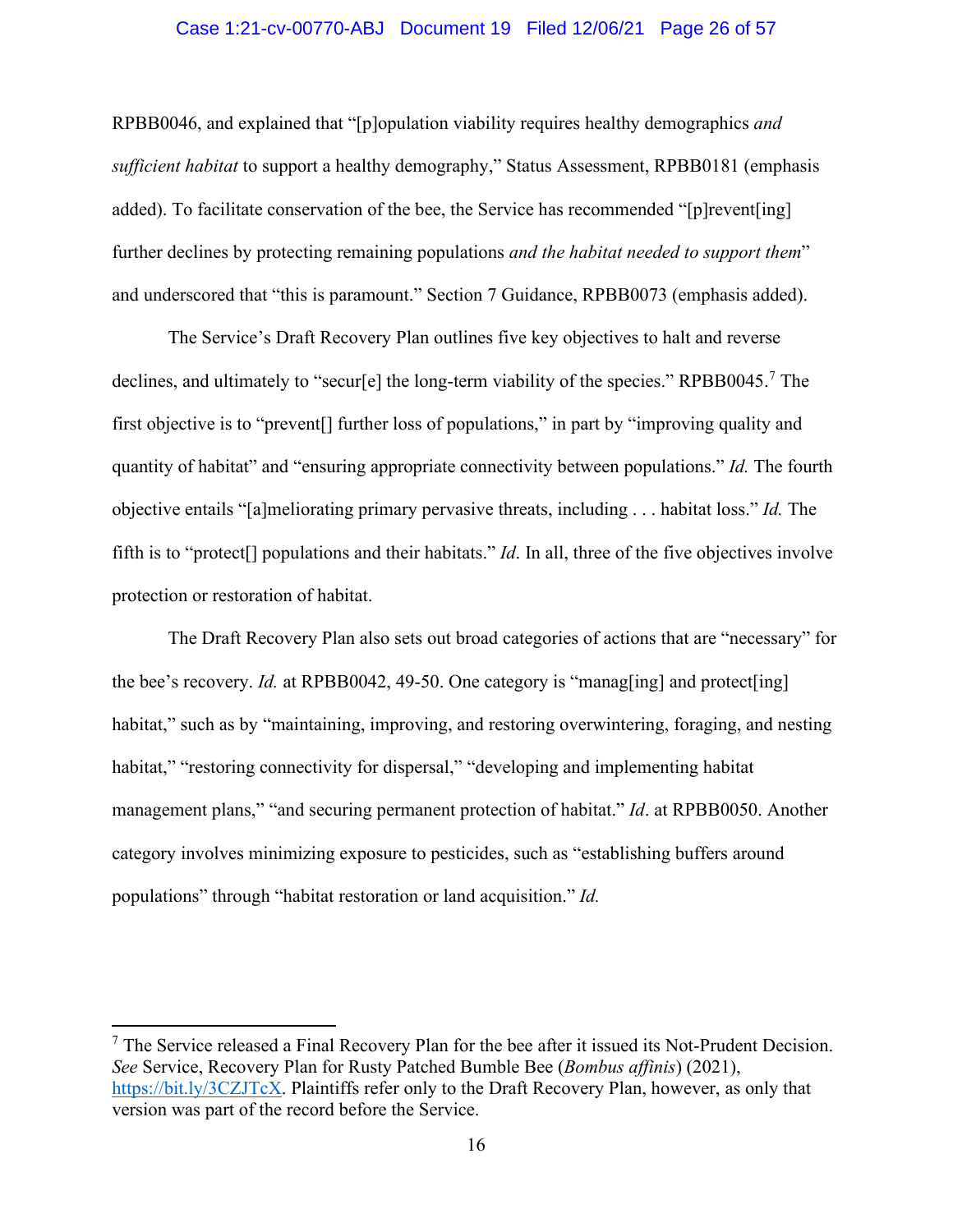#### Case 1:21-cv-00770-ABJ Document 19 Filed 12/06/21 Page 27 of 57

Elsewhere, the Service similarly acknowledges that habitat restoration and management activities—such as "[c]reating and maintaining flowering plant habitat and overwintering sites by revegetating project areas with appropriate native seed mixes," "timing vegetation-related maintenance activities to minimize impacts," and "restricting pesticide and herbicide use"—"will contribute to the conservation of the rusty patched bumble bee." Listing Decision, RPBB0133; *see also* Conservation Management Guidelines, RPBB0086-88 (providing detailed management objectives and targets for creating and maintaining high-quality habitat for the bee).

To limit pesticide contamination, the Service instructs that "the safest action is to avoid use of insecticides in rusty-patched bumble bee habitat or in areas near habitat," Conservation Management Guidelines, RPBB0093, and that "any use of herbicides in a manner that may affect the rusty patched bumble bee should be assessed carefully to determine [if] the species could be exposed to the effects of herbicide use," Section 10 Guidance, RPBB0114. The Service also recognizes that "[c]onservation of the rusty patched bumble bee will ultimately depend in part on connecting patches of high quality habitat," Conservation Management Guidelines, RPBB0096, and agrees that plantings to enhance pollinator habitat "can offer foraging and breeding habitats for pollinators and may connect previously separated habitats and aid in species recovery," Listing Decision, RPBB0131.

Habitat management and protection are especially crucial to the bee's survival and recovery because "the species does not have the adaptive capacity in its current state to withstand physical and biological changes in the environment presently or into the future." *Id.* at RPBB0144. This means that any further habitat degradation or loss could push the bee over the brink to extinction, and measures are needed to counter "the dramatic reduction and fragmentation of habitat [that] have persistent and ongoing effects" on the viability of the bee's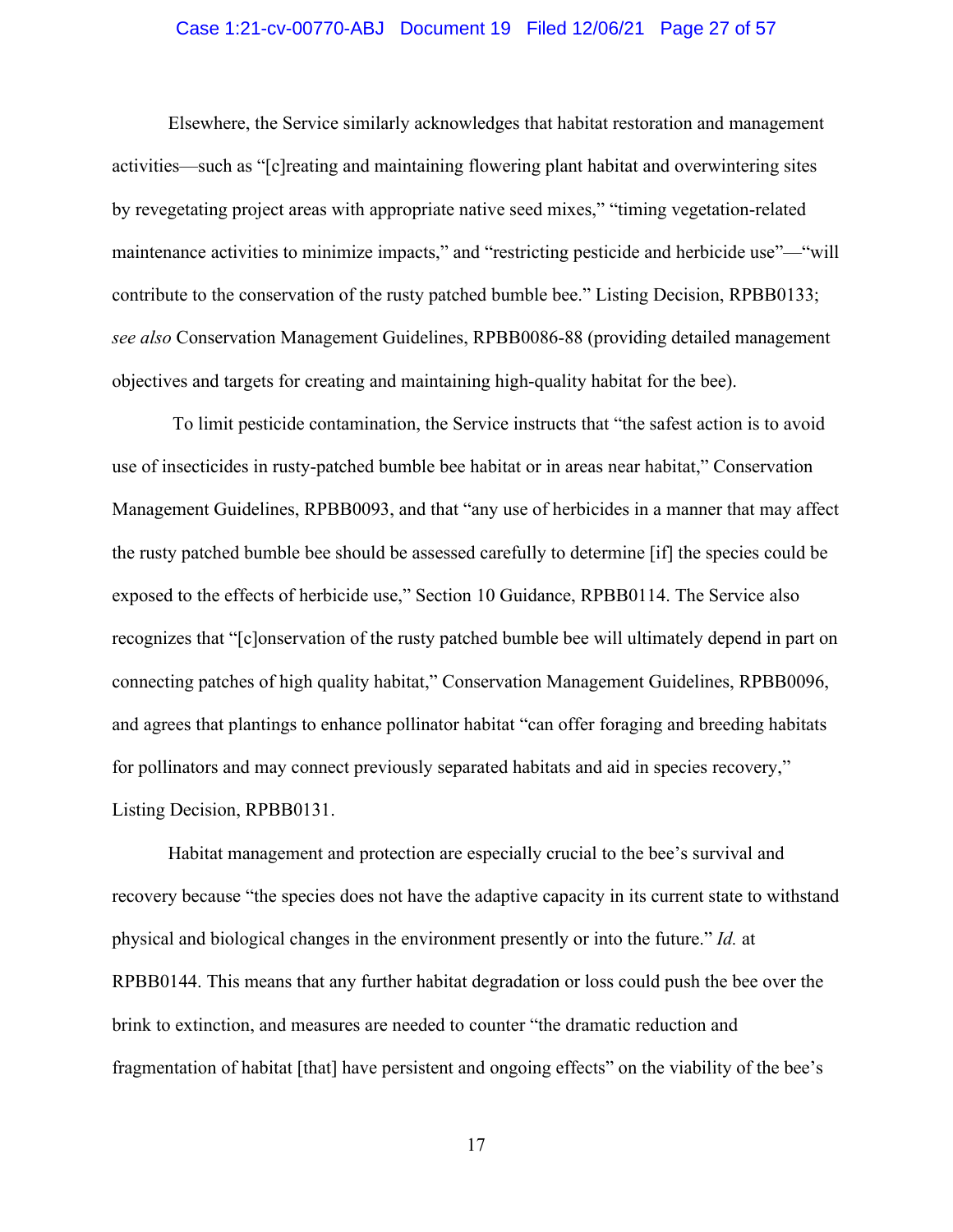#### Case 1:21-cv-00770-ABJ Document 19 Filed 12/06/21 Page 28 of 57

remaining populations. *Id.*; *see also id.* (noting that "the number of remaining populations is small, most of those populations are extremely small in size . . . , and the species' range is severely reduced").

## **II. The Service's listing and critical-habitat determinations for the rusty patched bumble bee**

#### **A. The Service listed the bee as endangered in part because of the "highseverity" stressor of habitat loss and degradation**

The ESA authorizes the Service to list a species based on "the present or threatened destruction, modification, or curtailment of its habitat or range," 16 U.S.C. § 1533, and the Service expressly cited this factor as a justification for listing the bee as an endangered species, *see* Listing Decision, RPBB0143-44. Among other things, the Service found that "the dramatic reduction and fragmentation of habitat have persistent and ongoing effects on the viability of [the bee's remaining] populations"; that "conversion of native habitats to agriculture . . . or other uses is still occurring today"; that "herbicide use occurs rangewide and can reduce available floral resources"; and that the bee "is not able to naturally recolonize unoccupied areas that are not connected by suitable dispersal habitat." *Id*. at RPBB0144; *see also id.* at RPBB0128 (acknowledging that many of the bee's existing populations "continue to face the effects of . . . habitat loss").

The Service determined that "[t]he risk of extinction is currently high" and reported that "optimistic modeling suggests that all but one of the [six] ecoregions [in which the bee remains] are predicted to be extirpated within 5 years." *Id.* at RPBB0144. As the Service explained, "losses in both the number of populations and spatial extent render the rusty patched bumble bee vulnerable to extinction even without further external stressors (*e.g.*, habitat loss, insecticide exposure) acting upon the species." *Id.* at RPBB0127. The bee's remaining colonies "lack<sup>[]</sup> the ability to withstand physical and biological changes" yet "continue to be affected by high-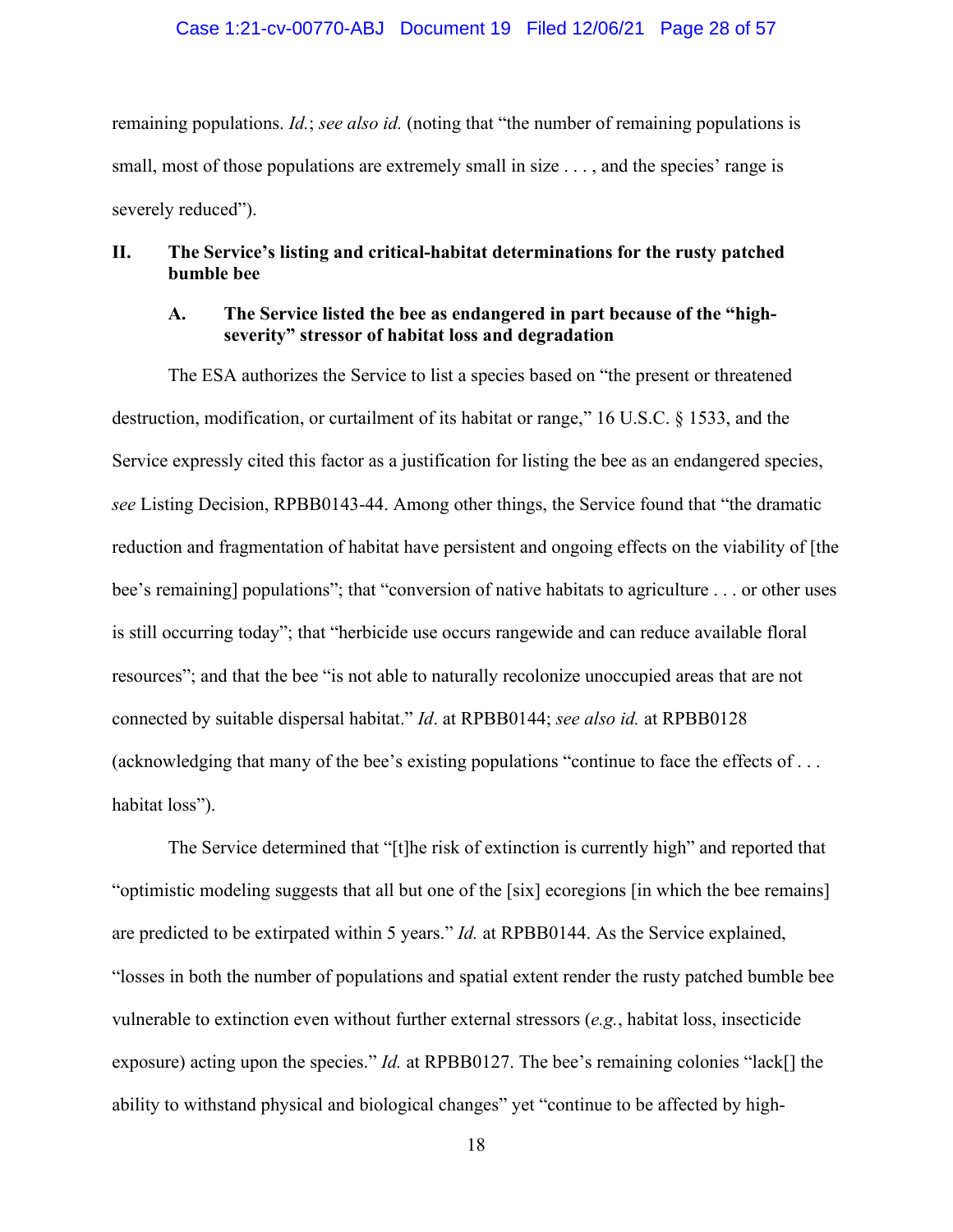#### Case 1:21-cv-00770-ABJ Document 19 Filed 12/06/21 Page 29 of 57

severity stressors including . . . habitat loss and degradation . . . throughout all of the species' range." *Id.* at RPBB0144.

Regarding critical habitat, the Service's Listing Decision acknowledged that, "in the absence of finding that the designation of critical habitat would increase threats to the species, if there are benefits to the species from a critical habitat designation, a finding that designation is prudent is warranted." *Id.* at RPBB0145. The Service observed it was unaware of any harmful impacts from designation and identified four "potential benefits of designation": "(1) Triggering consultation under section 7 of the Act  $\dots$ ; (2) focusing conservation activities on the most essential features and areas; (3) providing educational benefits to State or county governments or private entities; and (4) preventing people from causing inadvertent harm to the protected species." *Id.* Nevertheless, the Service found "designation of critical habitat to be not determinable at this time," *id.* at RPBB0146, thereby invoking the ESA's provision allowing the Service one additional year to designate critical habitat. *See* 16 U.S.C. § 1533(b)(6)(C)(ii).

## **B. The Service nonetheless determined that designation of critical habitat would be "not prudent"**

Eventually, in September 2020—more than three-and-a-half years after it listed the bee as endangered, more than two-and-a-half years after its statutory deadline for issuing a final rule on critical habitat, and after multiple rounds of litigation challenging the Service's delays, *see supra*  pages 2-3—the Service published its final critical-habitat determination. Not-Prudent Decision, RPBB0001. In contrast with its Listing Decision, which recognized that "habitat loss and degradation" are a leading cause of the bee's decline, RPBB0125, and that designation of critical habitat "may be prudent," RPBB0145, the Service's final determination concluded that designation would be "not prudent," Not-Prudent Decision, RPBB0004-05. The Service's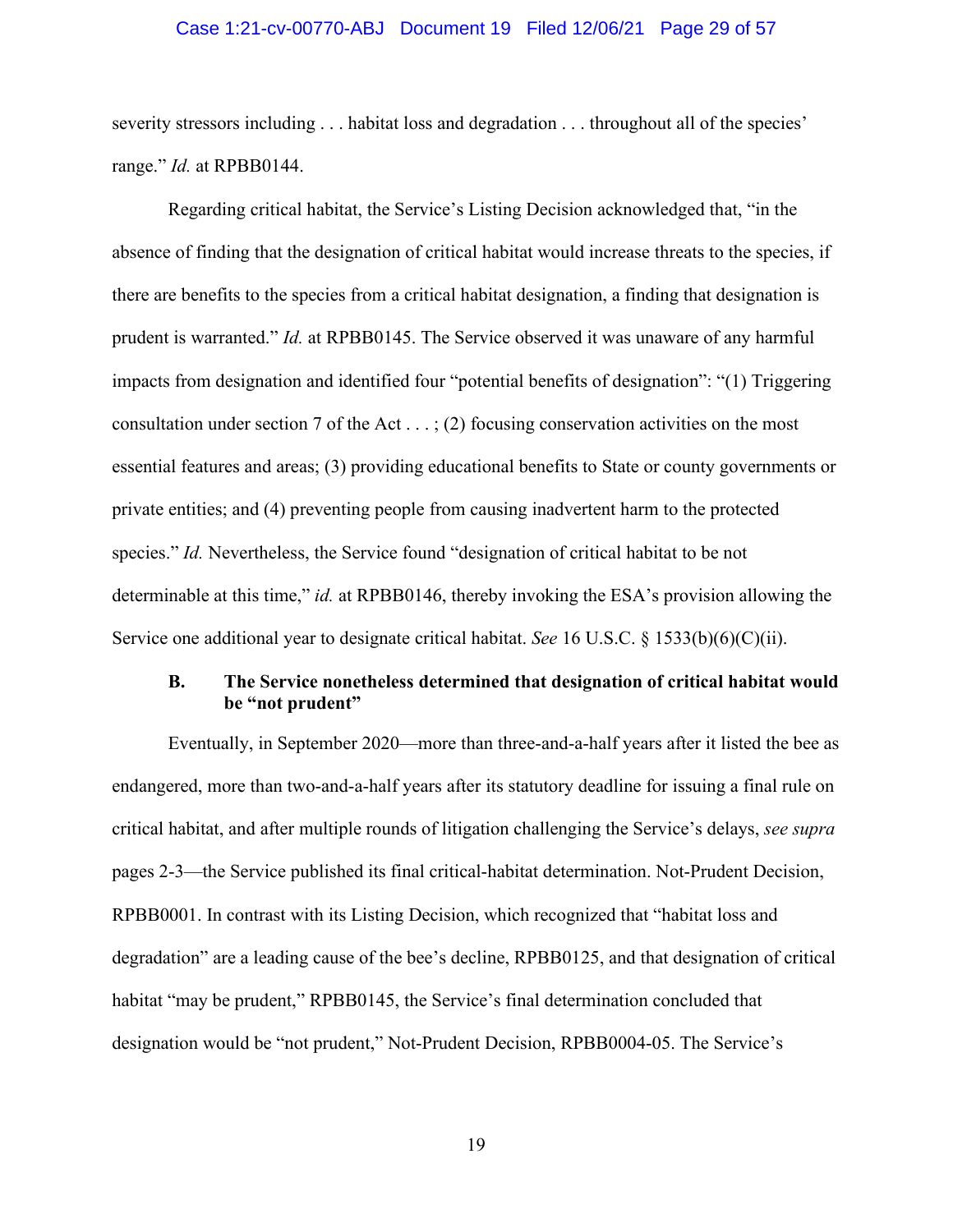#### Case 1:21-cv-00770-ABJ Document 19 Filed 12/06/21 Page 30 of 57

determination consisted of two alternative parts, referred to here as the "Catch-All Determination" and the "No-Benefit Determination."

In its Catch-All Determination, the Service relied on the 2019 Regulation, *see id*. at RPBB0004—which had come into effect while the Service unlawfully delayed its final determination on the bee's critical habitat. The 2019 Regulation had purportedly expanded the Service's longstanding interpretation of the ESA's "not prudent" exception, *see supra* Statutory and Regulatory Framework II.B, and the Service then invoked the 2019 Regulation's new catch-all provision to conclude that, "pursuant to 50 CFR  $424.12(a)(1)(v)$ ," designation of critical habitat was not prudent because: (1) "the present or threatened destruction, modification, or curtailment of the rusty patched bumble bee's habitat or range is not the primary threat to the species"; (2) "availability of habitat does not limit the conservation of the rusty patched bumble bee now, nor will it in the future"; and (3) the Service "cannot predict which specific areas rusty patched bumble bees may occupy at a landscape level across its historic range." Not-Prudent Decision, RPBB0004.

The Service went on to profess uncertainty as to whether the 2019 Regulation applied to this determination at all. *Id*. In the alternative, therefore, the Service rendered its No-Benefit Determination based on the 2016 Regulation, concluding that designation of critical habitat would not be prudent because it would not benefit the species. *Id.* at RPBB0004 (citing 50 C.F.R. § 424.12(a)(1) (2016)). The Service advanced three assertions that purportedly supported its No-Benefit Determination (the first two of which the Service also used to support its Catch-All Determination): (1) "the present or threatened destruction, modification, or curtailment of the rusty patched bumble bee's habitat or range is not the primary threat to the species"; (2) "the availability of habitat does not limit the conservation of the rusty patched bumble bee now, nor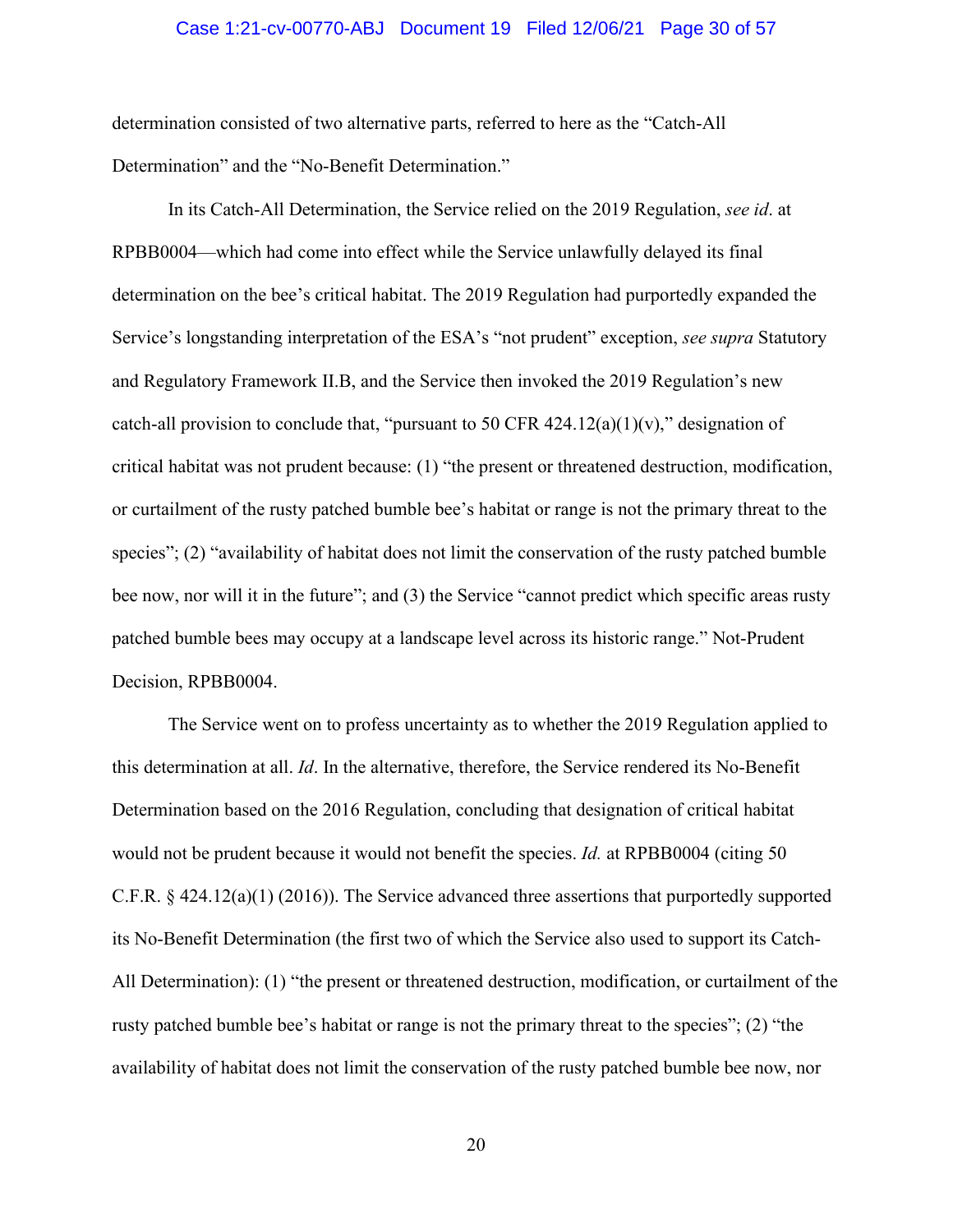#### Case 1:21-cv-00770-ABJ Document 19 Filed 12/06/21 Page 31 of 57

will it in the future"; and (3) section 7 consultation for unoccupied habitat is not necessary, and the Service has "achieved, through development of the priority maps, the other benefits of critical habitat that we had identified in the final listing rule [i.e., benefits other than section 7 consultation]." *Id.* The "other benefits" that the Service had identified included "focusing conservation activities on the most essential areas to prevent further loss of colonies, providing educational benefits by creating greater public awareness of rusty patched bumble bee and its conservation, and preventing inadvertent harm to the species." *Id.*

Plaintiffs now challenge the Service's decision not to designate critical habitat for the bee as inconsistent with the statute and contrary to the record.

#### **STANDARD OF REVIEW**

Plaintiffs challenge the Service's failure to designate critical habitat for the rusty patched bumble bee under the ESA and APA. Review of an agency's compliance with both section 4 of the ESA and the APA is governed by the APA's standard of review. *See* 5 U.S.C. § 706; *Cabinet Mountains Wilderness/Scotchman's Peak Grizzly Bears v. Peterson*, 685 F.2d 678, 685-86 (D.C. Cir. 1982); *Bldg. Indus. Ass'n of Superior Cal. v. Babbitt*, 979 F. Supp. 893, 898, 905-06 (D.D.C. 1997). When reviewing agency action under the APA, courts must "hold unlawful and set aside agency action, findings, and conclusions found to be . . . arbitrary, capricious, an abuse of discretion, or otherwise not in accordance with law." 5 U.S.C. § 706(2). While the APA does "not empower[] [courts] to substitute [their] judgment for that of the agency," it does require "a thorough, probing, in-depth review" of challenged decisions. *Citizens to Preserve Overton Park, Inc. v. Volpe*, 401 U.S. 402, 415-16 (1971).

To comply with the APA, an "agency must examine the relevant data and articulate a satisfactory explanation for its action including a 'rational connection between the facts found and the choice made.'" *Motor Vehicle Mfrs. Ass'n of U.S., Inc. v. State Farm Mut. Auto. Ins. Co.*,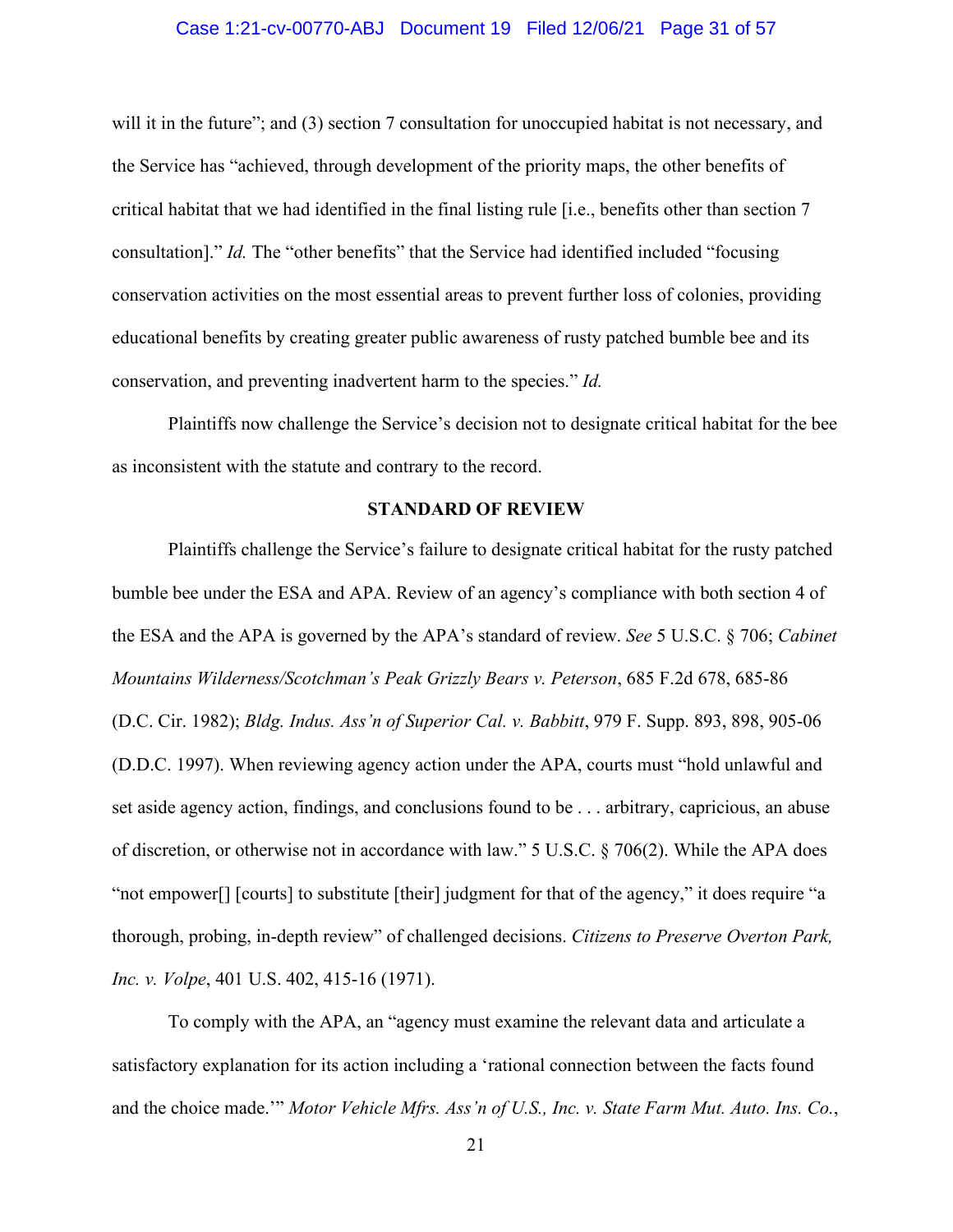#### Case 1:21-cv-00770-ABJ Document 19 Filed 12/06/21 Page 32 of 57

463 U.S. 29, 43 (1983) (quoting *Burlington Truck Lines v. United States*, 371 U.S. 156, 168

(1962)). Agency action violates the APA when the agency

has relied on factors which Congress has not intended it to consider, entirely failed to consider an important aspect of the problem, offered an explanation for its decision that runs counter to the evidence before the agency, or is so implausible that it could not be ascribed to a difference in view or the product of agency expertise.

*Id.* at 43; *see also Dist. Hosp. Partners, L.P. v. Burwell*, 786 F.3d 46, 59 (D.C. Cir. 2015) (explaining that internal inconsistency or inadequate explanation renders agency action arbitrary and capricious).

Summary judgment should be granted if "there is no genuine dispute as to any material fact" and the moving party "is entitled to judgment as a matter of law." Fed. R. Civ. P. 56(c).

#### **ARGUMENT**

The Service's failure to designate critical habitat for the rusty patched bumble bee violates the ESA's command to designate critical habitat to "the maximum extent prudent," 16 U.S.C.  $\S$  1533(b)(6)(C), and is untethered from record evidence showing that designation of critical habitat is both feasible and crucial to the bee's conservation. As an initial matter, while the Service did not take a position on which version of its regulation applies, its critical-habitat determination for the rusty patched bumble bee is governed by the 2016 Regulation, not the 2019 Regulation. *See infra* Argument I. But regardless of which version applies, the Service's No-Benefit Determination and Catch-All Determination are both contrary to the ESA and unsupported by the record. *See infra* Argument II, III. The Service's decision not to designate critical habitat must be set aside as "arbitrary, capricious, an abuse of discretion, or otherwise not in accordance with law." 5 U.S.C. § 706(2)(A).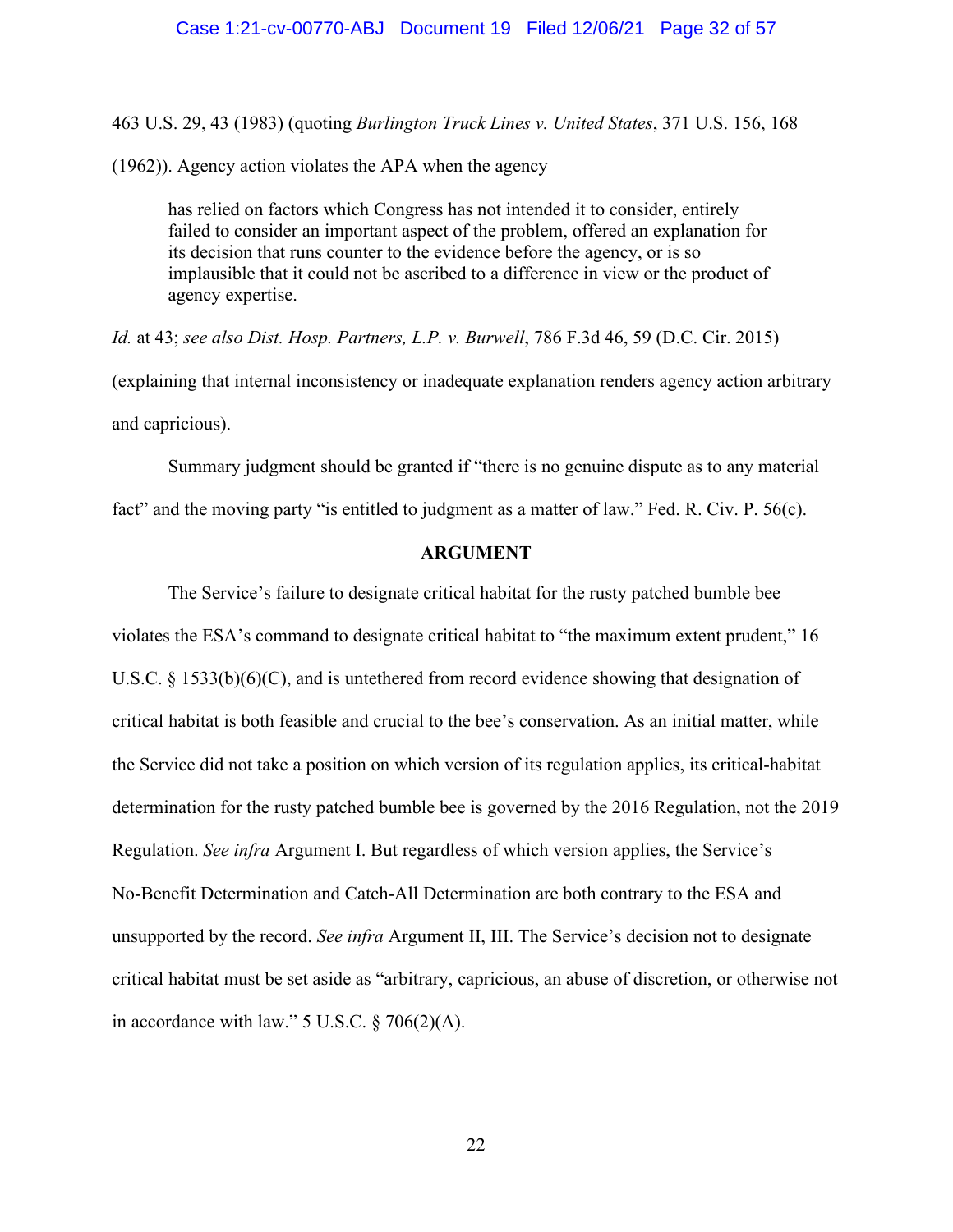## **I. Although the Service did not take a position on whether the 2016 Regulation or 2019 Regulation applies to its Not-Prudent Decision, the 2016 Regulation applies**

As an initial matter, the Service expressed uncertainty as to whether the 2016 Regulation or 2019 Regulation applies to its critical-habitat determination. Not-Prudent Decision, RPBB0004. The Service, therefore, proffered alternative determinations supporting its decision under each version of the regulation. *Id.*; *see supra* Factual Background II.B, at pp. 20-21 (describing the "No-Benefit Determination" applying the 2016 Regulation and the "Catch-All Determination" applying the 2019 Regulation). Ultimately, because the Service's alternative determinations are both contrary to the statute and unsupported by reasoned explanation, the Not-Prudent Decision must be set aside regardless of which version of the regulation applies. *See infra* Argument II, III. But, for purposes of clarity, Plaintiffs here explain that the Service should have applied the 2016 Regulation—not the 2019 Regulation.

When the Service issued its Proposed Listing Decision in 2016, it acknowledged—citing the 2016 Regulation—that "if there are benefits to the species from a critical habitat designation, a finding that designation is prudent is warranted." RPBB0161-62. The following year, when the Service issued its Listing Decision, it reaffirmed—again citing the 2016 Regulation—that "in the absence of finding that the designation of critical habitat would increase threats to the species, if there are benefits to the species from a critical habitat designation, a finding that designation is prudent is warranted." RPBB0145. But the Service did not actually finalize its critical habitat determination until years later—after invoking the statutory one-year extension, missing that deadline, and being sued*. See supra* p. 2 and note 2. In the interim, the Service promulgated the 2019 Regulation, which purported to reinterpret the ESA's "not prudent" standard. When the Service eventually issued its Not-Prudent Decision, it conceded that it was unsure whether the newly promulgated 2019 Regulation governs its analysis. RPBB0004.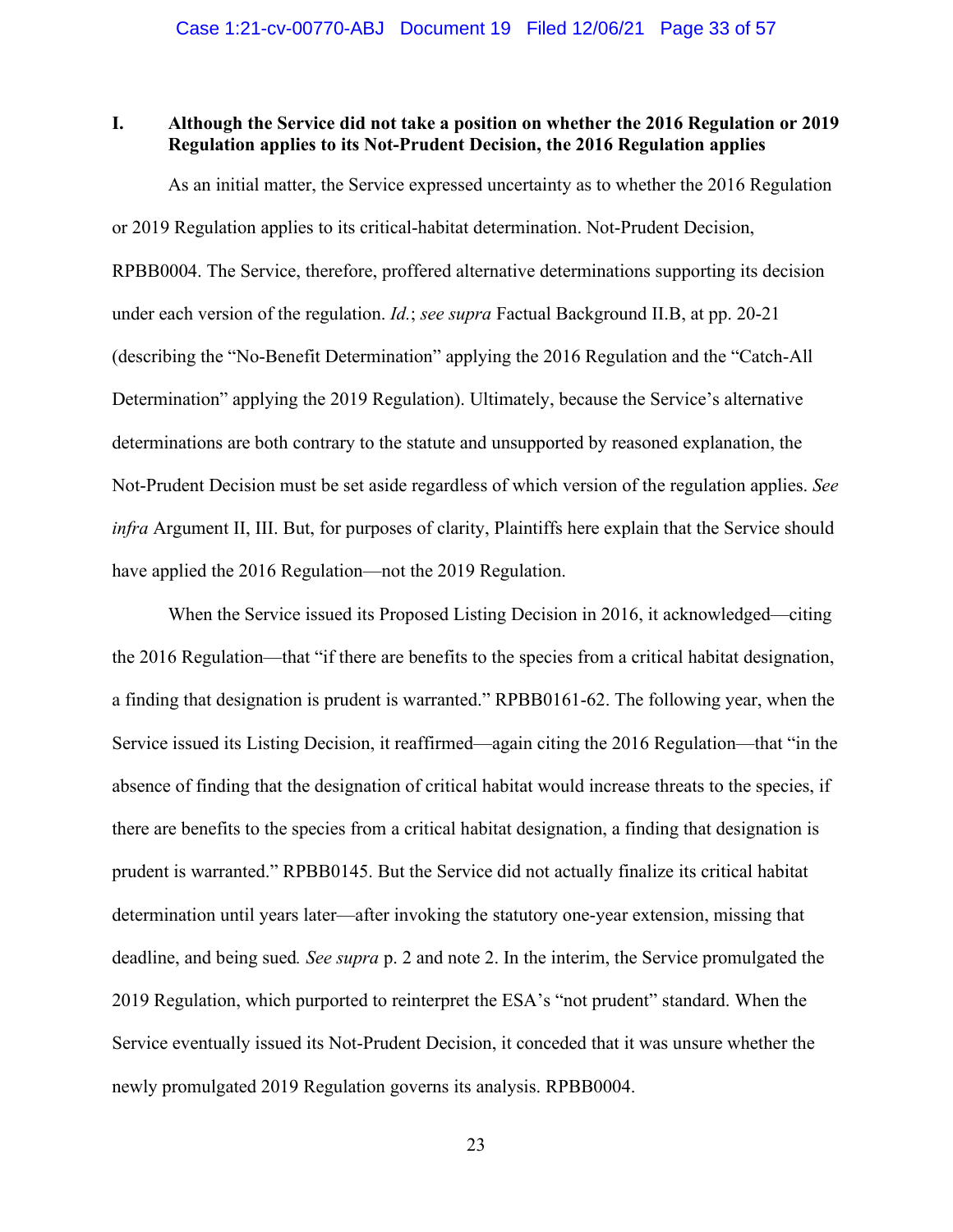#### Case 1:21-cv-00770-ABJ Document 19 Filed 12/06/21 Page 34 of 57

By its own terms, the 2019 Regulation became "effective on September 26, 2019," and "appl[ies] only to relevant rulemakings for which the *proposed rule* is published *after* that date." Preamble to 2019 Regulation, RPBB0007 (emphases added). "Thus, the [2016 Regulation] . . . continue[s] to apply to any rulemakings for which a *proposed rule* was published *before* the effective date of this rule." *Id.* (emphases added). These terms prevent a situation where the public was given notice of, and opportunity to comment on, a proposed determination applying the 2016 Regulation, only to have the Service later publish a final determination applying the 2019 Regulation.

Here, the Service published a "proposed rule" with respect to its critical-habitat determination *before* the 2019 Regulation took effect. Specifically, in its "proposed rule," issued on September 22, 2016, the Service not only proposed listing the bee, but also explained the potential benefits of designating critical habitat, made a preliminary determination that designation "may be prudent," and solicited comments regarding critical habitat. Proposed Listing Decision, RPBB0155, 162; *see id.* at RPBB0155 (soliciting comments "concerning this proposed rule" and "particularly seek[ing] comments concerning," among other things, "reasons why any habitat should or should not be determined to be critical habitat" for the bee). Although the Service reversed course in its final determination, *see* Not-Prudent Decision, RPBB0004-05, that does not negate the Service's issuance of its proposed rule before September 26, 2019.

If the Court agrees, then it need only consider the Service's No-Benefit Determination applying the 2016 Regulation in deciding whether the Not-Prudent Decision is lawful—and that determination is invalid for the reasons discussed below in Argument II. Even if the 2019 Regulation were relevant here, however, the Service's Catch-All Determination applying the 2019 Regulation fails for similar reasons, as discussed below in Argument III. Ultimately, it is of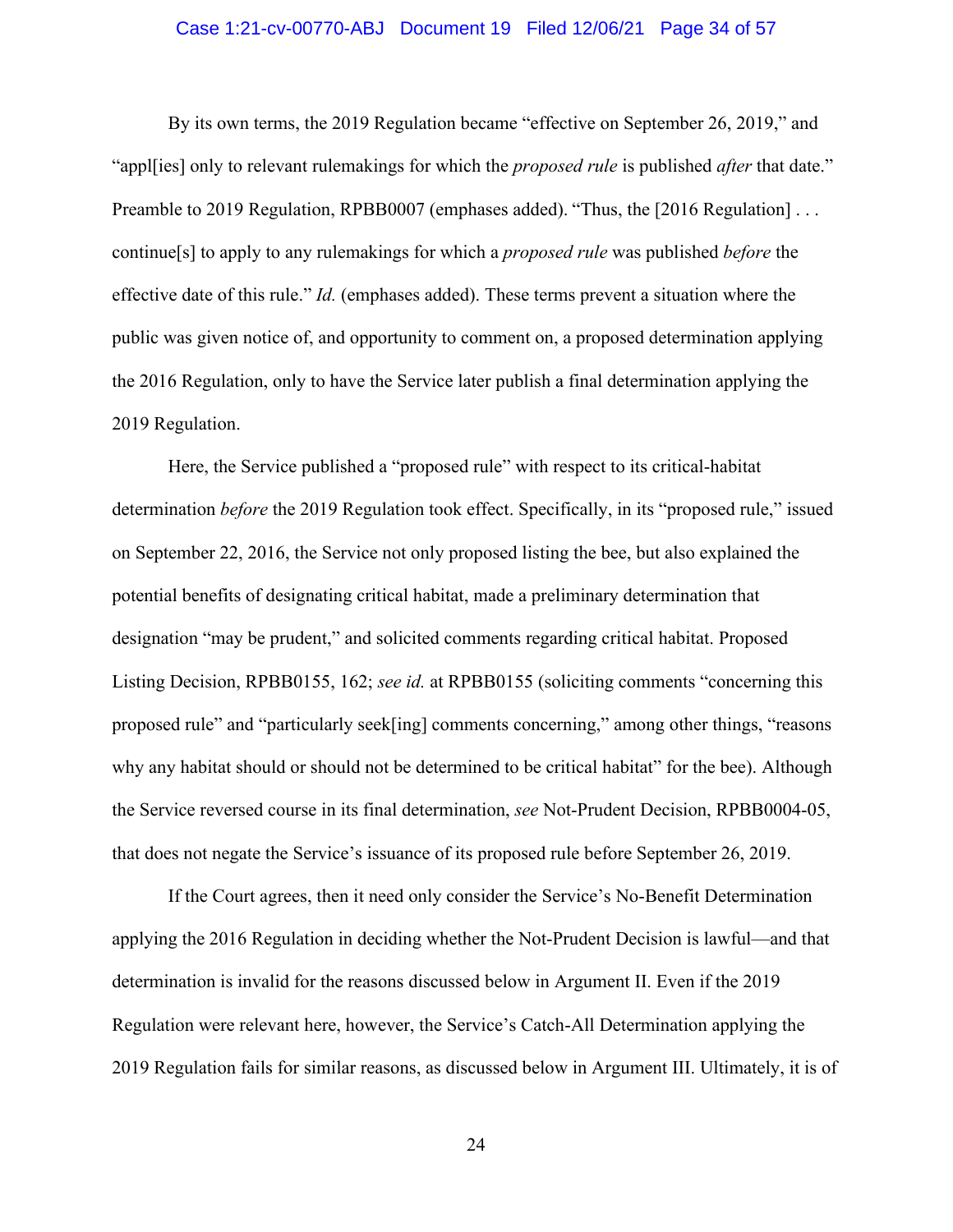#### Case 1:21-cv-00770-ABJ Document 19 Filed 12/06/21 Page 35 of 57

little practical significance which version of the regulation applies because both the Service's No-Benefit Determination and its Catch-All Determination suffer from similar legal deficiencies.

## **II. The Service's No-Benefit Determination violates the ESA and APA**

Applying the 2016 Regulation, the Service concluded that designating critical habitat for the rusty patched bumble bee would not be prudent because it "would not be beneficial for the [bee]." Not-Prudent Decision, RPBB0004. The Service made three assertions that purportedly support its No-Benefit Determination: (1) that habitat loss and degradation are not "the" primary threat to the bee; (2) that the availability of habitat does not, and will not, limit the bee's conservation; and (3) that "triggering section 7 consultation in unoccupied habitat is not necessary," and the Service has "achieved, through development of the priority maps, the other benefits of critical habitat that [the Service] had identified in the final listing rule." *Id.* Each of these assertions is "arbitrary, capricious . . . [and] not in accordance with" the ESA. 5 U.S.C.  $$706(2)(A).$ 

#### **A. The Service misapplied the ESA's "not prudent" exception**

The No-Benefit Determination is contrary to the ESA, which authorizes the Service to decline designation of critical habitat as "not prudent" only in narrow circumstances when designation would not benefit a species. While the Service invoked the appropriate "no benefit" standard as elaborated in the 2016 Regulation, the Service applied the standard in a way that unlawfully expands the narrow "not prudent" exception far beyond its statutory and regulatory limits.

## **1. The ESA authorizes the Service to withhold critical habitat as "not prudent" only in narrow circumstances when designation would not benefit a species**

Section 4 of the ESA requires the Service to designate critical habitat unless doing so would not be prudent. This exception is limited to rare circumstances in which designation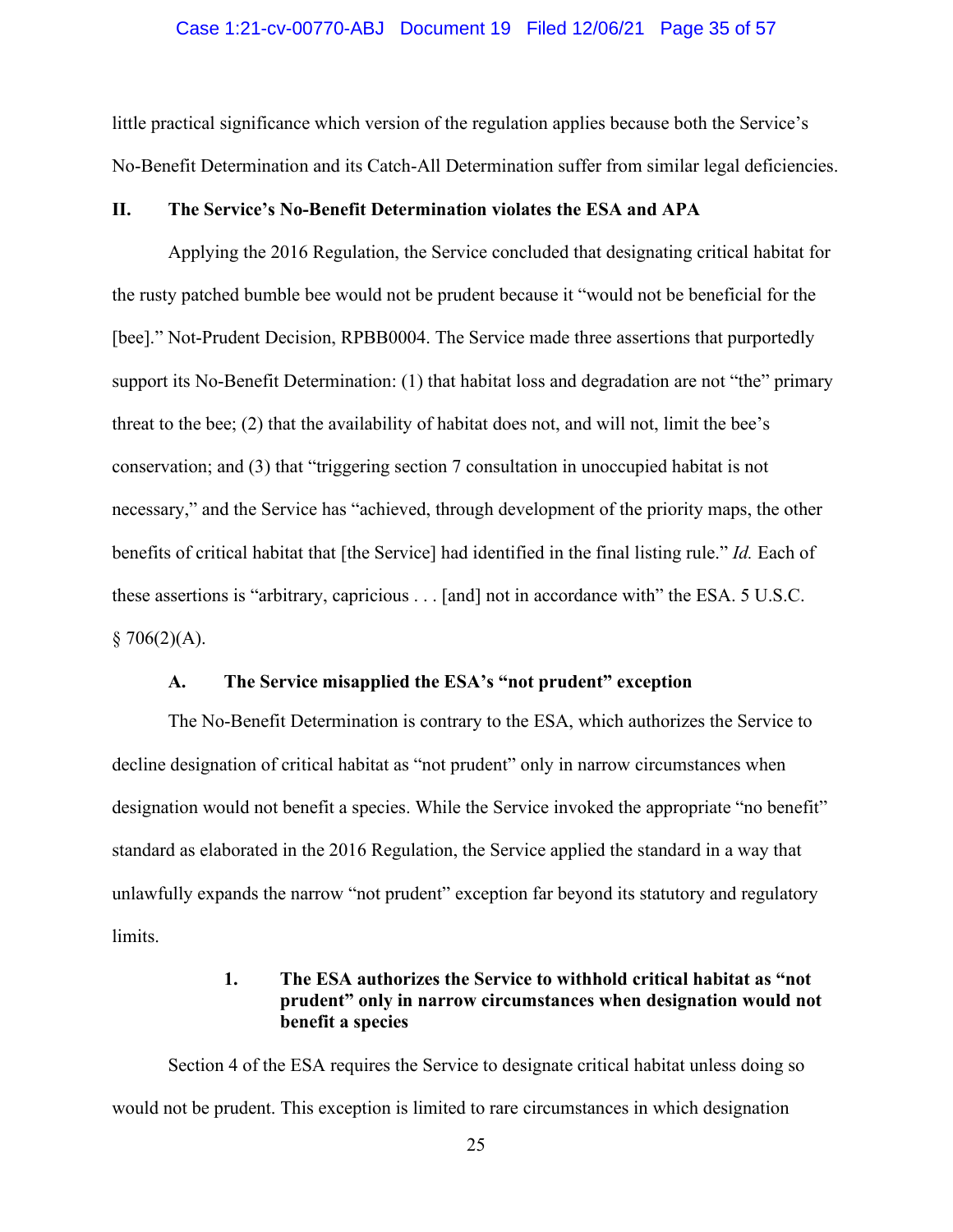#### Case 1:21-cv-00770-ABJ Document 19 Filed 12/06/21 Page 36 of 57

would not benefit a species. This is apparent from the statute's language, purpose, and history. *See Genus Med. Techs. LLC v. U.S. Food & Drug Admin.*, 994 F.3d 631, 637 (D.C. Cir. 2021).

To begin with the text, the ESA commands the Service to designate critical habitat to the "maximum extent prudent." 16 U.S.C. § 1533(b)(6)(C). In ordinary usage, a "prudent" approach towards species conservation is a precautionary one that seeks to avoid risks to species while carefully providing for their future. *See* Cambridge Dictionary (online ed. 2021) (defining "prudent" to mean "careful and avoiding risks"); Webster's Third New International Dictionary (1976) ("circumspect (as in conduct): discreet, cautious"); The Random House Dictionary of the English Language (1969) ("wisely cautious in practical affairs," "circumspect," and "careful in providing for the future").

Congress did not, however, direct the Service to approach critical-habitat designation with mere prudency. Rather, it required the Service to designate critical habitat for endangered species to "the *maximum extent* prudent." 16 U.S.C. § 1533(b)(6)(C) (emphasis added). As the Supreme Court has instructed, "Congress has spoken in the plainest of words, making it abundantly clear that the balance has been struck in favor of affording endangered species the highest of priorities, thereby adopting a policy which it described as 'institutionalized caution.'" *Tenn. Valley Auth*., 437 U.S. at 194. An expansive interpretation of the "not prudent" exception, therefore, would be inconsistent with the precautionary approach prescribed by Congress: one that is intended to avoid risks to species to the "maximum extent." 16 U.S.C.  $\S$  1533(b)(6)(C).

Congress's objectives in passing the ESA—expressly stated in the Act itself—also support such a narrow interpretation of the "not prudent" exception. One of the ESA's primary purposes is to "provide a means whereby the *ecosystems* upon which endangered species and threatened species depend may be conserved." *Id.* § 1531(b) (emphasis added). In addition,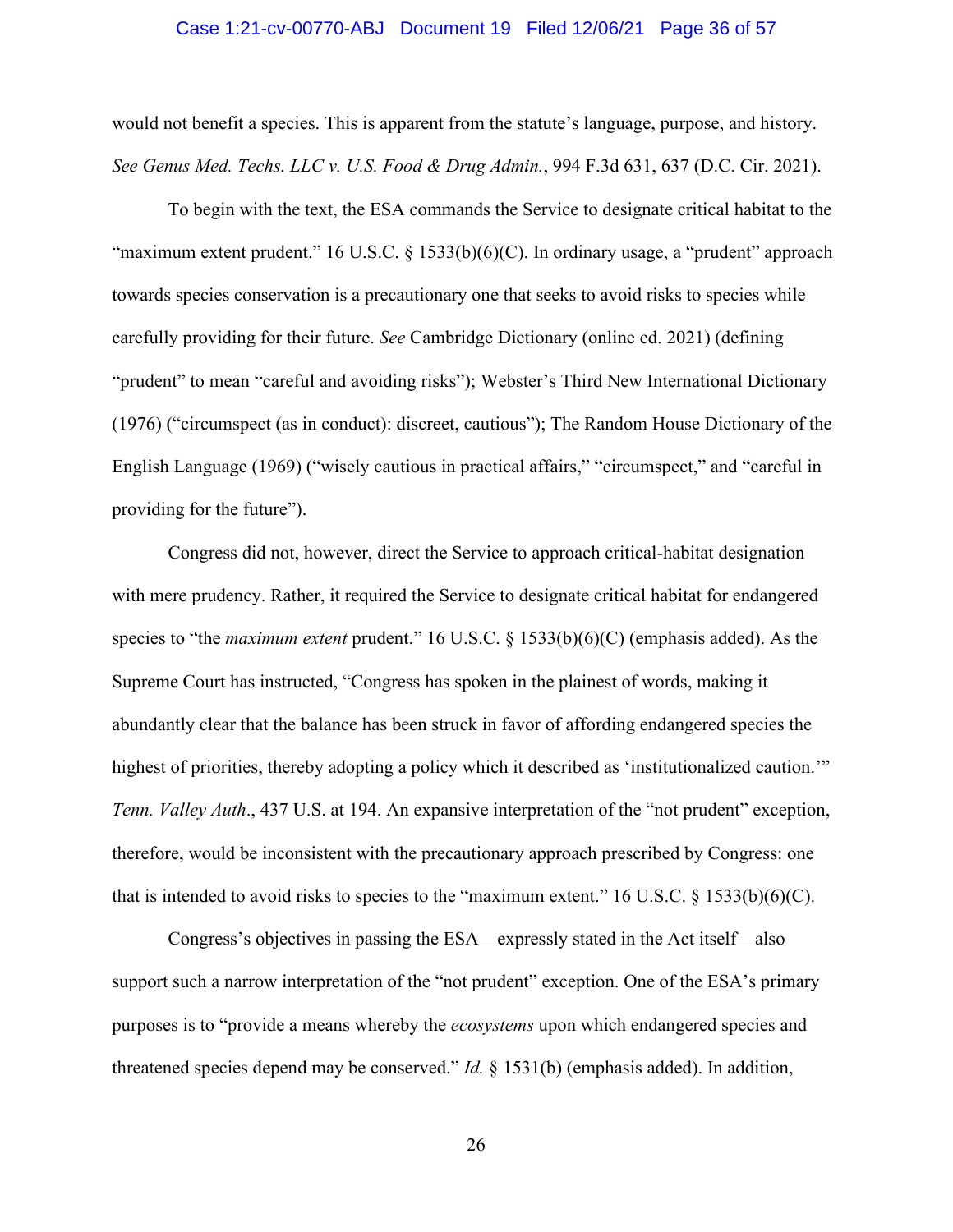#### Case 1:21-cv-00770-ABJ Document 19 Filed 12/06/21 Page 37 of 57

Congress specifically defined "conserve" to mean "to use . . . *all methods and procedures which are necessary* to bring any [listed] species to the point at which the measures provided pursuant to this chapter are no longer necessary," including "habitat acquisition and maintenance." *Id.*  § 1532(3) (emphasis added). Where designating critical habitat would benefit a species, withholding such designation undermines Congress's directive to use all methods and procedures necessary to protect listed species and the ecosystems on which they depend.

The legislative history of the ESA confirms that the "not prudent" exception is strictly limited to rare circumstances where designation of critical habitat would not benefit listed species. The "not prudent" exception is reserved for "rare circumstances where the specification of critical habitat . . . would not be beneficial to the species." H.R. Rep. No. 95-1625, at 17, 1978 WL 8486; *see also* S. Rep. No. 106-126, at 10 (1999), 1999 WL 33592886 (underscoring that the Service's authority to "determine that designation is not prudent . . . is to be exercised only in rare situations"). In other words, it is to be applied where designation "would not be in the best interests of the species." H.R. Rep. No. 95-1625, at 16, 1978 WL 8486; *see also Enos v. Marsh*, 769 F.2d 1363, 1371 (9th Cir. 1985) ("The legislative history does indicate that the Secretary may only fail to designate a critical habitat under rare circumstances."), *abrogated on other grounds by Marsh v. Or. Nat. Res. Council*, 490 U.S. 360 (1989); *NRDC v. U.S. Dep't of the Interior*, 113 F.3d 1121, 1126 (9th Cir. 1997) ("The fact that Congress intended the imprudence exception to be a narrow one is clear from the legislative history."); *N. Spotted Owl v. Lujan*, 758 F. Supp. 621, 626 (W.D. Wash. 1991) ("This legislative history leaves little room for doubt regarding the intent of Congress: The designation of critical habitat is to coincide with the final listing decision absent extraordinary circumstances.").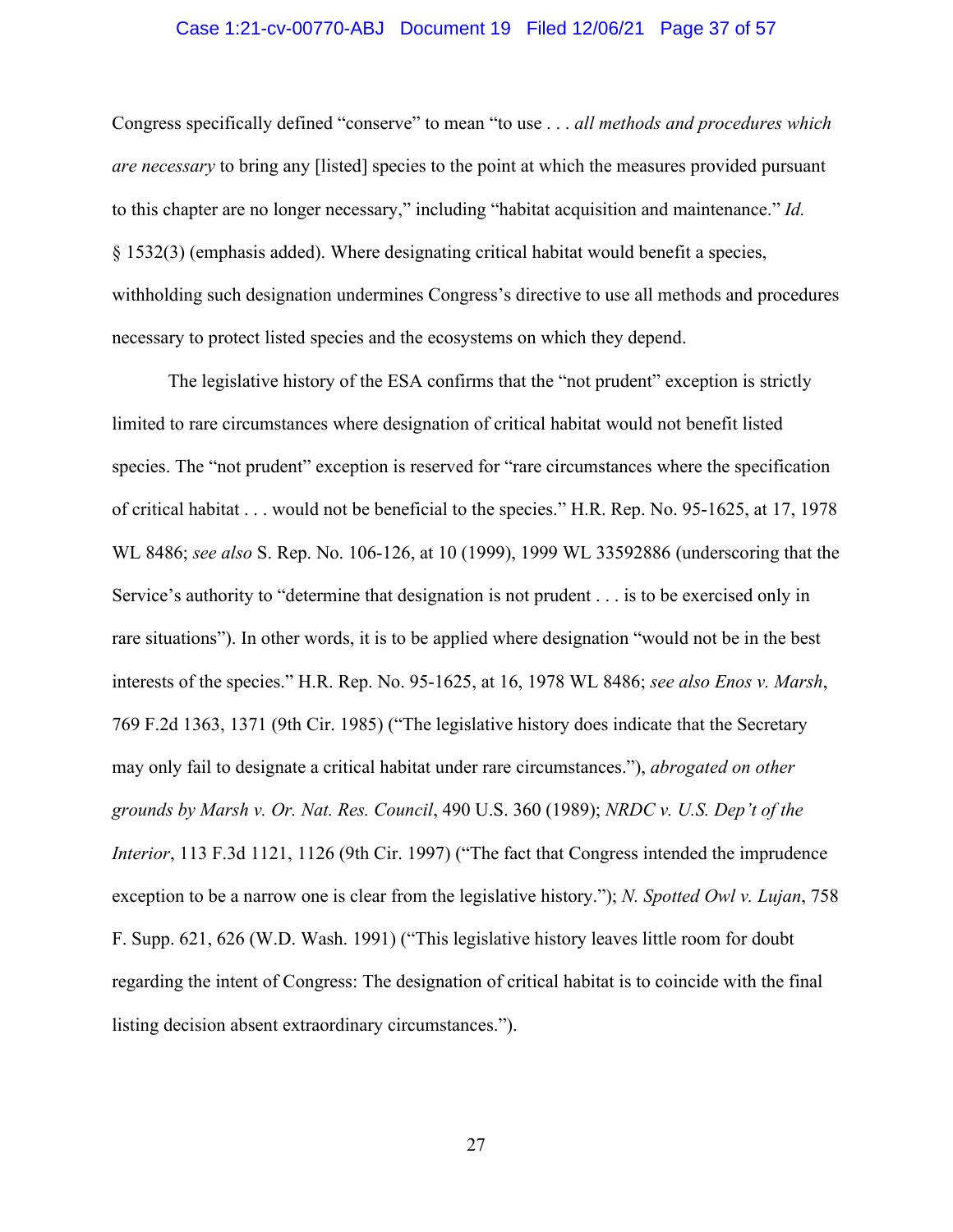#### Case 1:21-cv-00770-ABJ Document 19 Filed 12/06/21 Page 38 of 57

Accordingly, courts have invalidated "not prudent" determinations and regulatory provisions that effectively broadened the statutory exception. *See, e.g.*, *NRDC v. U.S. Dep't of the Interior*, 113 F.3d at 1126 (rejecting the Service's extension of the "not prudent" exception to situations where designation would not benefit *most* of a species, explaining that this "contravene[d] the clear congressional intent that the imprudence exception be a rare exception"); *Sierra Club v. U.S. Fish & Wildlife Serv.*, 245 F.3d 434, 443 & nn.57-59 (5th Cir. 2001) (invalidating regulatory definition that made it more likely that the Service would find designation of critical habitat to be "not prudent," explaining that this was "in tension with the avowed intent of Congress that a 'not prudent' finding regarding critical habitat would only occur under 'rare' or 'limited' circumstances"); *Conservation Council for Haw. v. Babbitt*, 2 F. Supp. 2d 1280, 1284 (D. Haw. 1998) (stating that "[t]he ESA . . . establishes a general rule that designation should be made unless there is evidence that such a designation is not beneficial" and reversing the Service's "not prudent" determination given its failure to provide any evidence that designation of critical habitat would harm listed plants by, for example, increasing collection or vandalism).

The Service's own 2016 Regulation, too, reflects this narrow reading of the "not prudent" exception, equating "not prudent" with "no benefit." *See* 81 Fed. Reg. at 7425 ("[I]t is permissible . . . to determine that designating critical habitat for a species is not beneficial and, therefore, not prudent."). Designation of critical habitat might be "not beneficial" if identifying critical habitat would *increase* threats to a species—for example, "if a species was highly prized for collection or trade" and "identifying specific localities of the species could render it more vulnerable to collection." *Id*. Less frequently, "not prudent" findings may be appropriate where a species has been "listed because of factors *other* than threats to its habitat or range, such as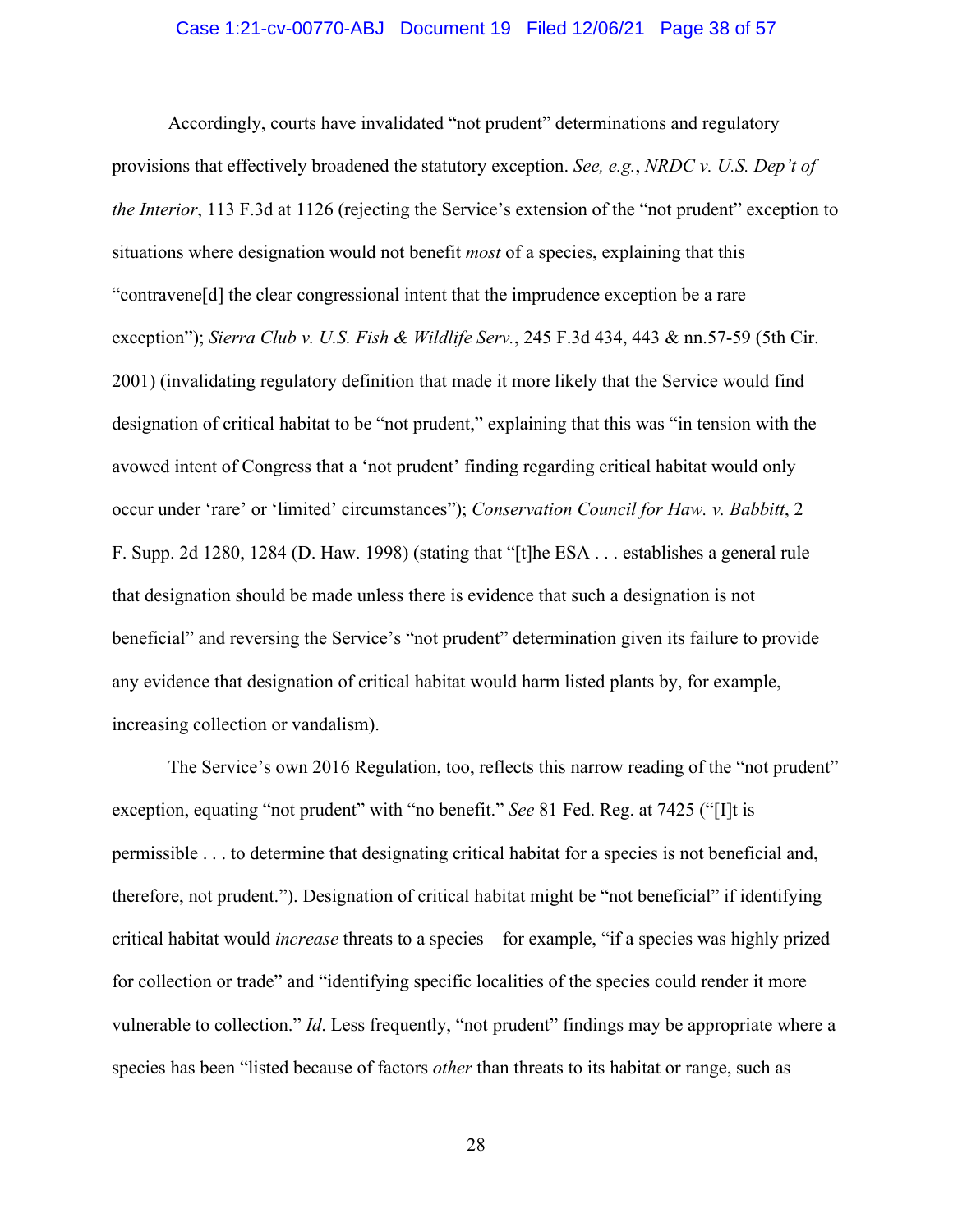#### Case 1:21-cv-00770-ABJ Document 19 Filed 12/06/21 Page 39 of 57

disease," and habitat protection would yield no benefit. *Id*. (emphasis added). But the 2016 Regulation cautions that "not prudent" determinations are "uncommon, especially given that most species are listed, in part, because of impacts to their habitat," *id.*—as was the rusty patched bumble bee. In its Listing Decision, the Service specifically "f[ou]nd" that "habitat loss and degradation" are one of "the primary contributing factors to the declines of the rusty patched bumble bee." Listing Decision, RPBB0138; *see id.* at RPBB0143-44. Thus, "in the absence of finding that the designation of critical habitat would increase threats to the species, if there are benefits to the species from a critical habitat designation, a finding that designation is prudent is warranted." *Id*. at RPBB0145.

## **2. The Service withheld critical habitat as "not prudent" for reasons that, on their face, fail to establish a lack of benefit for the bee**

Although the Service purported to apply the "no benefit" standard prescribed by the ESA and reflected in the 2016 Regulation, it proffered three assertions that, on their face, fail to show that critical habitat would not actually benefit the bee.

First, the Service claims that habitat loss and degradation are not "the" primary threat to the bee. Not-Prudent Decision, RPBB0004. Even if that were true (*but see infra* Argument II.B), it would not mean that designating critical habitat would not benefit the bee. This is especially so where the Service has previously acknowledged that habitat loss and degradation are *a* "primary cause[]" of the bee's decline, Listing Decision, RPBB0125, and that habitat protection is a "necessary" component of the species' recovery, Draft Recovery Plan, RPBB0049-50. Allowing the Service to apply the "not prudent" exception simply because habitat loss and degradation are not "the" primary threat to a species would expand the exception far beyond what the ESA allows.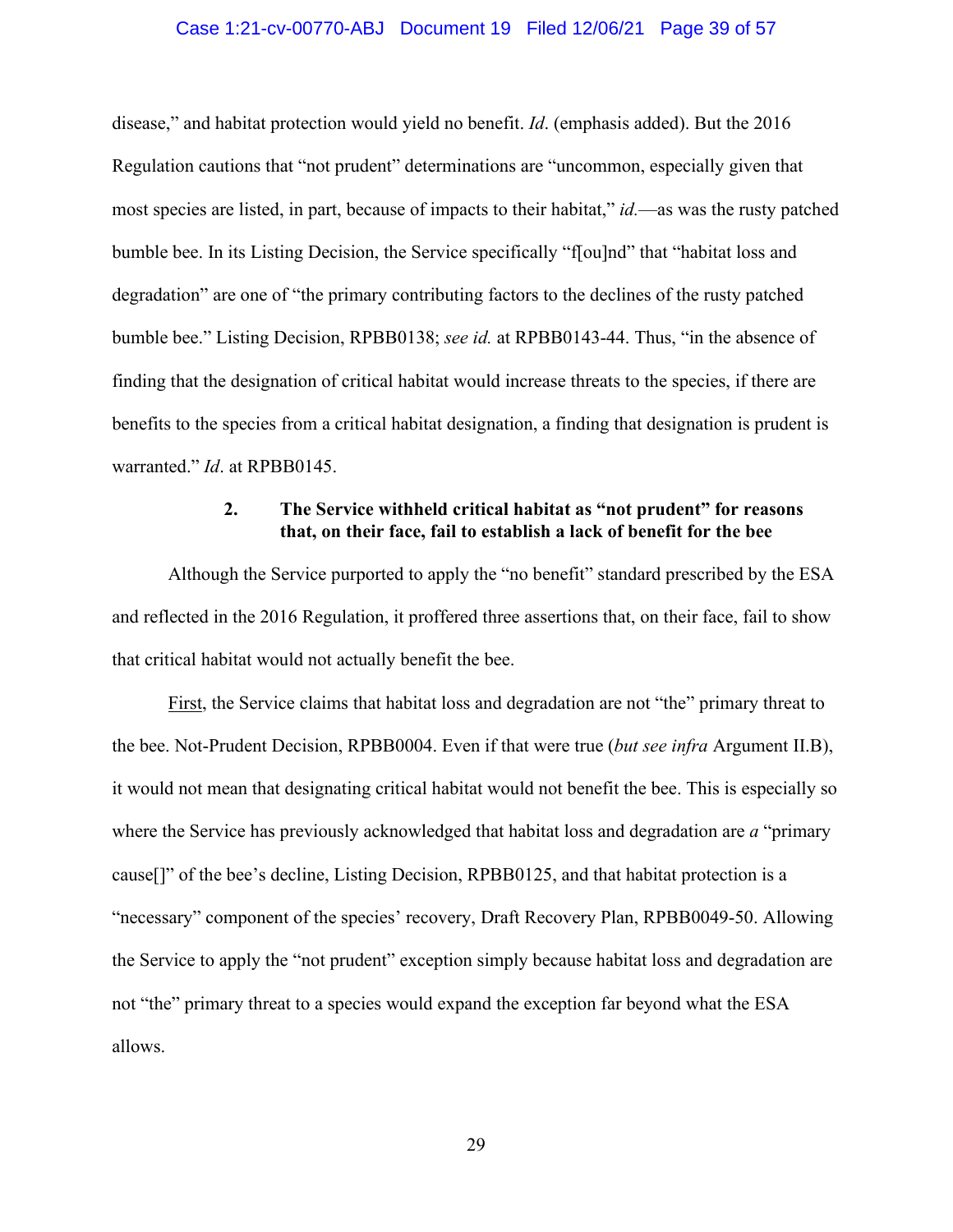#### Case 1:21-cv-00770-ABJ Document 19 Filed 12/06/21 Page 40 of 57

The Ninth Circuit in *NRDC v. U.S. Department of the Interior* rejected an analogous rationale underlying the Service's "not prudent" determination for the coastal California gnatcatcher, reasoning that it was incompatible with Congress's design that such findings should be rare. 113 F.3d at 1126. The Service determined that designation would not be beneficial because *most* gnatcatcher populations were "found on private lands to which section 7's consultation requirement would not apply." *Id.* at 1125 (citation omitted). The court rejected this justification, stating: "By rewriting its 'beneficial to the species' test for prudence into a 'beneficial to *most of* the species' requirement, the Service expands the narrow statutory exception for imprudent designations into a broad exemption for imperfect designations. This expansive construction . . . is inconsistent with clear congressional intent." *Id.* at 1126.

The Service makes a nearly identical mistake here by expanding the "not prudent" exception well beyond the narrow scope prescribed by Congress. Whereas the 2016 Regulation provides that designation might not be prudent where habitat destruction and modification are "not *a* threat" to the species, 81 Fed. Reg. at 7432 (emphasis added), the Service's Not-Prudent Decision asserts that designation would not be prudent because habitat loss and degradation are not "*the* primary threat" to the bee, RPBB0001 (emphasis added). If the Service could decline to designate critical habitat simply or partially because habitat loss and degradation are not "the" primary threat to a species, then "not prudent" findings might no longer be the "rare exception," *NRDC v. U.S. Dep't of the Interior*, 113 F.3d at 1126; *see Sierra Club*, 245 F.3d at 443, that Congress meant them to be. In fact, the Service's interpretation would make it easier to deny critical habitat to species facing a "combination of multiple threats," which are "likely more harmful than a single threat acting alone," Listing Decision, RPBB0138—meaning, perversely, that the more seriously imperiled a species is, the fewer protections it gets.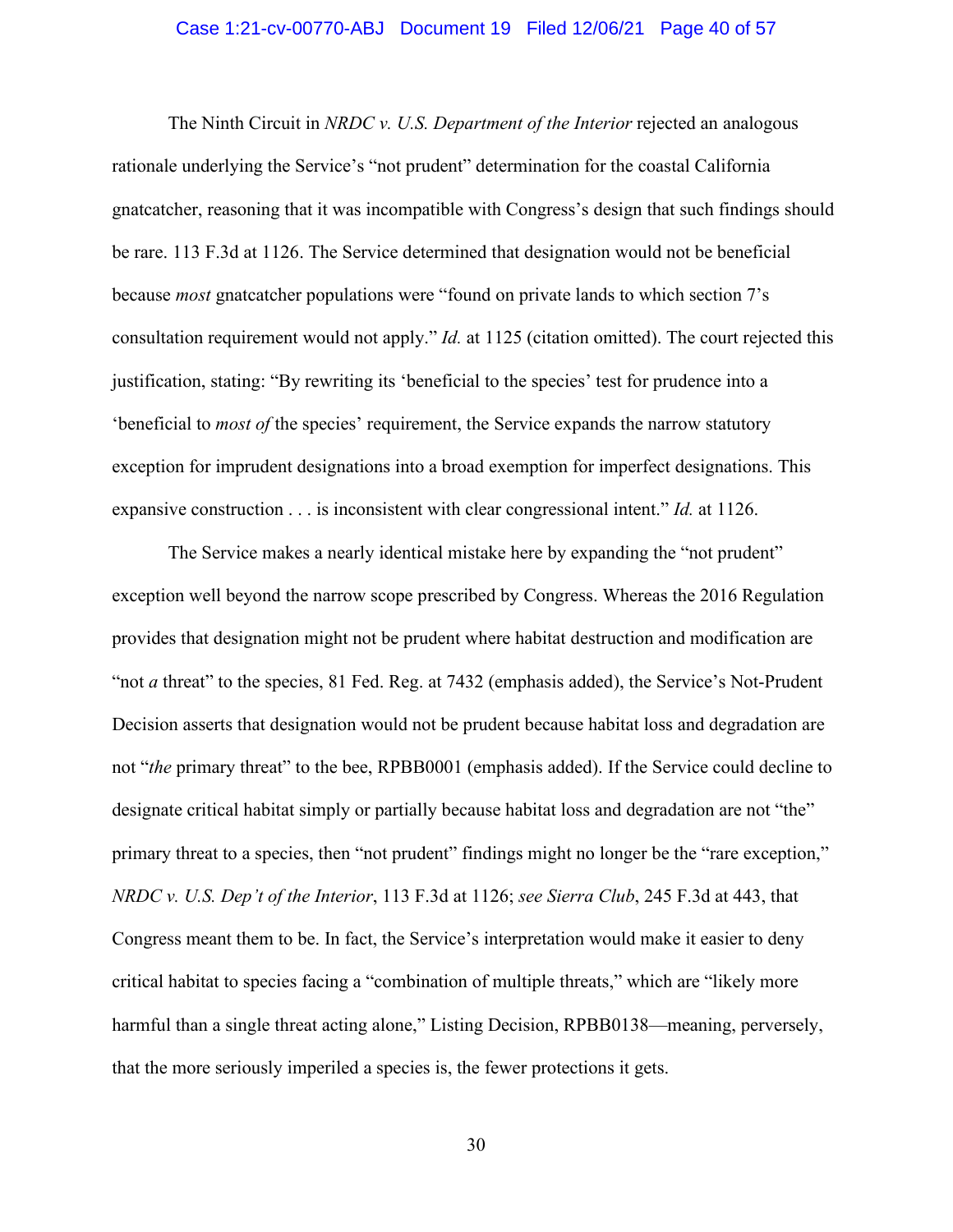#### Case 1:21-cv-00770-ABJ Document 19 Filed 12/06/21 Page 41 of 57

Second, the Service asserts that the "availability of habitat does not limit the [bee's] conservation" because ample habitat exists across the bee's historic range and the bee is "flexible with regard to its habitat use." Not-Prudent Decision, RPBB0004. Even if true (*but see infra*  Argument II.B), this would not mean that designating and protecting specific, important areas of habitat would not benefit remaining populations of the bee. In other words, even assuming the bee *can* use many different areas of habitat, not all habitat is created equal; some areas of habitat may be more conducive to supporting the bee's survival and recovery. These areas may include, for example, areas currently occupied by the bee, areas free of pesticides, areas with high floral diversity, and geographic corridors that would allow presently isolated populations of the bee to connect with one another. *See supra* Factual Background I.A-B. Furthermore, even if there were plenty of habitat across the bee's *historic* range, much of this habitat may not be accessible to *current* populations of the bee owing to distance or geographic barriers. *See* Status Assessment, RPBB0181 (noting that dispersal corridors for the bee tend to be limited to 0.6 miles and must be "permeable and free of hazards"); Habitat Connectivity Model, RPBB1091 (explaining that the maximum dispersal distance for the bee is likely 0.6 to 6 miles). The Service's vague assertion that ample habitat is generally available across the bee's historic range and that the bee's habitat needs are "flexible" thus sheds no light on whether protecting specific areas would benefit the bee.

Third, the Service asserts that "section 7 consultation in unoccupied areas is not necessary." Not-Prudent Decision, RPBB0004. Even assuming this were correct (*but see infra*  Argument II.B), the Service's myopic focus on the purported lack of benefit from consultation regarding *unoccupied* habitat completely ignores the likelihood that consultation regarding *occupied* habitat would benefit the bee. *See* 16 U.S.C. § 1536(a)(2) (requiring interagency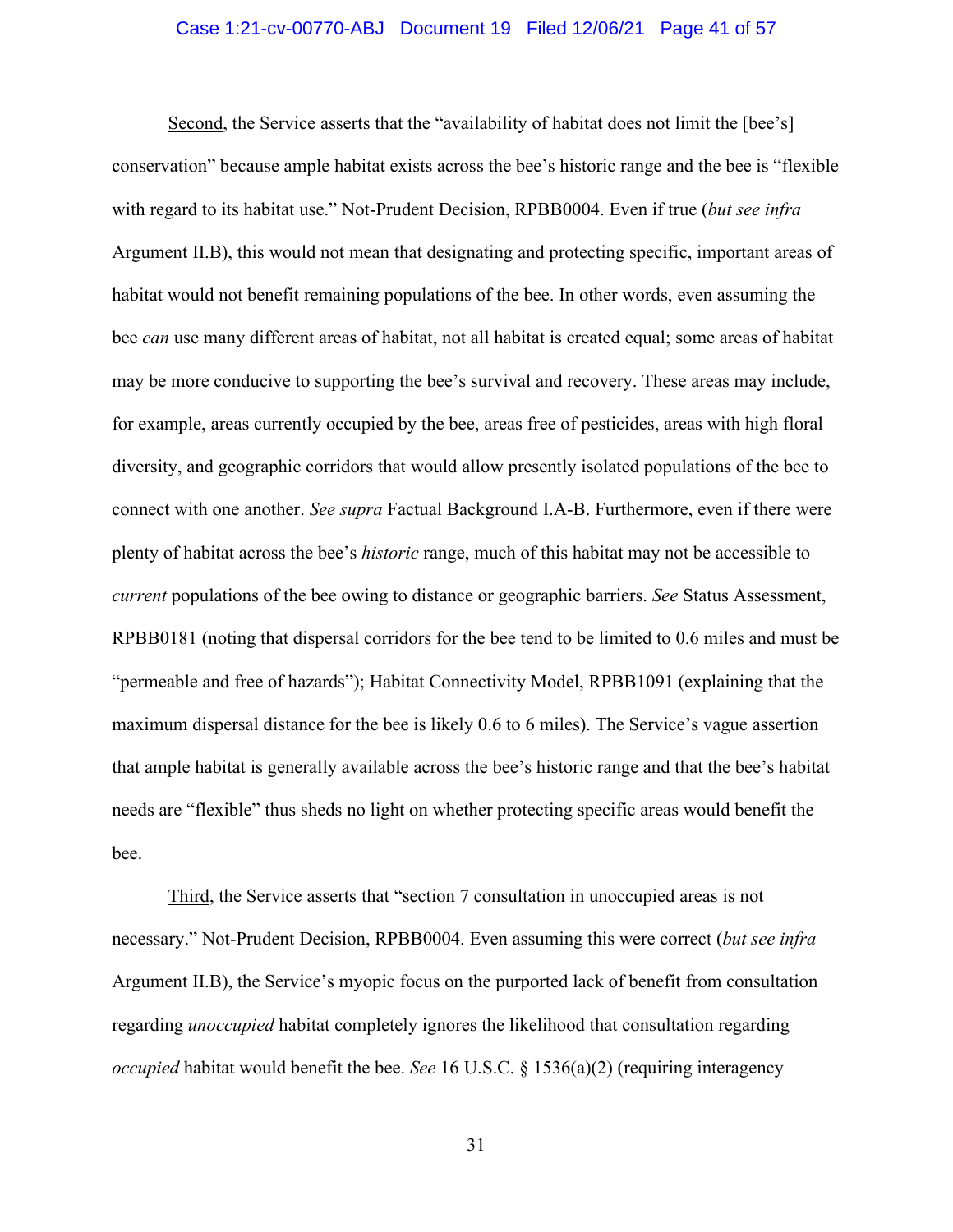#### Case 1:21-cv-00770-ABJ Document 19 Filed 12/06/21 Page 42 of 57

consultation to "insure" that federal agency action is not likely to destroy or adversely modify critical habitat); *id*. § 1532(5)(A) (including *both* occupied and unoccupied areas in the definition of "critical habitat").

Rather than considering the benefits of consultation in guarding against "the destruction or adverse modification" of critical habitat, *id.* § 1536(a)(2), the Service focuses on the "other benefits" of designation, asserting that it has already achieved those benefits through the "priority maps" it developed. Not-Prudent Decision, RPBB0004. But those "priority maps" do not confer any *mandatory* safeguards for the bee's habitat; rather, they provide *voluntary* guidance that may inform conservation efforts by private actors and federal agencies. *See* Section 7 Guidance, RPBB0058; Section 10 Guidance, RPBB0101-05, 115-16. Regardless of whether the "priority maps" provide the "other," ancillary benefits that the Service claims, the ESA does not permit such voluntary guidance to substitute for the mandatory protections contemplated by the section 7 consultation process. *See NRDC v. U.S. Dep't of the Interior*, 113 F.3d at 1126-27 (holding that alternative, voluntary protections for habitat "cannot be viewed as a functional substitute for critical habitat designation," which "triggers mandatory consultation requirements for federal agency actions involving critical habitat").

## **B. The Service failed to explain how its No-Benefit Determination is supported by the record**

In addition to failing, on its face, to establish a lack of benefit for the bee, the Service's No-Benefit Determination is also unlawful because the Service fails to explain how its three underlying assertions are supported by the record. *See State Farm*, 463 U.S. at 43 (holding that agency action is arbitrary and capricious if the agency fails to "articulate . . . a 'rational connection between the facts found and the choice made'" or offers an "explanation . . . that runs counter to the evidence before the agency" (quoting *Burlington Truck Lines*, 371 U.S. at 168)).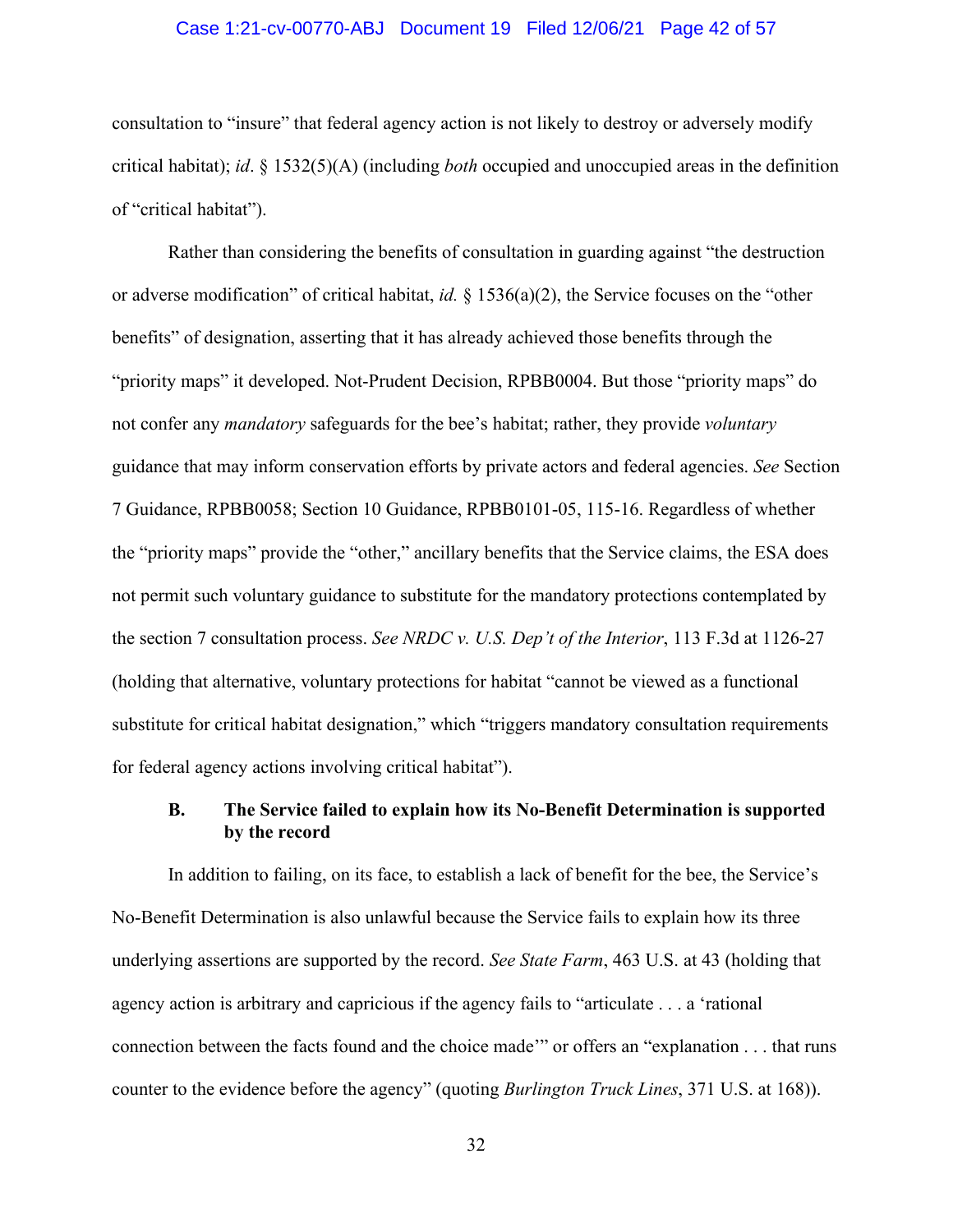#### Case 1:21-cv-00770-ABJ Document 19 Filed 12/06/21 Page 43 of 57

In short, the record not only indicates that critical-habitat designation is *feasible*, but also contains abundant evidence that habitat protection and management are *crucial* to the bee's survival and recovery.

First, the Service's assertion that habitat loss and degradation is not "the" primary threat to the bee—even assuming that were legally relevant, which it is not, *see supra* Argument II.A lacks support in the record. The Service identifies "pesticides," as ostensibly distinct from habitat loss and degradation, as one of "the" primary stressors for the bee. Not-Prudent Decision, RPBB0004. But that semantic distinction does not withstand scrutiny. In particular, the record establishes that pesticides often harm the bee precisely *by destroying or degrading the bee's habitat*. *See supra* Factual Background I.B; *see, e.g.*, Status Assessment, RPBB0207 ("[H]erbicides reduce available floral resources, thus indirectly affecting bumble bees."); *id.* at RPBB0208 (stating that "[n]eonicotinoids persist and accumulate in soils, and owing to their systemic property, are found in nectar and pollen of treated crops and landscapes . . . and in guttation droplets," which are liquid droplets exuded from the leaves of plants); *see also id.* at RPBB0183 tbl.2.2 (describing "floral resources" as an element of the bee's habitat); Listing Rule, RPBB0126 ("The species requires areas that support sufficient food (nectar and pollen from diverse and abundant flowers) . . . .")*.* The distinction that the Service attempts to draw between pesticide exposure, on the one hand, and habitat loss and degradation, on the other, is thus arbitrary and unsupported by the record.

The Service also fails to explain why designating critical habitat would not abate the acknowledged threat of pesticide exposure. Indeed, the Environmental Protection Agency, in consultation with the Service, is responsible for ensuring that pesticide approvals do not destroy or adversely modify the critical habitat of listed species. *See* 16 U.S.C. § 1536(a)(2); *Wash.*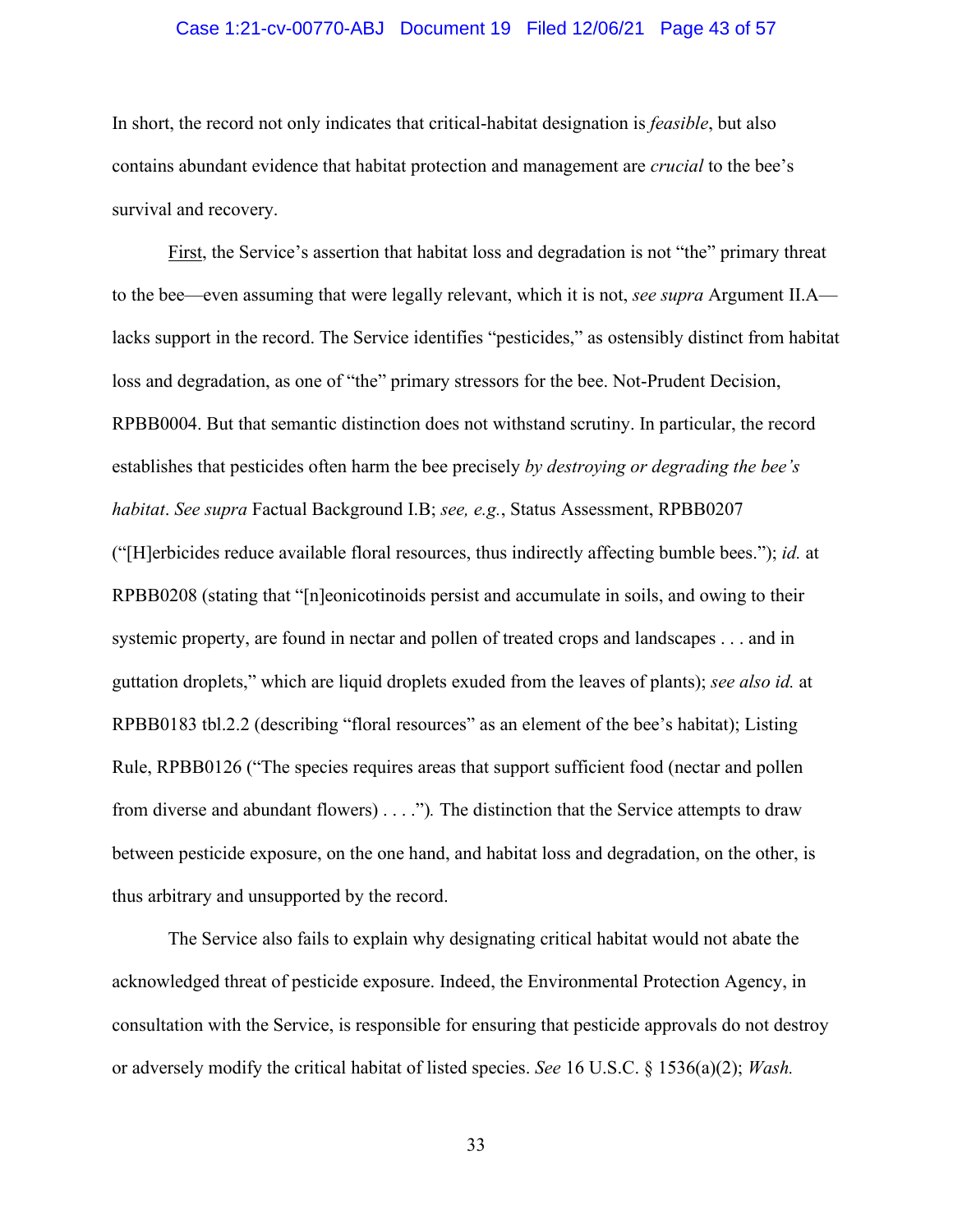#### Case 1:21-cv-00770-ABJ Document 19 Filed 12/06/21 Page 44 of 57

*Toxics Coal. v. EPA*, 413 F.3d 1024, 1032 (9th Cir. 2005) (holding that section 7 consultation applies to registration of pesticides), *abrogated on other grounds as recognized by Cottonwood Envtl. Law Ctr. v. U.S. Forest Serv.*, 789 F.3d 1075, 1089-91 (9th Cir. 2015). For this added reason, it was arbitrary and capricious for the Service to withhold critical habitat on the unsupported basis that pesticide exposure is somehow entirely separate from habitat loss and degradation.

Second, the record contradicts the Service's claim that "the availability of habitat does not limit the conservation of the rusty patched bumble bee now, nor will it in the future." Not-Prudent Decision, RPBB0004. This claim is directly contrary to the Service's finding in the Listing Decision that "[t]he present or threatened destruction, modification, or curtailment of [the species'] habitat or range" was a reason for listing the bee as an endangered species. Listing Decision, RPBB0143; *see id.* at RPBB0143-44. More specifically, the Service concluded that habitat loss and degradation had been, and remained, a significant threat to the bee. For example, the Listing Decision identified "habitat loss and degradation" as one of the "primary causes attributed to the decline" of the bee, observing that the "dramatic reduction and fragmentation of habitat have persistent and ongoing effects on the viability of [the bee's] populations" and that conversion of the bee's native habitat "to agriculture . . . or other uses is still occurring today." *Id.* at RPBB0125, 144. Similarly, the Service found that the bee's few remaining colonies "continue to be affected by high-severity stressors, including . . . habitat loss and degradation." *Id.* at RPBB0144. Furthermore, that the bee "does not have the adaptive capacity in its current state to withstand physical and biological changes in the environment presently or into the future," *id*., means that any further destruction or degradation of the bee's habitat could drive the species to extinction. In the Not-Prudent Decision, the Service reaffirmed that "habitat loss has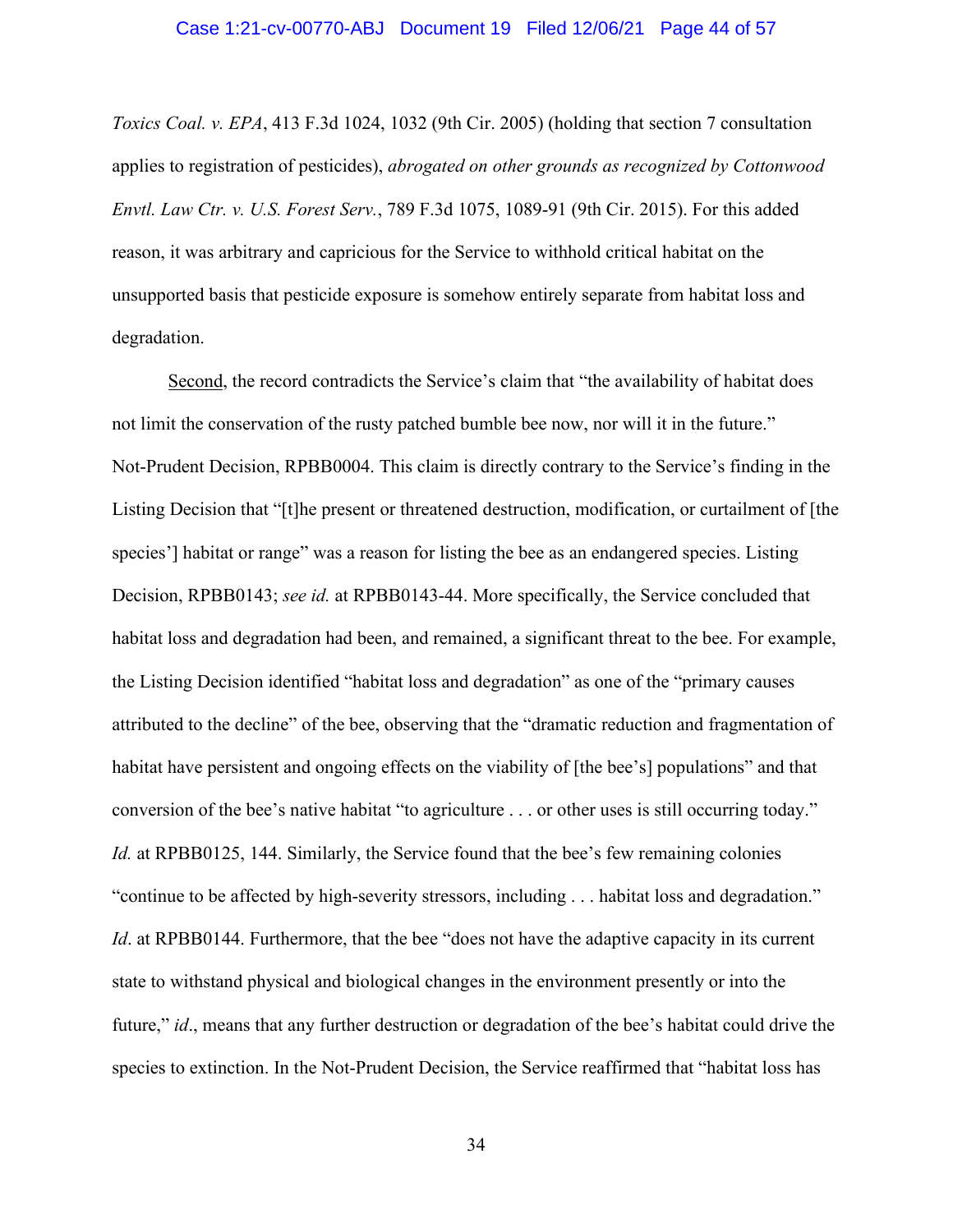#### Case 1:21-cv-00770-ABJ Document 19 Filed 12/06/21 Page 45 of 57

established negative effects on bumble bees." Not-Prudent Decision, RPBB0003. Consistent with these findings, the Service itself has acknowledged that habitat protection and management are "necessary" to the bee's protection and recovery. Draft Recovery Plan, RPBB0042, 49-50.

In its Not-Prudent Decision, the Service vaguely asserts that it "ha[s] re-evaluated whether critical habitat designation is prudent" based on "new information that has become available since the time of listing" and "more complete data" providing "a better understanding of the life-history needs of the rusty patched bumble bee." RPBB0002. To the extent the Service is alluding to its novel assertion that the bee is a "habitat generalist" that "is considered to be flexible with regard to its habitat use for foraging, nesting, and overwintering," *id.* at RPBB0002, RPBB0004, the record contradicts this assertion. In fact, the record is replete with information about specific types of habitat the bee needs at specific times during its life cycle. *See supra* Factual Background I.A, at pp. 9-11. Nowhere in the Not-Prudent Decision does the Service repudiate this information. That the bee has been found in "a variety of habitats," Not-Prudent Decision, RPBB0002, does not mean that those habitats are uniformly adequate to support the bee's specialized needs. *See, e.g.*, Listing Rule, RPBB0133 (noting that although the bee has "been observed in agricultural landscapes, . . . such observances are declining with the decrease in diversity of floral resources in such areas"). The record also shows that different habitats serve different functions throughout the bee's complex life cycle; availability of just one habitat type would not be enough to sustain the bee. *See supra* Factual Background I.A, at pp. 9-11. In other words, the record indicates that the bee is not a "habitat generalist," but a species that instead requires a diversity of habitats.

Notably, the Not-Prudent Decision mentions two documents that the Service recently released—after publishing its Listing Decision—that "provide guidance for improving or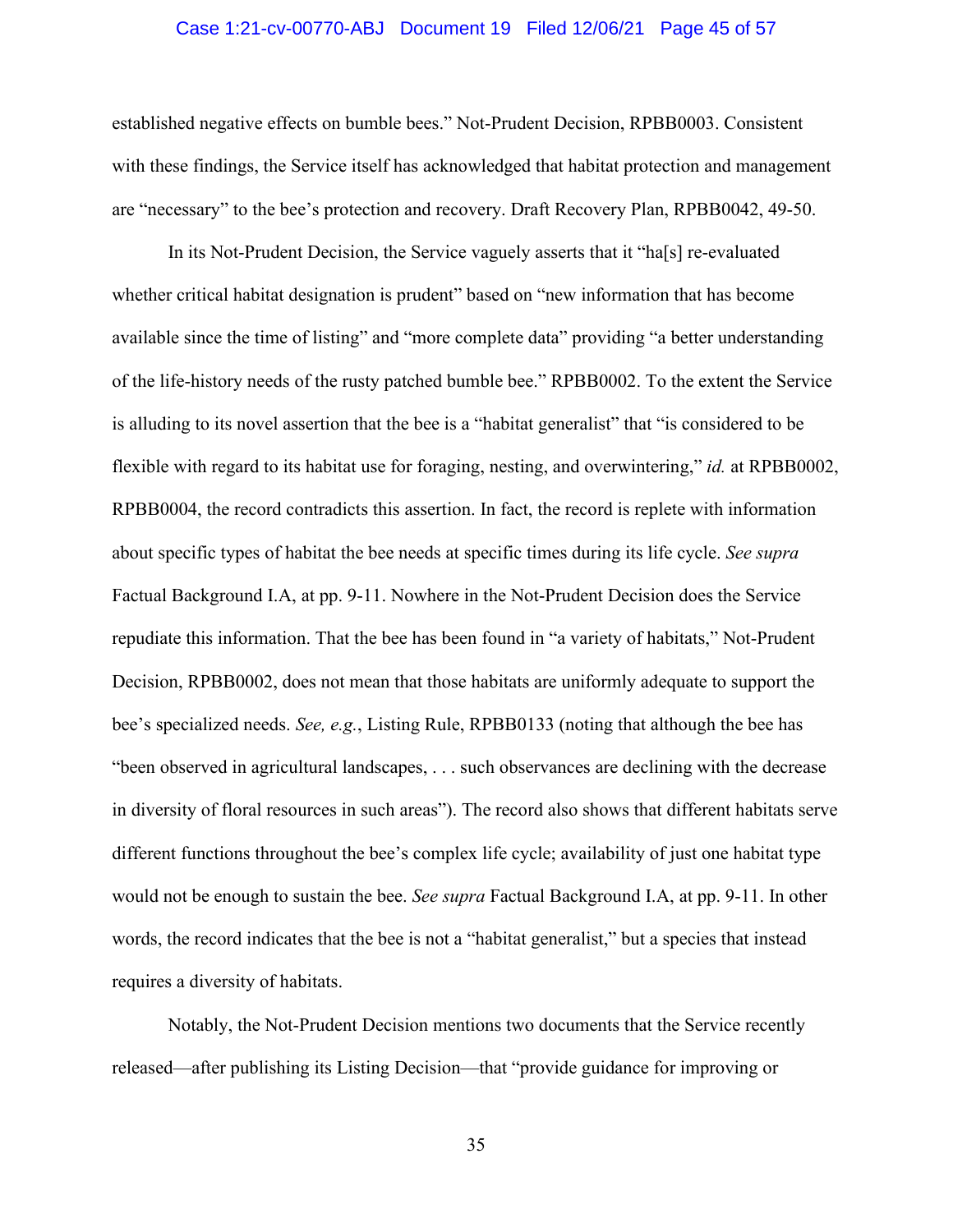#### Case 1:21-cv-00770-ABJ Document 19 Filed 12/06/21 Page 46 of 57

maintaining nesting habitat, floral resources, and overwintering habitat" for the bee. Not-Prudent Decision, RPBB0003. One of these documents, the Draft Recovery Plan, "recommends habitat restoration and enhancement because even slight improvements in resource availability could increase development and productivity at existing colonies and improve the bees' resilience to other stressors." *Id*. at RPBB0004. If habitat restoration and enhancement are "necessary" to the bee's conservation, as the Draft Recovery Plan states, RPBB0042, 49-50, it cannot be that habitat availability does not, and will not, limit the bee's recovery, Not-Prudent Decision, RPBB0004. The Service never explains this fundamental mismatch between the record evidence and its conclusion.

The record also reflects that different habitat areas vary in terms of quality and utility for the bee. Even if habitat is generally available, the availability of specific types of areas is vitally important for remaining populations. For example, the bee cannot travel long distances to find suitable habitat to expand its range, so suitable habitat must be protected around currently occupied areas to allow corridors for the bee's expansion and recovery. *See* Habitat Connectivity Model, RPBB1091 (noting that the bee's maximum dispersal distance is likely 0.6 to 6 miles); *see also* Status Assessment, RPBB0181 (discussing characteristics of suitable dispersal habitat). The importance of currently occupied habitat is also intuitive. Even if displaced bees could find other suitable areas—a factor that depends on adjacent dispersal corridors—the record highlights the serious costs to the bee of having to locate substitute habitat. *See, e.g.*, Listing Decision, RPBB0125 ("[I]f the bumble bees must expend more energy and time to find food, they are less healthy overall, and thus less resilient to other stressors [such as] parasite infection  $\dots$  or  $\dots$ pesticides."). And the Service's conclusion that pesticide use is one of the "primary drivers" of the bee's decline suggests that suitable areas with limited or no pesticide contamination are rare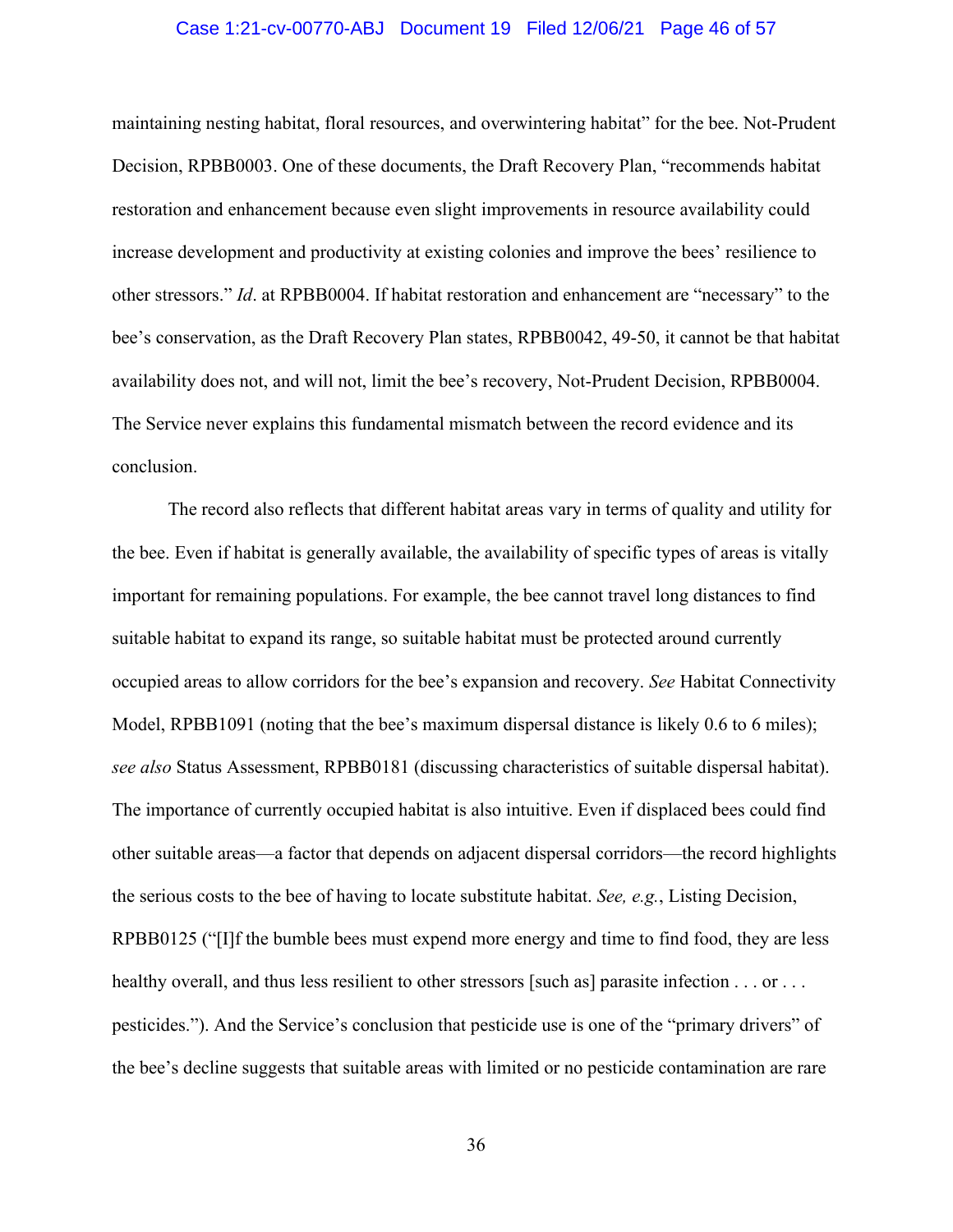#### Case 1:21-cv-00770-ABJ Document 19 Filed 12/06/21 Page 47 of 57

and especially important for the bee. Not-Prudent Decision, RPBB0004. The record demonstrates that availability of select areas *is* limiting the bee's conservation, and the Service fails to explain why it would not benefit the bee to designate such areas as critical habitat.

Third, the Service's assertion that "section 7 consultation in unoccupied areas is not necessary," Not-Prudent Decision, RPBB0004, is not supported by the record. Notably, the Service offers no explanation whatsoever for this assertion. *See Columbia Gas Transmission Corp. v. FERC*, 448 F.3d 382, 387 (D.C. Cir. 2006) ("[A] conclusion supported 'with *no* explanation' is the epitome of 'arbitrary and capricious' decisionmaking . . . ." (quoting *Commc'ns & Control, Inc. v. FCC*, 374 F.3d 1329, 1335-36 (D.C. Cir. 2004))). The Service's silence is especially puzzling given the ESA's mandate for interagency consultation to "insure" that proposed federal action is not likely to cause "the destruction or adverse modification" of critical habitat *generally*—that is, regardless of whether critical habitat is occupied or unoccupied. *See* 16 U.S.C. §§ 1532(5)(A), 1536(a)(2). In fact, the Service has observed that the bee's recovery depends, in part, on its ability to recolonize currently unoccupied habitat. *See* Draft Recovery Plan, RPBB0046. This recolonization depends on the availability of "suitable dispersal habitat," Listing Decision, RPBB0144, which is by definition currently unoccupied. The record thus indicates that, if suitable areas of unoccupied habitat are destroyed or adversely modified in the absence of interagency consultation, this would further compromise the bee's recovery. More generally, the Service fails to reconcile its assertion that consultation would not benefit the bee with its own findings, throughout the record, that protection of habitat—both occupied and unoccupied—*would*, in fact, benefit the bee. *See supra* Factual Background I.B, C.

Section 7 consultation would undoubtedly help accomplish this needed habitat protection. If consultation indicates that destruction or adverse modification of critical habitat is likely, "the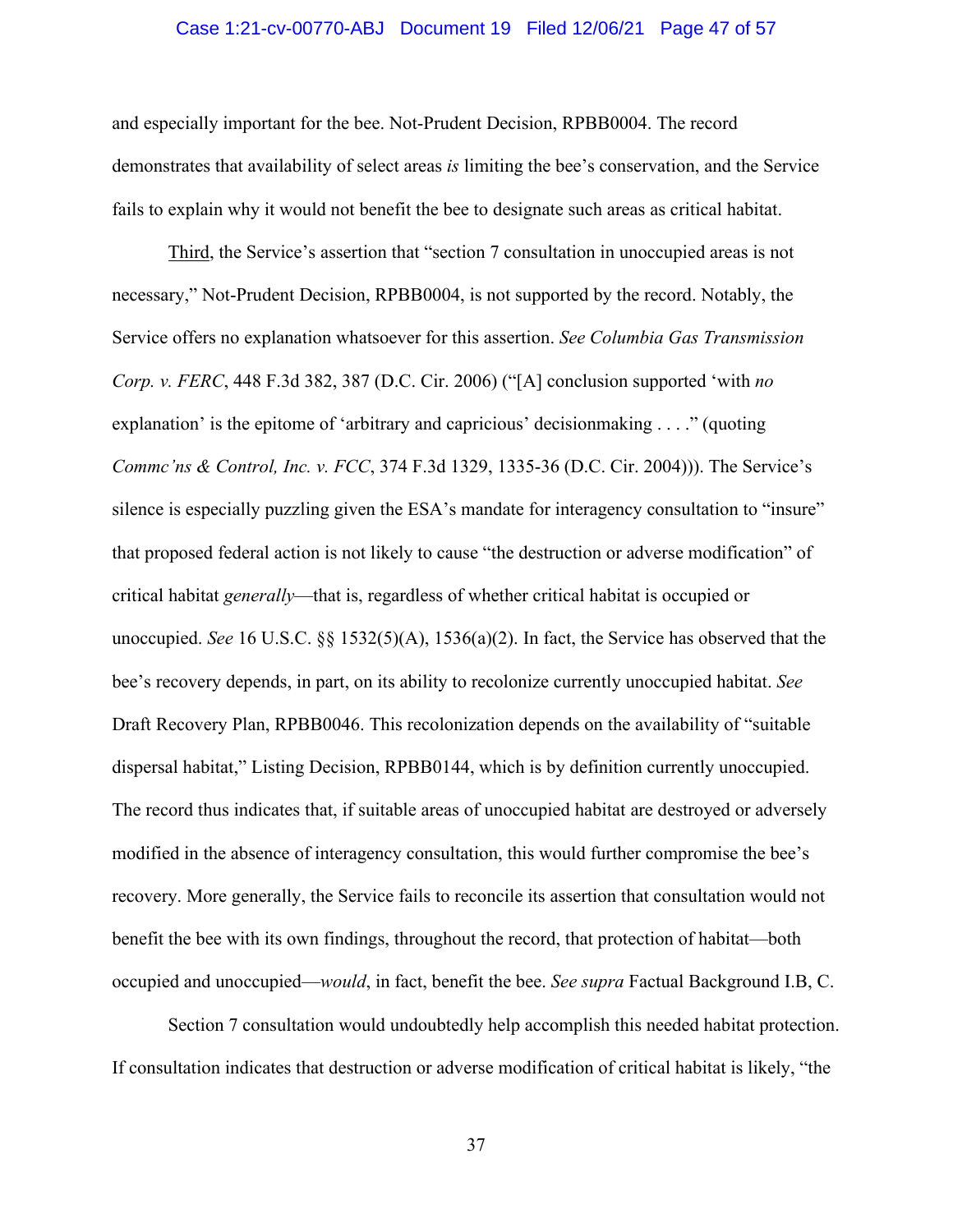#### Case 1:21-cv-00770-ABJ Document 19 Filed 12/06/21 Page 48 of 57

Secretary shall suggest . . . reasonable and prudent alternatives" to the proposed action. 16 U.S.C. § 1536(b)(3)(A). Reasonable and prudent alternatives could include measures to protect and manage habitat. Based on the Service's own findings, such measures would help counteract the effects of habitat loss and degradation, which continue to drive the bee towards extinction. *See supra* Factual Background I.B, C. The Service's unexplained assertion that section 7 consultation would not benefit the bee cannot be squared with the record.

\* \* \*

In sum, the language, purpose, and legislative history of the ESA all demonstrate Congress's mandate to foreclose application of the "not prudent" exception unless designation of critical habitat would yield no benefit to a species. The Service itself recognized as much in its 2016 Regulation. And yet the Service declined to designate habitat for the rusty patched bumble bee based on three assertions that, individually and collectively, fail to establish a lack of benefit for the bee. In doing so, the Service defied Congress's directive and its own regulation. *See District of Columbia v. Dep't of Lab.*, 819 F.3d 444, 453 n.6 (D.C. Cir. 2016) ("[T]he Department's reading of its regulation is not reasonable. It would vastly expand the coverage of the regulation—and indeed would stretch the regulation beyond what the statute can reasonably bear. Put simply, the interpretation that the Department offers to this Court is inconsistent with the regulation, and if adopted would make the regulation inconsistent with the statute." (citations omitted)). Although there may be situations where it would be difficult to discern benefit from the designation of critical habitat, this is not one of them. On the contrary, the record here is replete with evidence that critical habitat would, in fact, benefit the bee.

Notably, nothing in the No-Benefit Determination suggests that the Service's three assertions are alternative grounds that would each independently support its ultimate decision.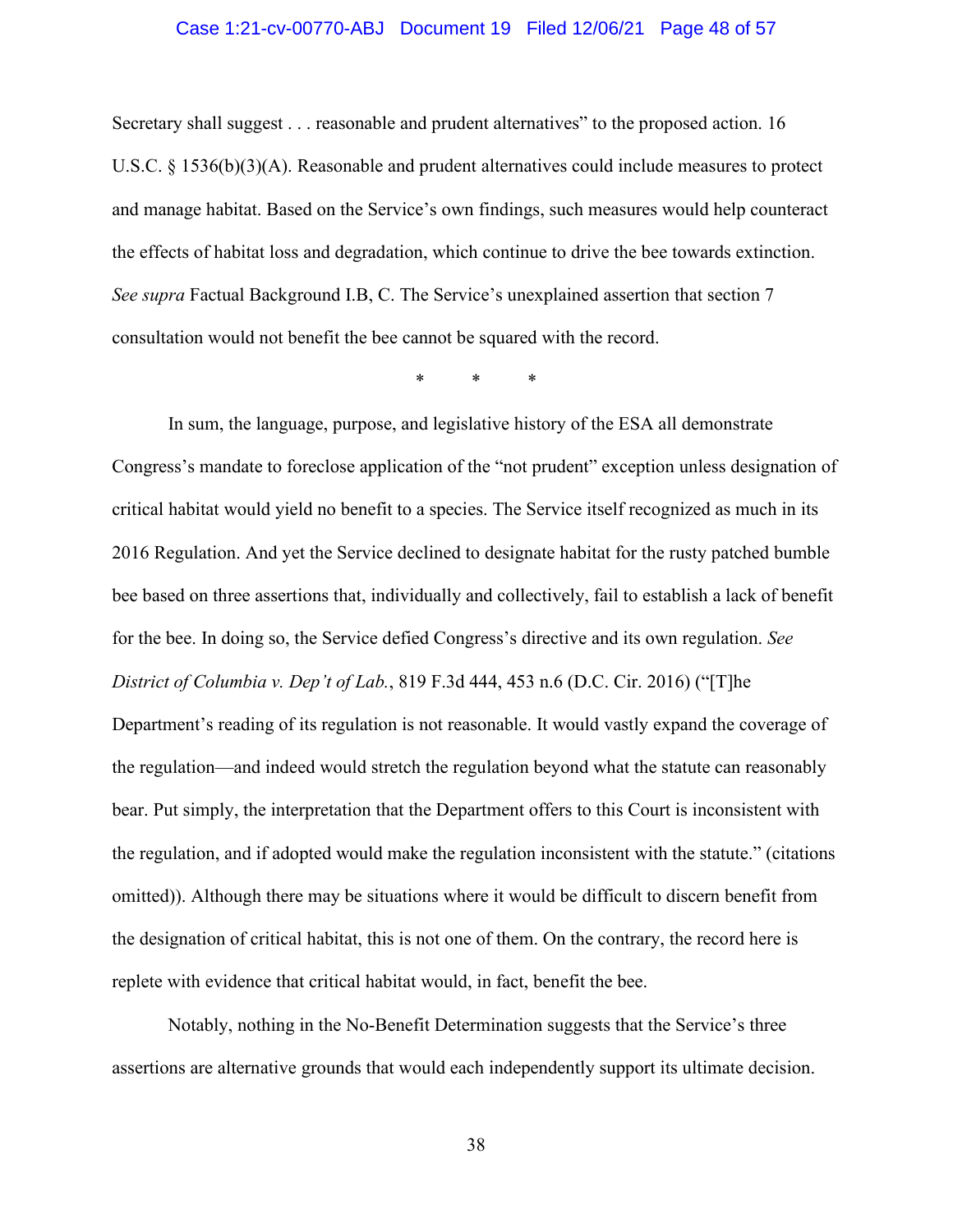#### Case 1:21-cv-00770-ABJ Document 19 Filed 12/06/21 Page 49 of 57

The Service "has not afforded individual weight" to those grounds, and there is no indication that the Service "would clearly have acted on [any one] ground even if the other[s] were unavailable." *See Fogo De Chao (Holdings) Inc. v. U.S. Dep't of Homeland Sec.*, 769 F.3d 1127, 1149 (D.C. Cir. 2003). Accordingly, if the Court concludes that any of these assertions is unlawful, the No-Benefit Determination must be set aside.

#### **III. The Service's Catch-All Determination violates the ESA and APA**

If the Court agrees that the Service's determination is governed by the 2016 Regulation, *see supra* Argument I, it need not consider the Service's separate rationale under the 2019 Regulation. Nevertheless, assuming *arguendo* that the 2019 Regulation applies here, the Service's Catch-All Determination applying the 2019 Regulation is also arbitrary, capricious, and contrary to the ESA.

As with its No-Benefit Determination, the Service provided three assertions in support of its Catch-All Determination—each of which is unlawful. *See* Not-Prudent Decision, RPBB0004 (citing 50 C.F.R. § 424.12(a)(1)(v)). The first two of the Service's assertions—(1) that habitat loss and degradation are not "the" primary threat to the bee, and (2) that the availability of habitat does not, and will not, limit the bee's conservation—are identical to two of the assertions underlying the Service's No-Benefit Determination, *see id.*, and they are unlawful for the same reasons explained above. First, the ESA required the Service to designate critical habitat absent rare circumstances in which doing so would not benefit the bee. Neither assertion, even if true, would establish such a lack of benefit. *See supra* Argument II.A.2. The Service may not rely on the 2019 Regulation to circumvent the statutory "no-benefit" standard for not-prudent determinations. *See U.S. Postal Serv. v. Postal Regul. Comm'n*, 886 F.3d 1261, 1271 (D.C. Cir. 2018) (explaining that an agency "cannot use its own regulations to expand its statutory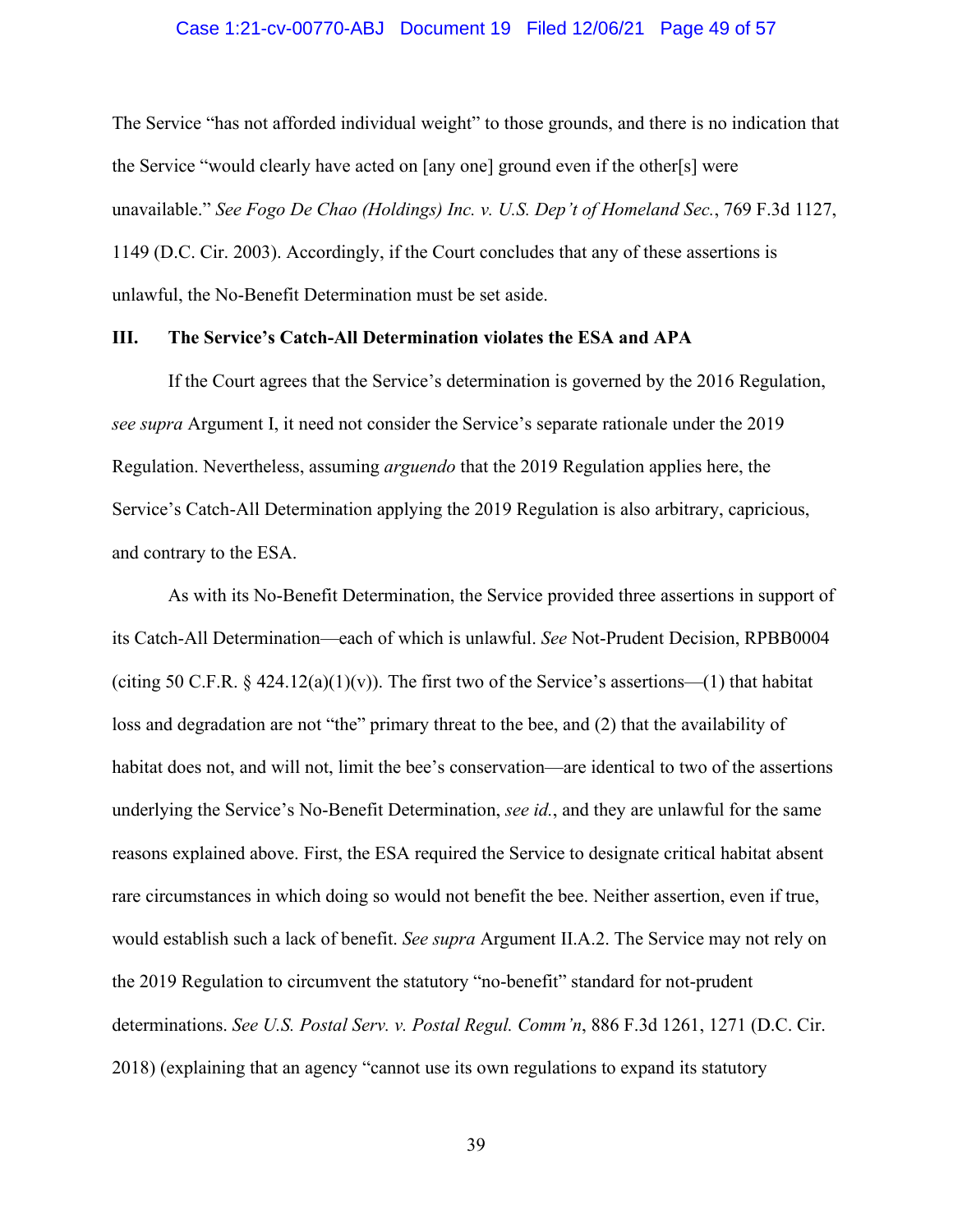#### Case 1:21-cv-00770-ABJ Document 19 Filed 12/06/21 Page 50 of 57

authority"). Second, even setting that legal defect aside, these assertions are unsupported by the record. *See supra* Argument II.B.

The Service also offers a third, novel assertion in support of its Catch-All Determination: that it is unable to "predict" what areas the bee will occupy "at a landscape level." Not-Prudent Decision, RPBB0004. But this assertion is legally irrelevant because the statute prohibits the Service—at this stage in the designation process—from withholding critical habitat on the basis of incomplete information. The ESA recognizes that critical habitat may not be "determinable" *at the time of listing*. 16 U.S.C. § 1533(a)(3)(A), (b)(6)(C)(ii). When that is the case, the Service may take "one additional year," and no more, to gather information. *Id.* § 1533(b)(6)(C)(ii). At the end of that additional year, it is "pencils-down" time for the Service: the ESA commands it to "publish a final regulation, based on such data as may be available at that time, designating, to the maximum extent prudent, such habitat." *Id*. There is no longer any room in the statute for a "not determinable" finding. *Id*.

The time has now passed for the Service to find that critical habitat is "not determinable." It may not now decline to designate critical habitat for the bee by disguising a "not determinable" finding as a "not prudent" finding. Notwithstanding any uncertainty in the Service's prediction, the ESA—consistent with its policy of "institutionalized caution," *Tenn. Valley Auth*., 437 U.S. at 194—requires the Service to act based on "such data as may be available at that time." 16 U.S.C. § 1533(b)(6)(C)(ii); *see id.* § 1533(b)(2) (requiring the Service generally to designate habitat "on the basis of the best scientific and commercial data available"); *cf. In re Polar Bear Endangered Species Act Listing & 4(d) Rule Litig.*, 794 F. Supp. 2d 65, 106 (D.D.C. 2011) ("It is well-settled in the D.C. Circuit that [the Service] is entitled—and, indeed, required—to rely upon the best available science, even if that science is uncertain or even 'quite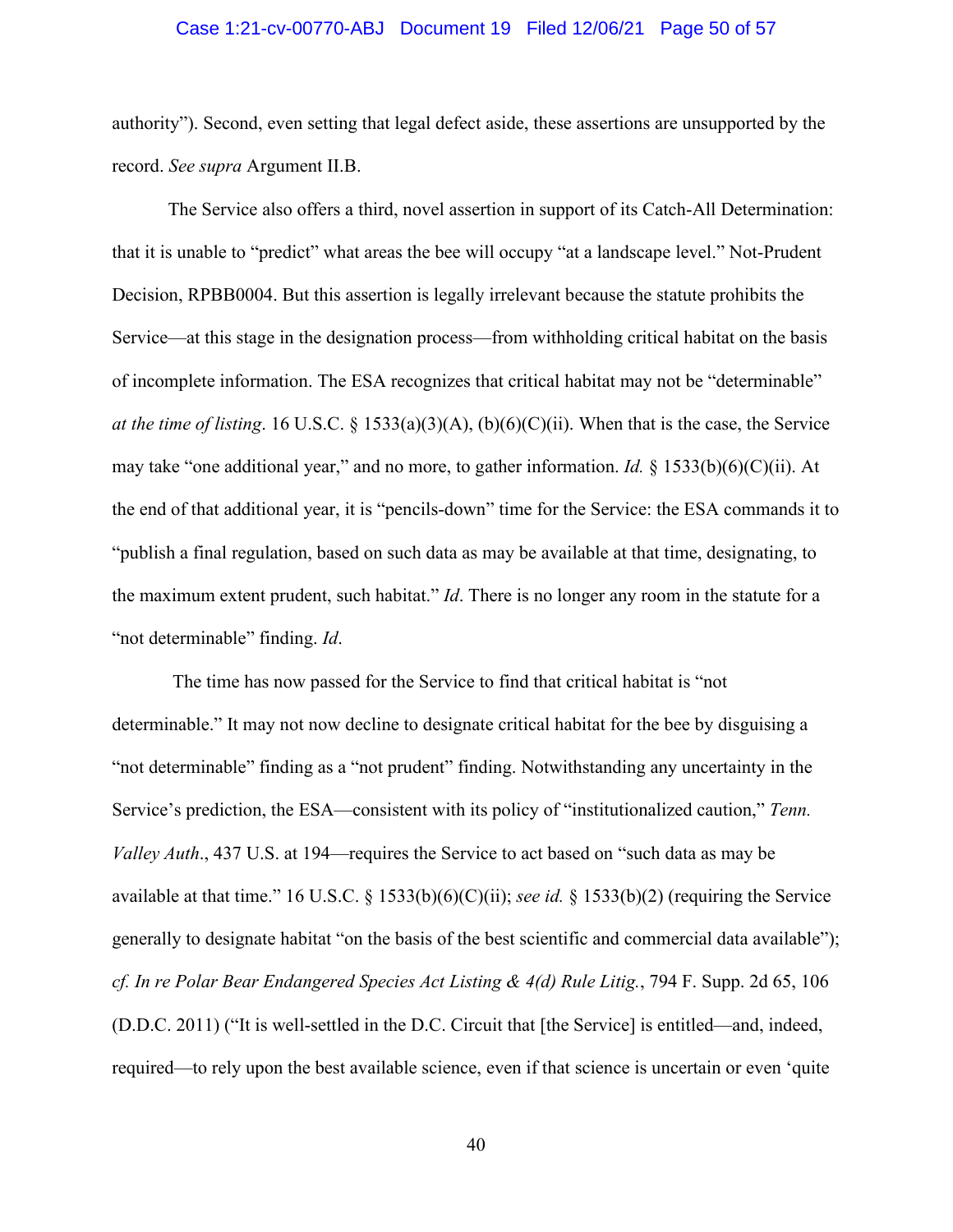#### Case 1:21-cv-00770-ABJ Document 19 Filed 12/06/21 Page 51 of 57

inconclusive.'" (quoting *Sw. Ctr. for Biological Diversity v. Babbitt*, 215 F.3d 58, 60 (D.C. Cir. 2000))); *Oceana, Inc. v. Ross*, 321 F. Supp. 3d 128, 142 (D.D.C. 2018) (explaining that the mandate to "use the best scientific and commercial data available . . . requires that, even where data may be inconclusive, an agency must rely on the best available scientific information"); *City of Las Vegas v. Lujan*, 891 F.2d 927, 933 (D.C. Cir. 1989) (concluding that a requirement to use the "best scientific and commercial data available" meant that "[e]ven if the available scientific and commercial data were quite inconclusive [the Service] may—indeed must—still rely on it"). The Service may not decline to designate critical habitat for the bee simply because data could be more complete.

Even if the Service's assertion that it lacks landscape-level information about the bee's presence were legally relevant, the record squarely contradicts this assertion. Not-Prudent Decision, RPBB0004. The record is replete with detailed information about the bee's location and habitat needs. The Service has ample information about recent sightings and has actually *mapped* areas where the bee is "likely present." Priority Map, RPBB0080; Key to Priority Map, RPBB1089; *see also* Section 10 Guidance, RPBB0102, 116 (explaining how maps showing potential habitat for the bee are based on the Service's "habitat model" and "species survey data" from the Service's geodatabase on the species). Among other things, the Service has mapped "high potential zones" that "provide a reasonable basis for describing where the species is likely to be present and where federal agencies should cooperate with the [Service] to evaluate the potential effects of their actions." Habitat Connectivity Model, RPBB1090; *see also* Section 10 Guidance, RPBB0115 (instructing that "the species' presence should be initially assumed" in the high-potential zones).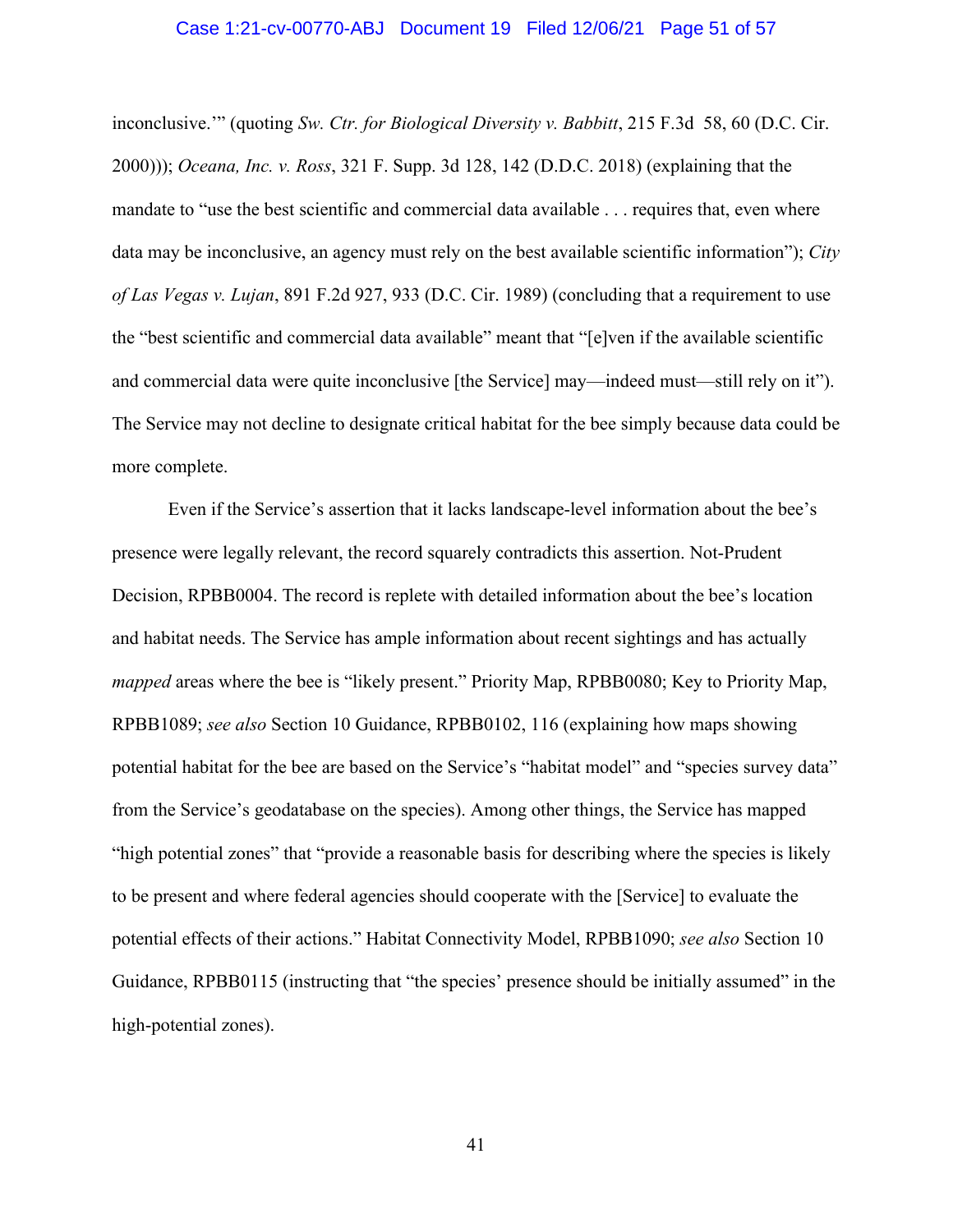#### Case 1:21-cv-00770-ABJ Document 19 Filed 12/06/21 Page 52 of 57

The Service also has peer-reviewed studies indicating that the bee forages within 0.6 miles of nesting sites, whereas it can disperse to establish new colonies and ranges within 0.6 to 6 miles of currently occupied areas. Habitat Connectivity Model, RPBB1090-91. Using this information, the Service has mapped areas "with potential to connect existing populations." *Id*. at RPBB1092. Further still, the Service has described the specific habitat characteristics the bee requires during particular seasons and stages in its life cycle. *See supra* Factual Background I.A; Section 10 Guidance, RPBB0109-10. Even if the Service could legally withhold critical-habitat designation at this stage based on insufficient information—and it cannot, *see supra* pp. 40-41 the Service has failed to explain why these data are inadequate to support a designation.

\* \* \*

In sum, the Catch-All Determination rests on three assertions that are each contrary to the law and to the record. And again, there is no indication that the Service would have found designation of critical habitat to be "not prudent" absent any one of these assertions. Accordingly, if it reaches the Catch-All Determination at all, the Court should set the Catch-All Determination aside if any of these three assertions is unlawful. *See supra* Argument II, at p. 38.

## **IV. Plaintiffs have standing to challenge the Service's refusal to designate critical habitat**

Plaintiffs have standing to challenge the Service's Not-Prudent Decision on behalf of their members, whose interests in the rusty patched bumble bee are harmed by the Service's decision. "To establish jurisdiction, the court need only find one plaintiff who has standing." *Mendoza v. Perez*, 754 F.3d 1002, 1010 (D.C. Cir. 2014). To establish standing on behalf of its members, an associational plaintiff must satisfy three requirements: "(1) at least one of its members would have standing to sue in his own right; (2) the interest it seeks to protect is germane to its purpose; and (3) neither the claim asserted nor the relief requested requires the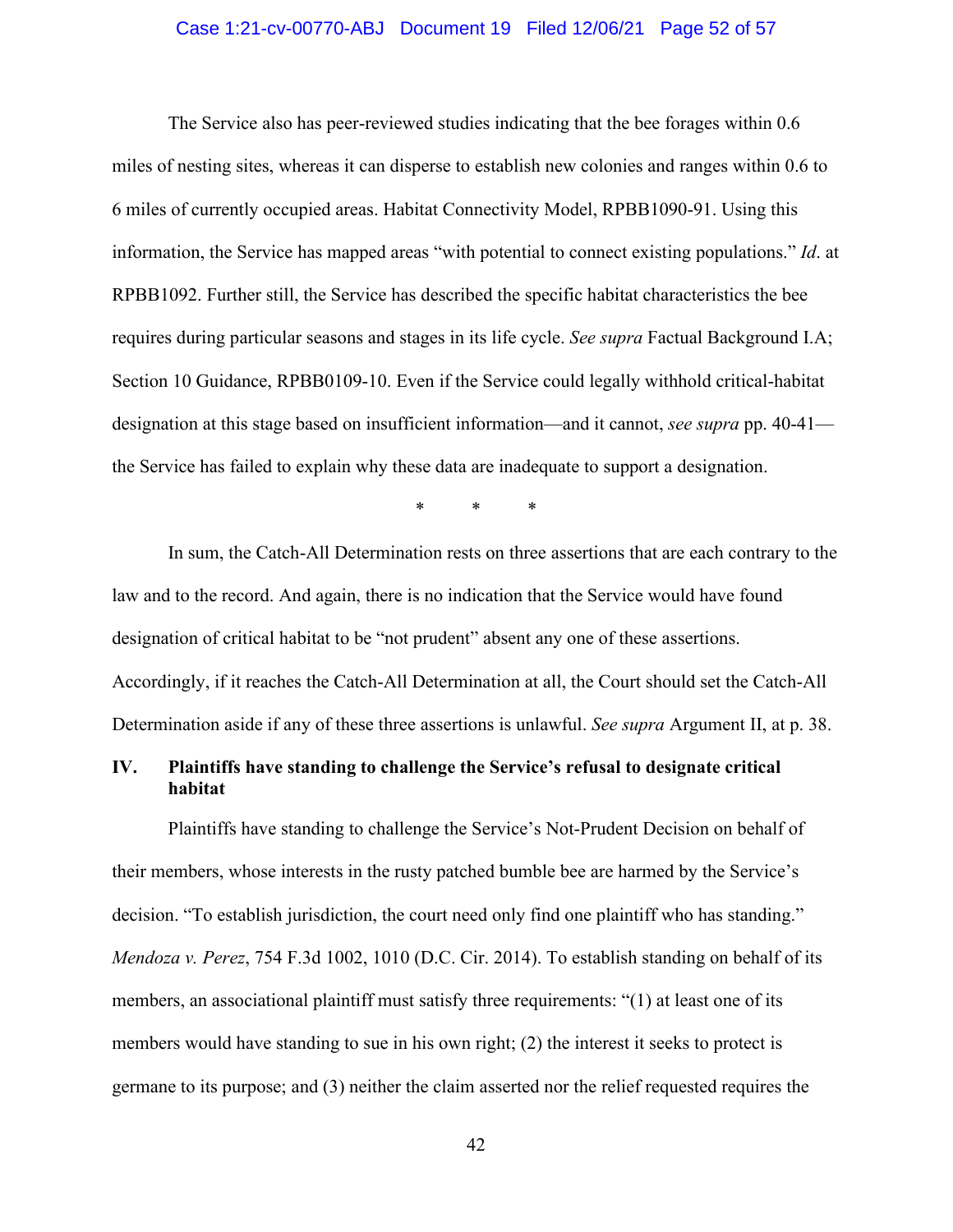#### Case 1:21-cv-00770-ABJ Document 19 Filed 12/06/21 Page 53 of 57

member to participate in the lawsuit." *Am. Trucking Ass'ns, Inc. v. Fed. Motor Carrier Safety Admin.*, 724 F.3d 243, 247 (D.C. Cir. 2013). The second requirement is satisfied because protection of the environment, including endangered species like the bee, is central to each organization's purpose. Decl. of Gina Trujillo ¶¶ 4-5; Decl. of Thomas E. Casey ¶ 1 (Casey Decl.); Decl. of David Noah Greenwald ¶¶ 3-4 (Greenwald Decl.). The third is also satisfied because Plaintiffs' claims and requested relief—an order setting aside the Service's decision— "obviously" do not require individual members' participation. *Haz. Waste Treatment Council v. EPA*, 861 F.2d 270, 273 (D.C. Cir. 1988).

Plaintiffs' members also have standing to sue in their own right because they have demonstrated an injury-in-fact that is traceable to the Service's Not-Prudent Decision and redressable by a favorable decision. *See Growth Energy v. EPA*, 5 F.4th 1, 27 (D.C. Cir. 2021). Plaintiffs have submitted declarations establishing that their members have significant aesthetic, recreational, economic, and professional interests in searching for and viewing the rusty patched bumble bee in its habitat. *See* Casey Decl. ¶¶ 6-10, 13; Decl. of Clay Bolt ¶¶ 5-14 (Bolt Decl.); Decl. of Jason Taylor ¶¶ 4-12 (Taylor Decl.); Decl. of Bryan P. Newman ¶¶ 5, 7, 9, 11, 15 (Newman Decl.); Decl. of Andrew Wedel ¶¶ 3-9 (Wedel Decl.); Greenwald Decl. ¶¶ 7-9. These interests are threatened by the Service's decision not to designate critical habitat for the bee including in areas where Plaintiffs' members seek out the bee—a decision that founders against the Service's own conclusions that habitat loss and degradation are a primary factor in the bee's decline, Listing Decision, RPBB0125, and that restoration of habitat is necessary for the bee's recovery, Draft Recovery Plan, RPBB0049-50. *See* Casey Decl. ¶¶ 11-13, 15; Bolt Decl. ¶¶ 14-18; Taylor Decl. ¶¶ 13-14; Newman Decl. ¶¶ 14-15; Wedel Decl. ¶¶ 10-11; Greenwald Decl.  $\P$  10-11. Without designated critical habitat in place, federal actions will continue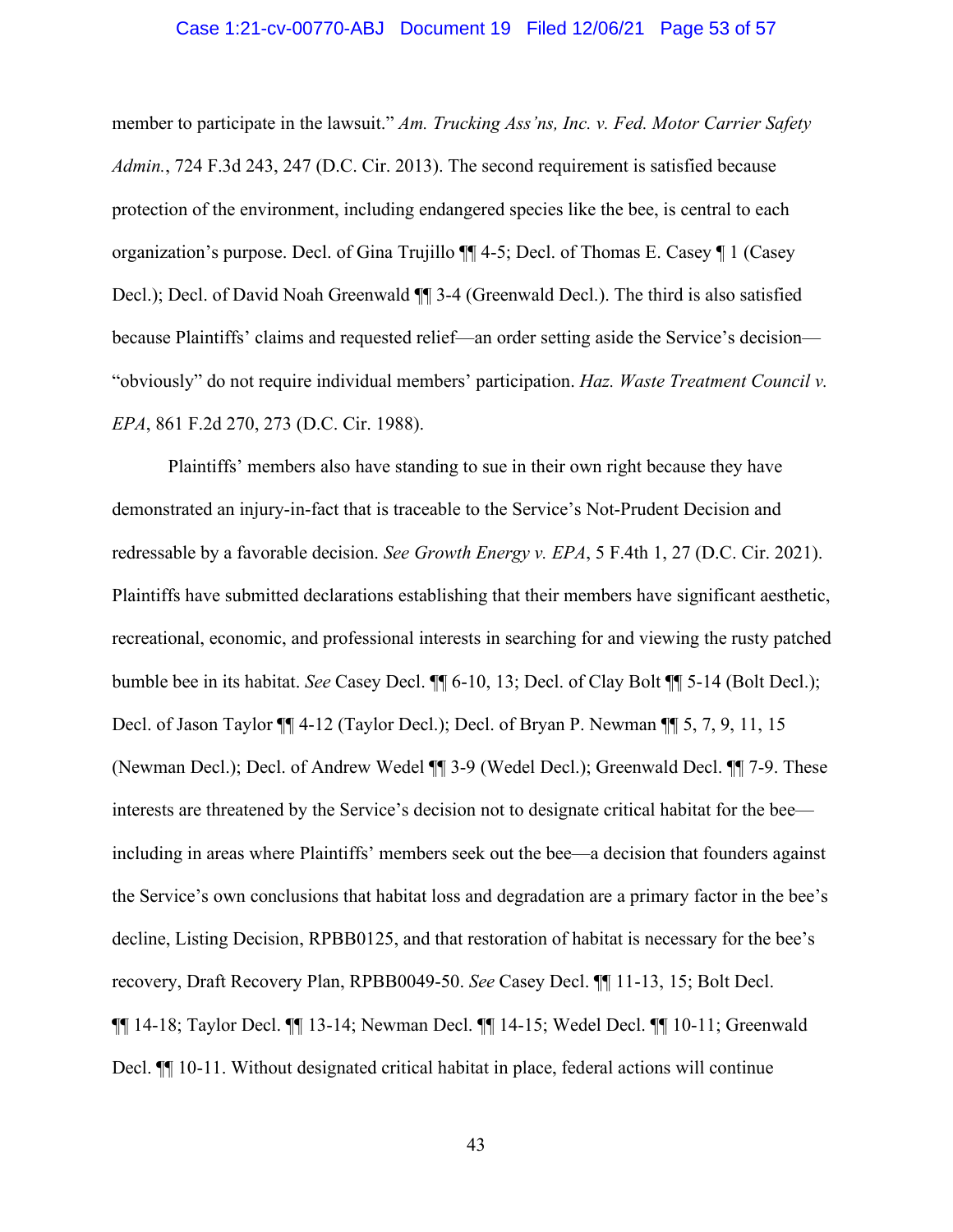#### Case 1:21-cv-00770-ABJ Document 19 Filed 12/06/21 Page 54 of 57

destroying and degrading the bee's remaining habitat without triggering mandatory safeguards that would apply to critical habitat under section 7.

For example, the Bell Bowl Prairie in Rockford, Illinois, provides prime habitat for the bee, and the species was seen there as recently as August 2021. Bolt Decl. ¶ 14. But the proposed expansion of the Chicago Rockford International Airport, which entails federal action by the Department of Transportation, threatens to destroy Bell Bowl Prairie early next year. *See id.* Absent critical-habitat designation for this area, it is substantially more likely that the expansion will destroy habitat for the bee and thus prevent NRDC member Clay Bolt from following through with his plans to search for and photograph the bee there. *See id*. ¶¶ 14-17. Similarly, NRDC member Thomas Casey is concerned that the Service's failure to designate critical habitat will likely result in federal management decisions that impair his interests in seeing the bee at the Minnesota Valley National Wildlife Refuge, where he regularly seeks out the bee. *See* Casey Decl. ¶¶ 10-12.

Given that the bee "presently lacks the ability to withstand physical and biological changes in the environment," Listing Decision, RPBB0144, continued destruction and degradation of habitat imperils the bee's remaining populations and compromises Plaintiffs' members' ability to find and engage with the bee. An order setting aside the Service's Not-Prudent Decision and directing the Service to designate habitat consistent with the ESA would likely result in protections for the bee's habitat, because designation of critical habitat would make mandatory interagency consultation to "insure" that any federal agency action "is not likely to . . . result in the destruction or adverse modification of [critical] habitat of [listed] species." 16 U.S.C.  $\S$  1536(a)(2). Given ample record evidence that habitat protection is crucial to the bee's conservation, this would help safeguard the bee and thereby further Plaintiffs'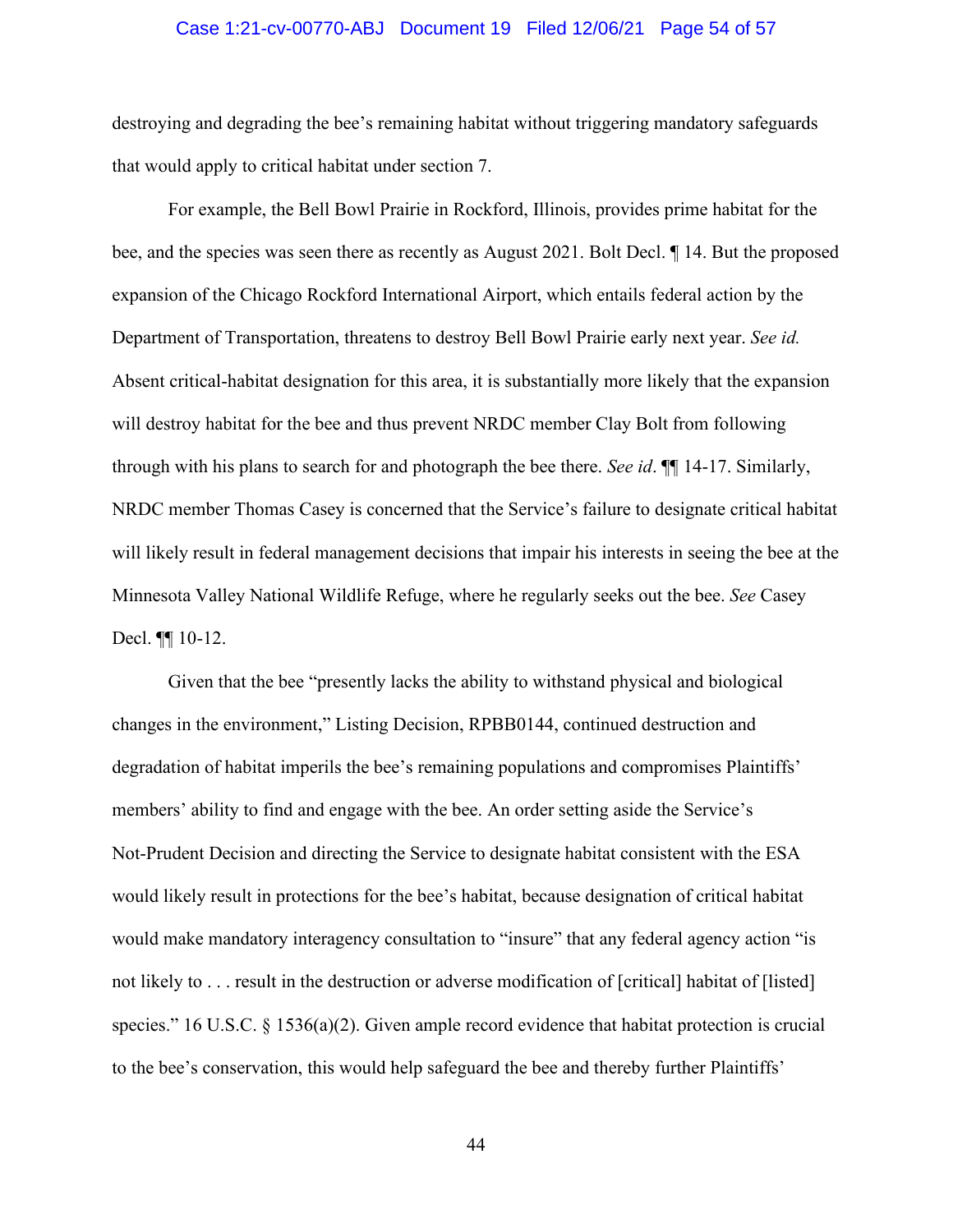#### Case 1:21-cv-00770-ABJ Document 19 Filed 12/06/21 Page 55 of 57

members' interests in viewing and interacting with the species. *See* Draft Recovery Plan, RPBB0045; Listing Decision, RPBB0125.

In sum, Plaintiffs have demonstrated their members' concrete and particularized interests in the rusty patched bumble bee. The record reflects that the Service has failed to address a principal threat to the bee's continued existence. Moreover, an order setting aside the Service's decision is likely to result in needed habitat protections that would support the bee's conservation. This is sufficient to establish standing. *See Friends of Animals v. Ross*, 396 F. Supp. 3d 1, 8 (D.D.C. 2019); *NRDC v. Rauch*, 244 F. Supp. 3d 66, 85 n.22 (D.D.C. 2017).

#### **CONCLUSION**

Although the rusty patched bumble bee was once common and abundant throughout much of America, the survival of this native pollinator now hangs in the balance. The Service acknowledged in 2017 that, based on "optimistic modeling," the bee is "predicted to be extirpated within 5 years" in all but one of the six ecoregions in which the species remains. Listing Decision, RPBB0144. And yet, for years, the Service has shirked its statutory duties and repeatedly denied the bee meaningful protections. The Service's latest violation of the Act—its decision not to designate any critical habitat, despite the Act's direction that it do so to the maximum extent prudent and the Service's own repeated recognition that habitat protections are essential to the bee's recovery—must be set aside.

Accordingly, Plaintiffs respectfully request that the Court grant their summary judgment motion; declare unlawful and set aside the Service's Not-Prudent Decision; and direct the Service both to propose and finalize a designation of critical habitat for the bee, based on the best available information and to the maximum extent prudent, within one year of the entry of judgment, consistent with section 4 of the ESA.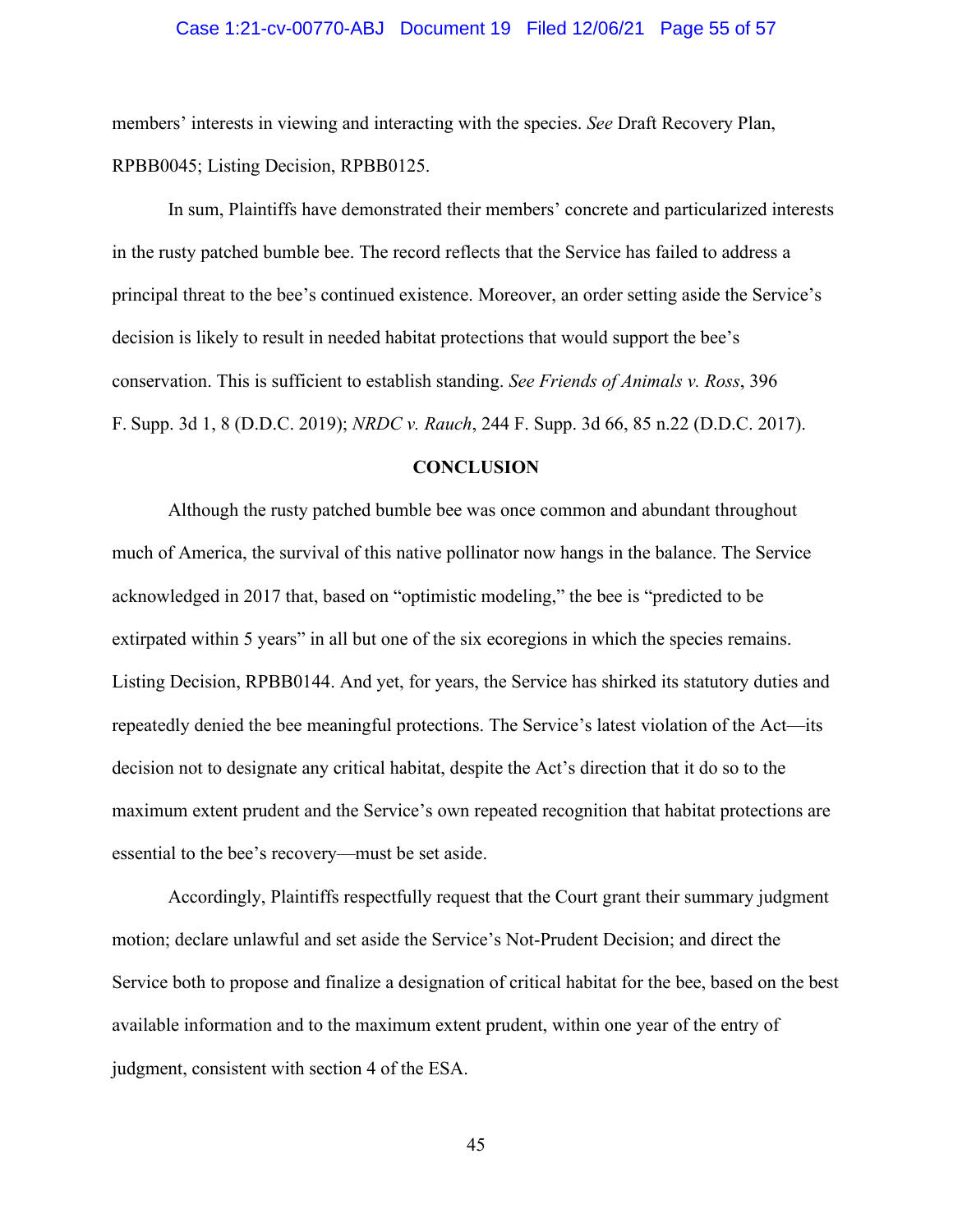Dated: December 6, 2021 Respectfully Submitted,

#### */s/ Lucas J. Rhoads*

LUCAS J. RHOADS (DC Bar No. 252693) Natural Resources Defense Council 1152 15th Street NW, Suite 300 Washington, DC 20005 Phone: (202) 289-6868 Email: lrhoads@nrdc.org

MARGARET T. HSIEH (*pro hac vice*) Natural Resources Defense Council 40 West 20th Street New York, NY 10011 Phone: (212) 727-4652 Email: mhsieh@nrdc.org

*Counsel for Plaintiffs Natural Resources Defense Council and Friends of Minnesota Scientific and Natural Areas*

*/s/ Ryan Shannon* 

RYAN ADAIR SHANNON (DC Bar No. OR0007) Center for Biological Diversity P.O. Box 11374 Portland, OR 97211 Phone: (971) 717-6407 Email: rshannon@biologicaldiversity.org

*Counsel for the Center for Biological Diversity*